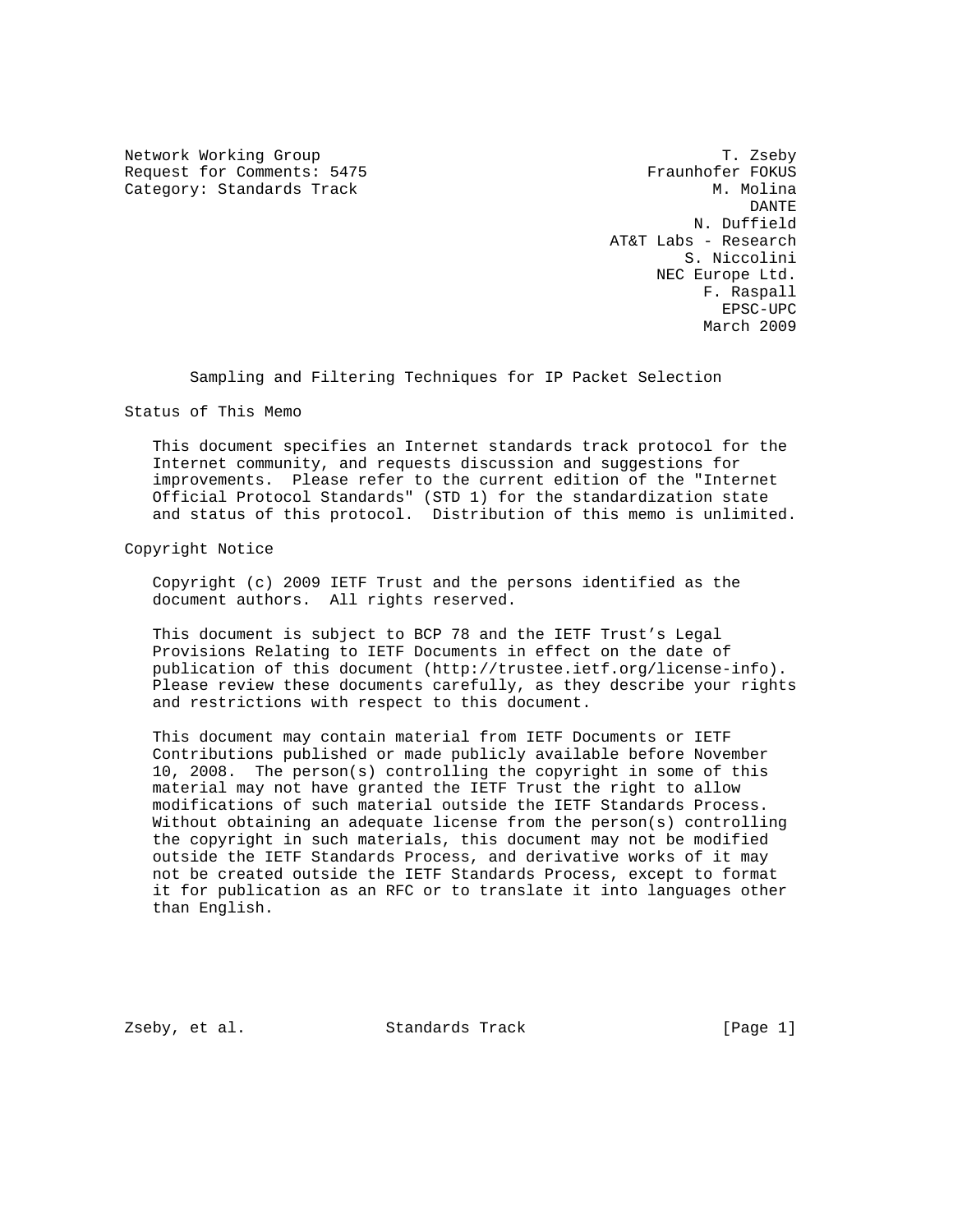# Abstract

 This document describes Sampling and Filtering techniques for IP packet selection. It provides a categorization of schemes and defines what parameters are needed to describe the most common selection schemes. Furthermore, it shows how techniques can be combined to build more elaborate packet Selectors. The document provides the basis for the definition of information models for configuring selection techniques in Metering Processes and for reporting the technique in use to a Collector.

# Table of Contents

|  | 1.1. Conventions Used in This Document 4                       |
|--|----------------------------------------------------------------|
|  |                                                                |
|  |                                                                |
|  | 3.1. Observation Points, Packet Streams, and Packet Content  4 |
|  |                                                                |
|  |                                                                |
|  |                                                                |
|  |                                                                |
|  |                                                                |
|  |                                                                |
|  |                                                                |
|  | 4. Categorization of Packet Selection Techniques 11            |
|  |                                                                |
|  |                                                                |
|  |                                                                |
|  | 5.2.1. n-out-of-N Sampling 14                                  |
|  | 5.2.2. Probabilistic Sampling 14                               |
|  |                                                                |
|  |                                                                |
|  |                                                                |
|  | 6.2.1. Application Examples for Coordinated Packet             |
|  |                                                                |
|  | 6.2.2. Desired Properties of Hash Functions 21                 |
|  | 6.2.3. Security Considerations for Hash Functions 22           |
|  |                                                                |
|  | 7. Parameters for the Description of Selection Techniques 29   |
|  | 7.1. Description of Sampling Techniques 30                     |
|  | 7.2. Description of Filtering Techniques 31                    |
|  |                                                                |
|  | 8.1. Cascaded Filtering->Sampling or Sampling->Filtering 34    |
|  |                                                                |
|  |                                                                |
|  |                                                                |
|  |                                                                |
|  |                                                                |

Zseby, et al. Standards Track [Page 2]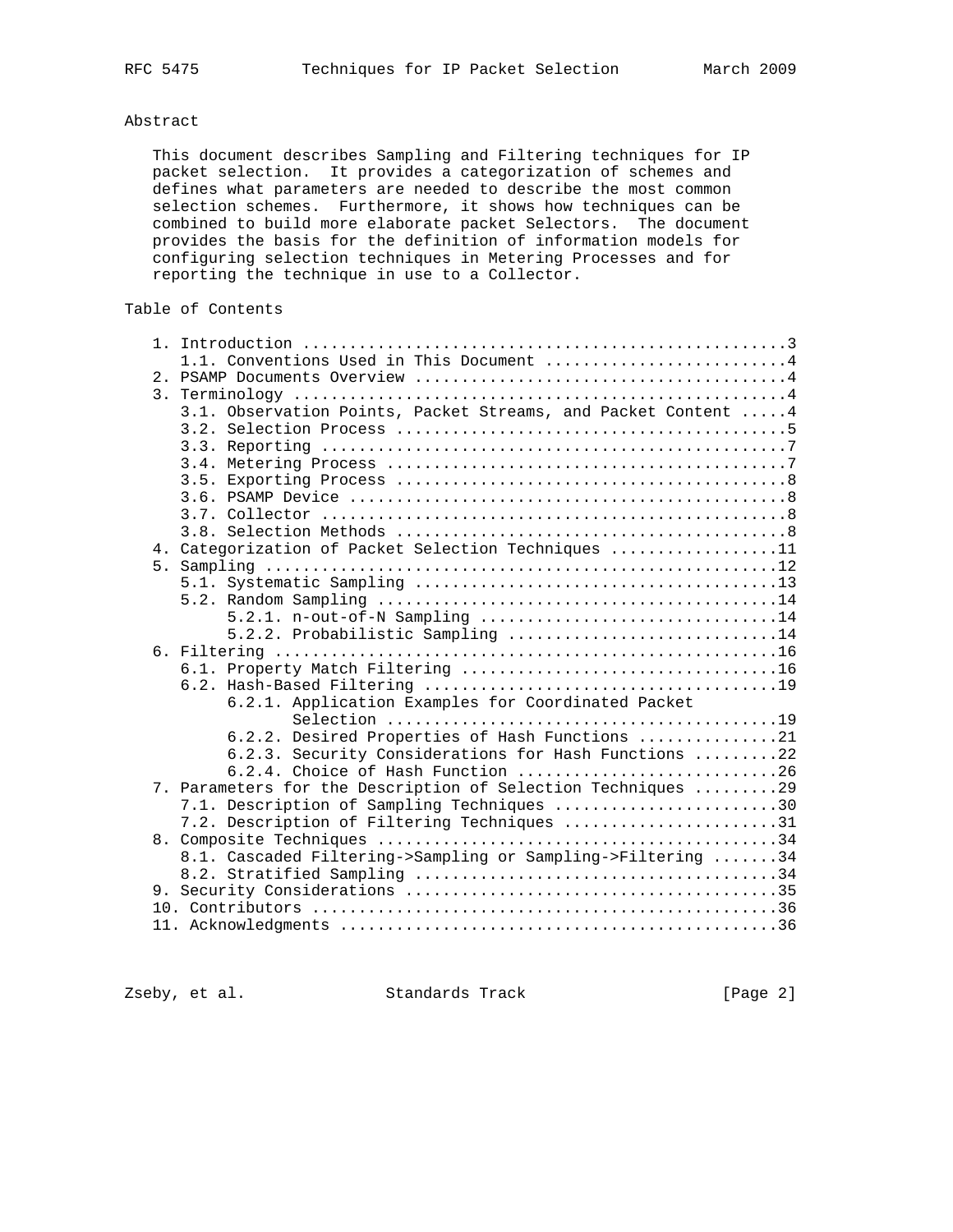#### 1. Introduction

 There are two main drivers for the evolution in measurement infrastructures and their underlying technology. First, network data rates are increasing, with a concomitant growth in measurement data. Second, the growth is compounded by the demand of measurement-based applications for increasingly fine-grained traffic measurements. Devices that perform the measurements, require increasingly sophisticated and resource-intensive measurement capabilities, including the capture of packet headers or even parts of the payload, and classification for flow analysis. All these factors can lead to an overwhelming amount of measurement data, resulting in high demands on resources for measurement, storage, transfer, and post processing.

 The sustained capture of network traffic at line rate can be performed by specialized measurement hardware. However, the cost of the hardware and the measurement infrastructure required to accommodate the measurements preclude this as a ubiquitous approach. Instead, some form of data reduction at the point of measurement is necessary.

 This can be achieved by an intelligent packet selection through Sampling or Filtering. Another way to reduce the amount of data is to use aggregation techniques (not addressed in this document). The motivation for Sampling is to select a representative subset of packets that allow accurate estimates of properties of the unsampled traffic to be formed. The motivation for Filtering is to remove all packets that are not of interest. Aggregation combines data and allows compact pre-defined views of the traffic. Examples of applications that benefit from packet selection are given in [RFC5474]. Aggregation techniques are out of scope of this document.

Zseby, et al. Standards Track [Page 3]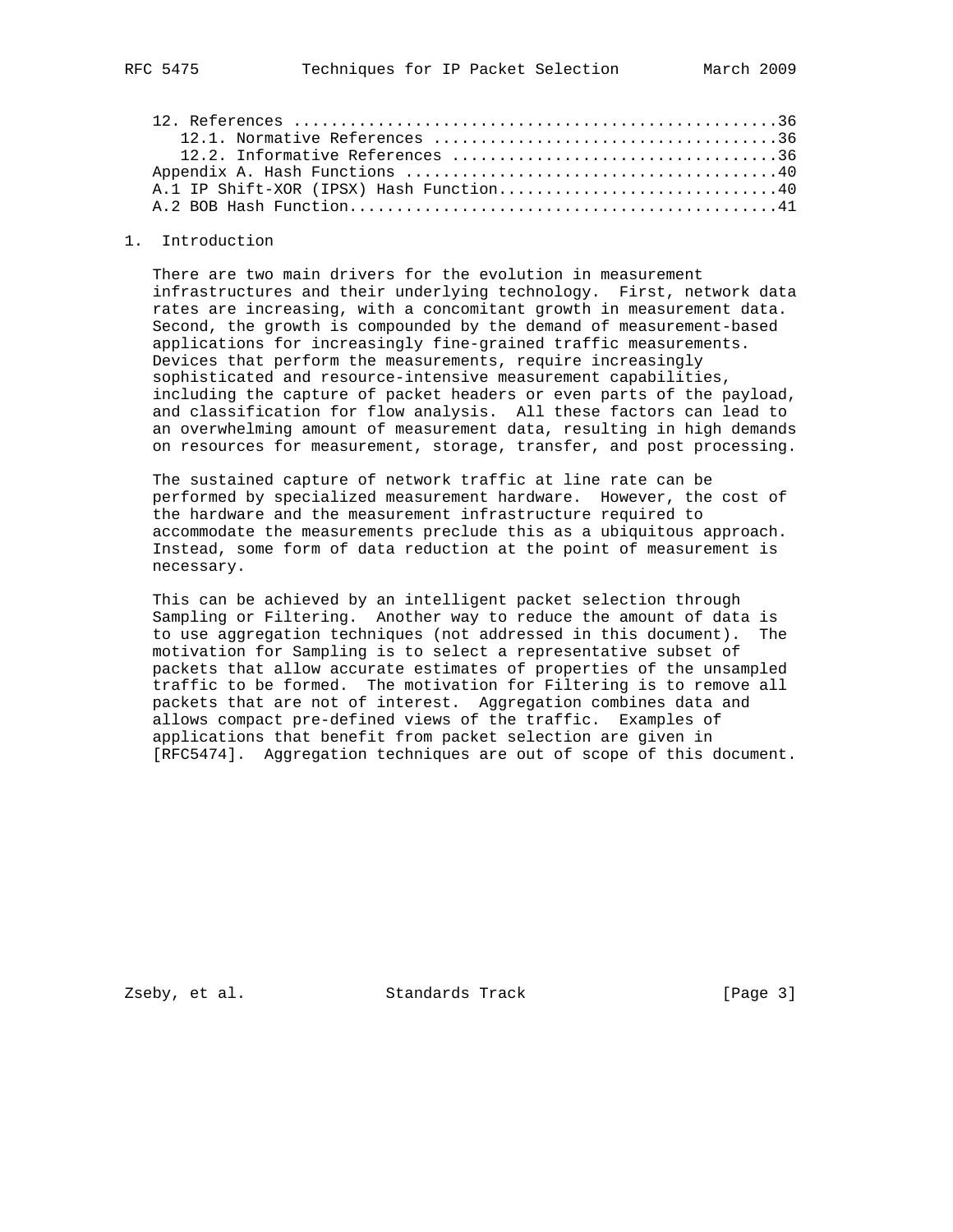## 1.1. Conventions Used in This Document

 The key words "MUST", "MUST NOT", "REQUIRED", "SHALL", "SHALL NOT", "SHOULD", "SHOULD NOT", "RECOMMENDED", "MAY", and "OPTIONAL" in this document are to be interpreted as described in RFC 2119 [RFC2119].

#### 2. PSAMP Documents Overview

 This document is one out of a series of documents from the PSAMP group.

 [RFC5474]: "A Framework for Packet Selection and Reporting" describes the PSAMP framework for network elements to select subsets of packets by statistical and other methods, and to export a stream of reports on the selected packets to a Collector.

 RFC 5475 (this document): "Sampling and Filtering Techniques for IP Packet Selection" describes the set of packet selection techniques supported by PSAMP.

 [RFC5476]: "Packet Sampling (PSAMP) Protocol Specifications" specifies the export of packet information from a PSAMP Exporting Process to a PSAMP Collecting Process.

 [RFC5477]: "Information Model for Packet Sampling Exports" defines an information and data model for PSAMP.

3. Terminology

 The PSAMP terminology defined here is fully consistent with all terms listed in [RFC5474] but includes additional terms required for the description of packet selection methods. An architecture overview and possible configurations of PSAMP elements can be found in [RFC5474]. PSAMP terminology also aims at consistency with terms used in [RFC3917]. The relationship between PSAMP and IPFIX terms is described in [RFC5474].

 In the PSAMP documents, all defined PSAMP terms are written capitalized. This document uses the same convention.

- 3.1. Observation Points, Packet Streams, and Packet Content
	- \* Observation Point

 An Observation Point [RFC5101] is a location in the network where packets can be observed. Examples include:

(i) A line to which a probe is attached;

Zseby, et al. Standards Track [Page 4]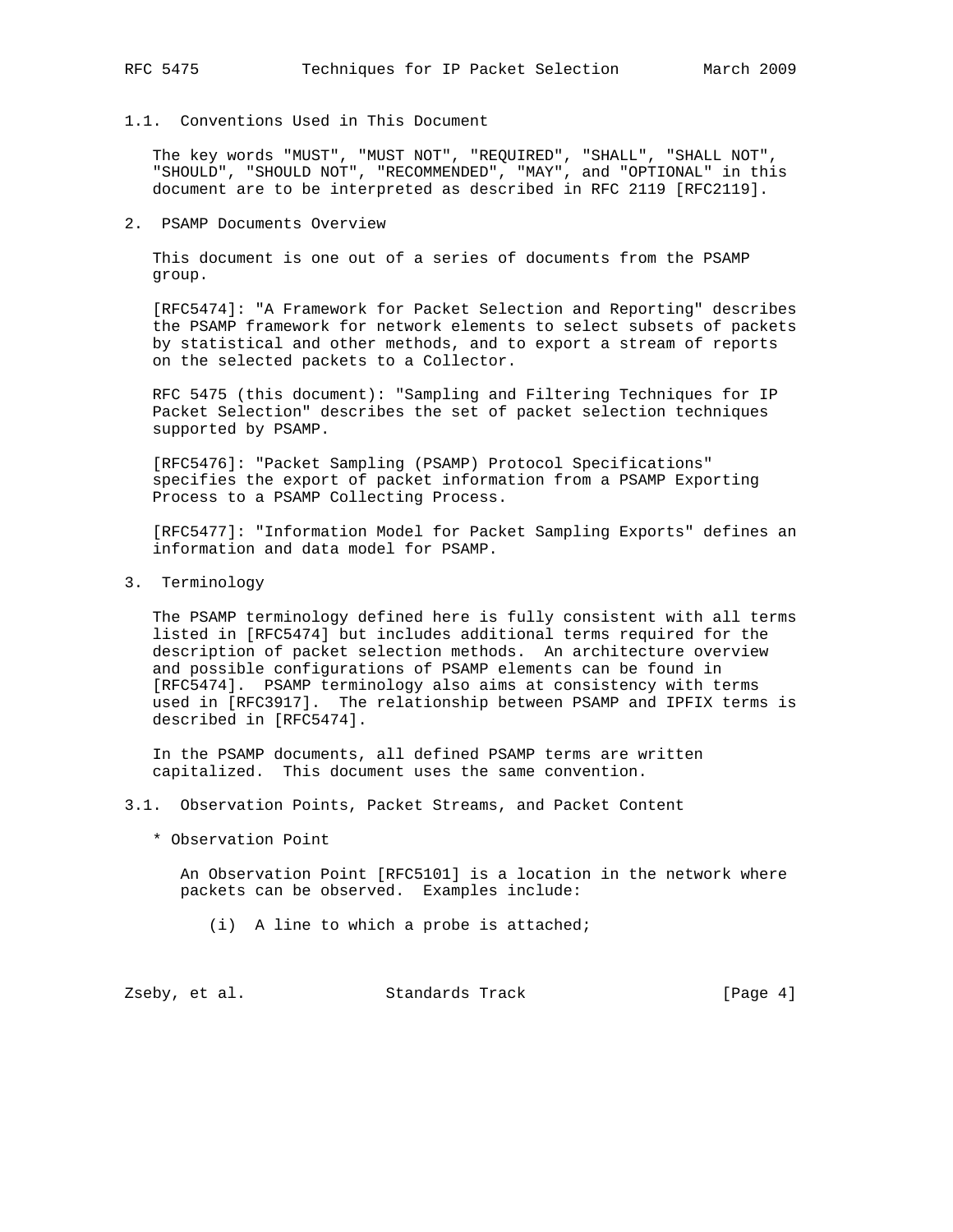- (ii) a shared medium, such as an Ethernet-based LAN;
- (iii) a single port of a router, or set of interfaces (physical or logical) of a router;
	- (iv) an embedded measurement subsystem within an interface.

 Note that one Observation Point may be a superset of several other Observation Points. For example, one Observation Point can be an entire line card. This would be the superset of the individual Observation Points at the line card's interfaces.

\* Observed Packet Stream

 The Observed Packet Stream is the set of all packets observed at the Observation Point.

\* Packet Stream

 A Packet Stream denotes a set of packets from the Observed Packet Stream that flows past some specified point within the Metering Process. An example of a Packet Stream is the output of the selection process. Note that packets selected from a stream, e.g., by Sampling, do not necessarily possess a property by which they can be distinguished from packets that have not been selected. For this reason, the term "stream" is favored over "flow", which is defined as a set of packets with common properties [RFC3917].

\* Packet Content

 The Packet Content denotes the union of the packet header (which includes link layer, network layer, and other encapsulation headers) and the packet payload. At some Observation Points, the link header information may not be available.

- 3.2. Selection Process
	- \* Selection Process

 A Selection Process takes the Observed Packet Stream as its input and selects a subset of that stream as its output.

Zseby, et al. Standards Track [Page 5]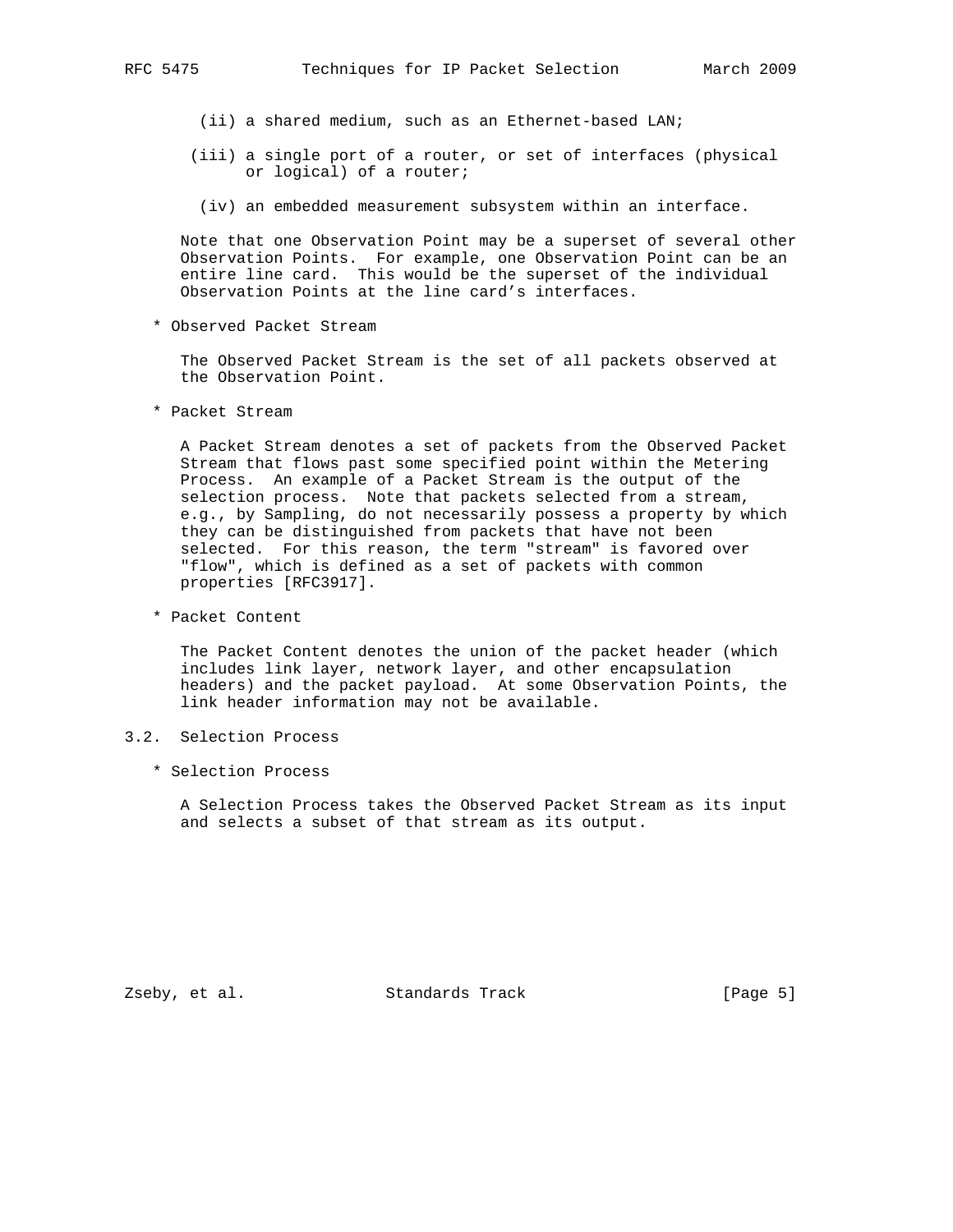A Selection Process may maintain state information for use by the Selection Process. At a given time, the Selection State may depend on packets observed at and before that time, and other variables. Examples include:

- (i) sequence numbers of packets at the input of Selectors;
- (ii) a timestamp of observation of the packet at the Observation Point;
- (iii) iterators for pseudorandom number generators;
- (iv) hash values calculated during selection;
- (v) indicators of whether the packet was selected by a given Selector.

 Selection Processes may change portions of the Selection State as a result of processing a packet. Selection State for a packet is to reflect the state after processing the packet.

\* Selector

 A Selector defines what kind of action a Selection Process performs on a single packet of its input. If selected, the packet becomes an element of the output Packet Stream.

 The Selector can make use of the following information in determining whether a packet is selected:

- (i) the Packet Content;
- (ii) information derived from the packet's treatment at the Observation Point;
- (iii) any Selection State that may be maintained by the Selection Process.
- \* Composite Selector

 A Composite Selector is an ordered composition of Selectors, in which the output Packet Stream issuing from one Selector forms the input Packet Stream to the succeeding Selector.

Zseby, et al. Standards Track [Page 6]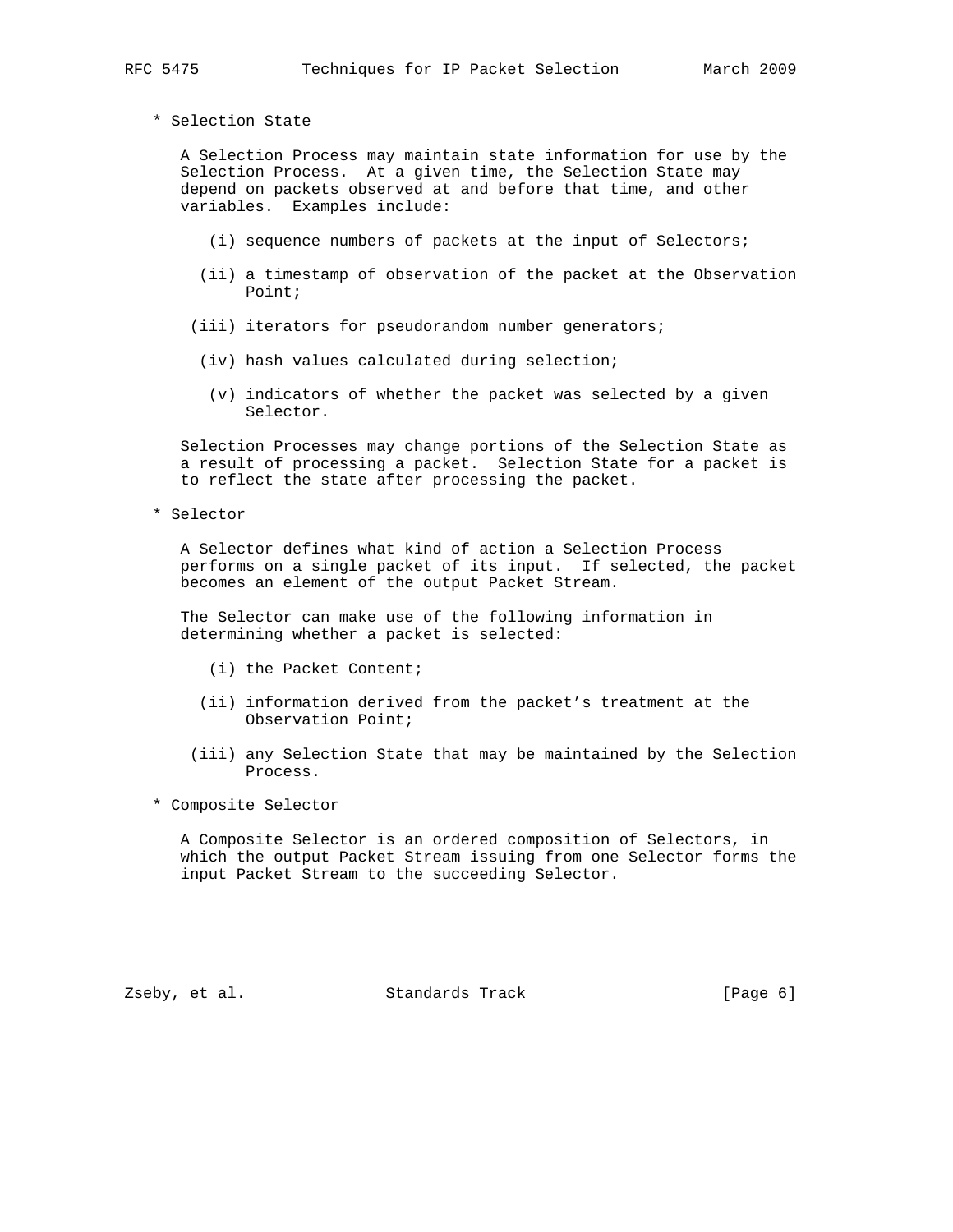## \* Primitive Selector

A Selector is primitive if it is not a Composite Selector.

\* Selection Sequence

 From all the packets observed at an Observation Point, only a few packets are selected by one or more Selectors. The Selection Sequence is a unique value per Observation Domain describing the Observation Point and the Selector IDs through which the packets are selected.

## 3.3. Reporting

\* Packet Reports

 Packet Reports comprise a configurable subset of a packet's input to the Selection Process, including the Packet's Content, information relating to its treatment (for example, the output interface), and its associated Selection State (for example, a hash of the Packet's Content).

\* Report Interpretation

 Report Interpretation comprises subsidiary information, relating to one or more packets, that is used for interpretation of their Packet Reports. Examples include configuration parameters of the Selection Process.

\* Report Stream

 The Report Stream is the output of a Metering Process, comprising two distinguished types of information: Packet Reports and Report Interpretation.

#### 3.4. Metering Process

 A Metering Process selects packets from the Observed Packet Stream using a Selection Process, and produces as output a Report Stream concerning the selected packets.

 The PSAMP Metering Process can be viewed as analogous to the IPFIX Metering Process [RFC5101], which produces Flow Records as its output, with the difference that the PSAMP Metering Process always contains a Selection Process. The relationship between PSAMP and IPFIX is further described in [RFC5477] and [RFC5474].

Zseby, et al. Standards Track [Page 7]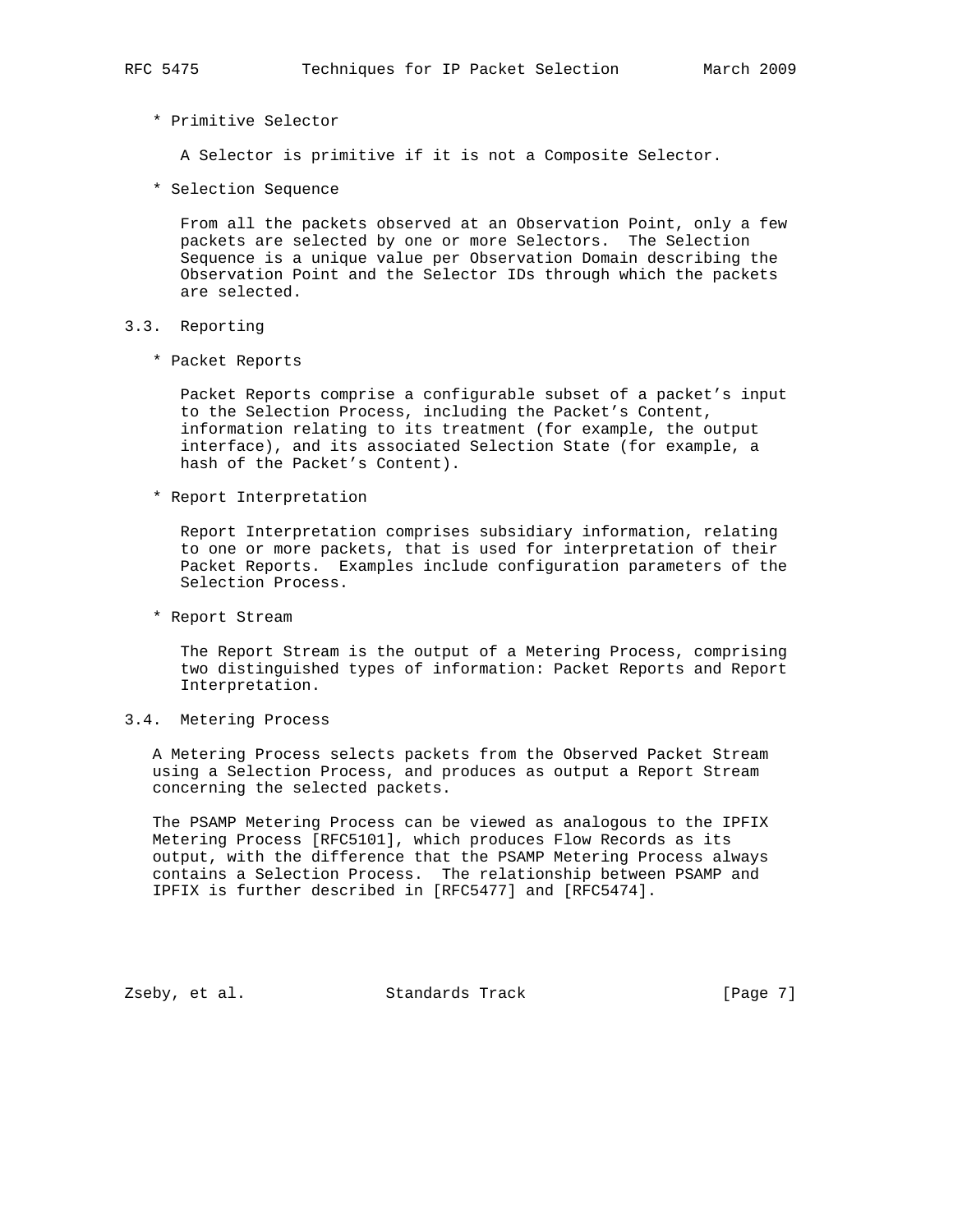## 3.5. Exporting Process

\* Exporting Process

 An Exporting Process sends, in the form of Export Packets, the output of one or more Metering Processes to one or more Collectors.

\* Export Packet

 An Export Packet is a combination of Report Interpretations and/or one or more Packet Reports that are bundled by the Exporting Process into an Export Packet for exporting to a Collector.

- 3.6. PSAMP Device
	- \* PSAMP Device

 A PSAMP Device is a device hosting at least an Observation Point, a Metering Process (which includes a Selection Process), and an Exporting Process. Typically, corresponding Observation Point(s), Metering Process(es), and Exporting Process(es) are colocated at this device, for example, at a router.

- 3.7. Collector
	- \* Collector

 A Collector receives a Report Stream exported by one or more Exporting Processes. In some cases, the host of the Metering and/or Exporting Processes may also serve as the Collector.

- 3.8. Selection Methods
	- \* Filtering

 A filter is a Selector that selects a packet deterministically based on the Packet Content, or its treatment, or functions of these occurring in the Selection State. Two examples are:

- (i) Property Match Filtering: A packet is selected if a specific field in the packet equals a predefined value.
- (ii) Hash-based Selection: A Hash Function is applied to the Packet Content, and the packet is selected if the result falls in a specified range.

Zseby, et al. Standards Track [Page 8]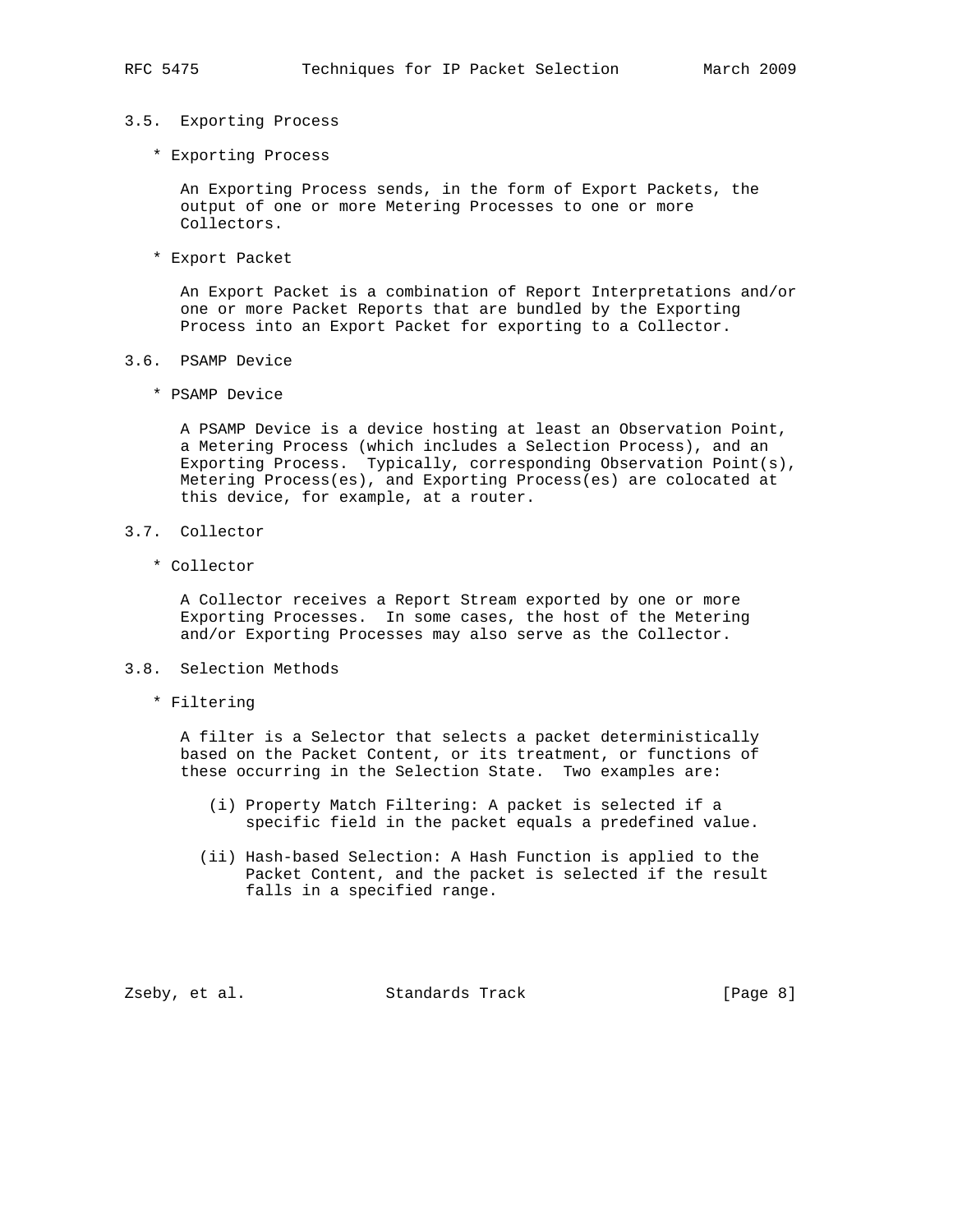\* Sampling

 A Selector that is not a filter is called a Sampling operation. This reflects the intuitive notion that if the selection of a packet cannot be determined from its content alone, there must be some type of Sampling taking place. Sampling operations can be divided into two subtypes:

- (i) Content-independent Sampling, which does not use Packet Content in reaching Sampling decisions. Examples include systematic Sampling, and uniform pseudorandom Sampling driven by a pseudorandom number whose generation is independent of Packet Content. Note that in content independent Sampling, it is not necessary to access the Packet Content in order to make the selection decision.
- (ii) Content-dependent Sampling, in which the Packet Content is used in reaching selection decisions. An application is pseudorandom selection according to a probability that depends on the contents of a packet field, e.g., Sampling packets with a probability dependent on their TCP/UDP port numbers. Note that this is not a Filter.
- \* Hash Domain

 A Hash Domain is a subset of the Packet Content and the packet treatment, viewed as an N-bit string for some positive integer N.

\* Hash Range

 A Hash Range is a set of M-bit strings for some positive integer M that defines the range of values that the result of the hash operation can take.

\* Hash Function

 A Hash Function defines a deterministic mapping from the Hash Domain into the Hash Range.

\* Hash Selection Range

 A Hash Selection Range is a subset of the Hash Range. The packet is selected if the action of the Hash Function on the Hash Domain for the packet yields a result in the Hash Selection Range.

Zseby, et al. Standards Track [Page 9]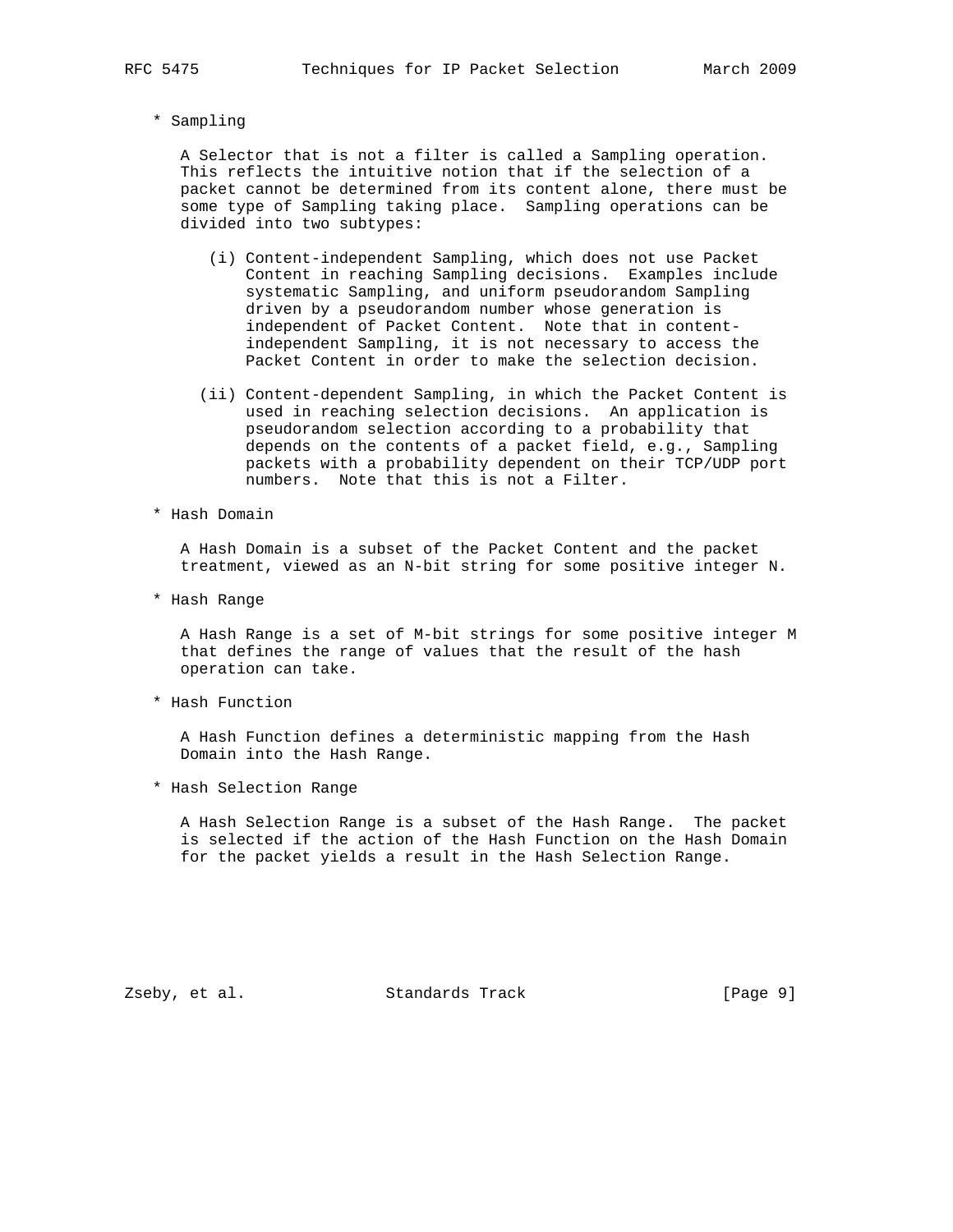\* Hash-based Selection

 A Hash-based Selection is Filtering specified by a Hash Domain, a Hash Function, a Hash Range, and a Hash Selection Range.

\* Approximative Selection

 Selectors in any of the above categories may be approximated by operations in the same or another category for the purposes of implementation. For example, uniform pseudorandom Sampling may be approximated by Hash-based Selection, using a suitable Hash Function and Hash Domain. In this case, the closeness of the approximation depends on the choice of Hash Function and Hash Domain.

\* Population

 A Population is a Packet Stream or a subset of a Packet Stream. A Population can be considered as a base set from which packets are selected. An example is all packets in the Observed Packet Stream that are observed within some specified time interval.

\* Population Size

 The Population Size is the number of all packets in the Population.

\* Sample Size

 The Sample Size is a number of packets selected from the Population by a Selector.

\* Configured Selection Fraction

 The Configured Selection Fraction is the expected ratio of the Sample Size to the Population Size, as based on the configured selection parameters.

\* Attained Selection Fraction

 The Attained Selection Fraction is the ratio of the actual Sample Size to the Population Size. For some Sampling methods, the Attained Selection Fraction can differ from the Configured Selection Fraction due to, for example, the inherent statistical variability in Sampling decisions of probabilistic Sampling and Hash-based Selection. Nevertheless, for large Population Sizes and properly configured Selectors, the Attained Selection Fraction usually approaches the Configured Selection Fraction.

Zseby, et al. Standards Track [Page 10]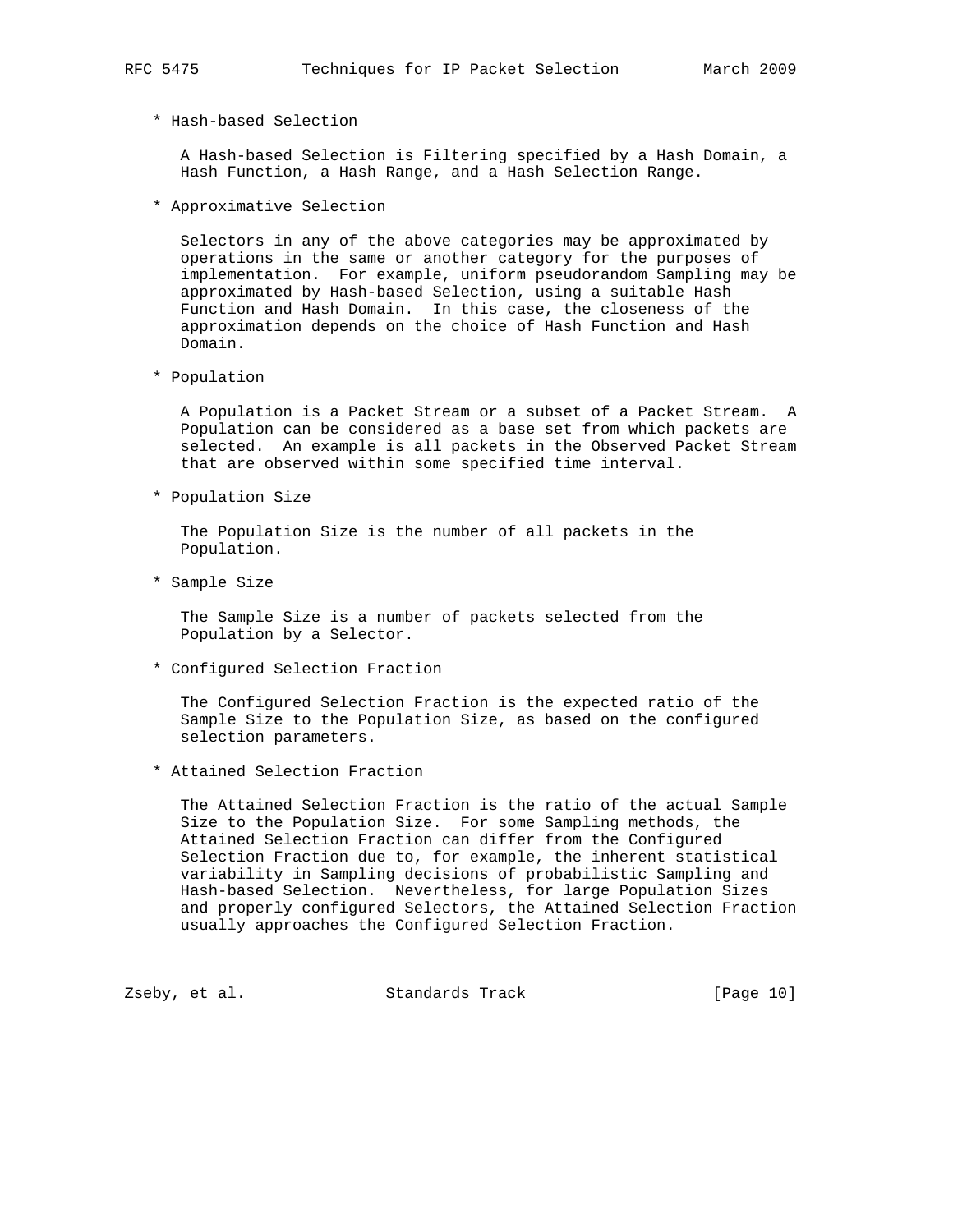## 4. Categorization of Packet Selection Techniques

 Packet selection techniques generate a subset of packets from an Observed Packet Stream at an Observation Point. We distinguish between Sampling and Filtering.

 Sampling is targeted at the selection of a representative subset of packets. The subset is used to infer knowledge about the whole set of observed packets without processing them all. The selection can depend on packet position, and/or on Packet Content, and/or on (pseudo) random decisions.

 Filtering selects a subset with common properties. This is used if only a subset of packets is of interest. The properties can be directly derived from the Packet Content, or depend on the treatment given by the router to the packet. Filtering is a deterministic operation. It depends on Packet Content or router treatment. It never depends on packet position or on (pseudo) random decisions.

 Note that a common technique to select packets is to compute a Hash Function on some bits of the packet header and/or content and to select it if the hash value falls in the Hash Selection Range. Since hashing is a deterministic operation on the Packet Content, it is a Filtering technique according to our categorization. Nevertheless, Hash Functions are sometimes used to emulate random Sampling. Depending on the chosen input bits, the Hash Function, and the Hash Selection Range, this technique can be used to emulate the random selection of packets with a given probability p. It is also a powerful technique to consistently select the same packet subset at multiple Observation Points [DuGr00].

 The following table gives an overview of the schemes described in this document and their categorization. X means that the characteristic applies to the selection scheme. (X) denotes schemes for which content-dependent and content-independent variants exist. For instance, Property Match Filtering is typically based on Packet Content and therefore is content dependent. But as explained in Section 6.1, it may also depend on router state and then would be independent of the content. It easily can be seen that only schemes with both properties, content dependence and deterministic selection, are considered as Filters.

Zseby, et al. Standards Track [Page 11]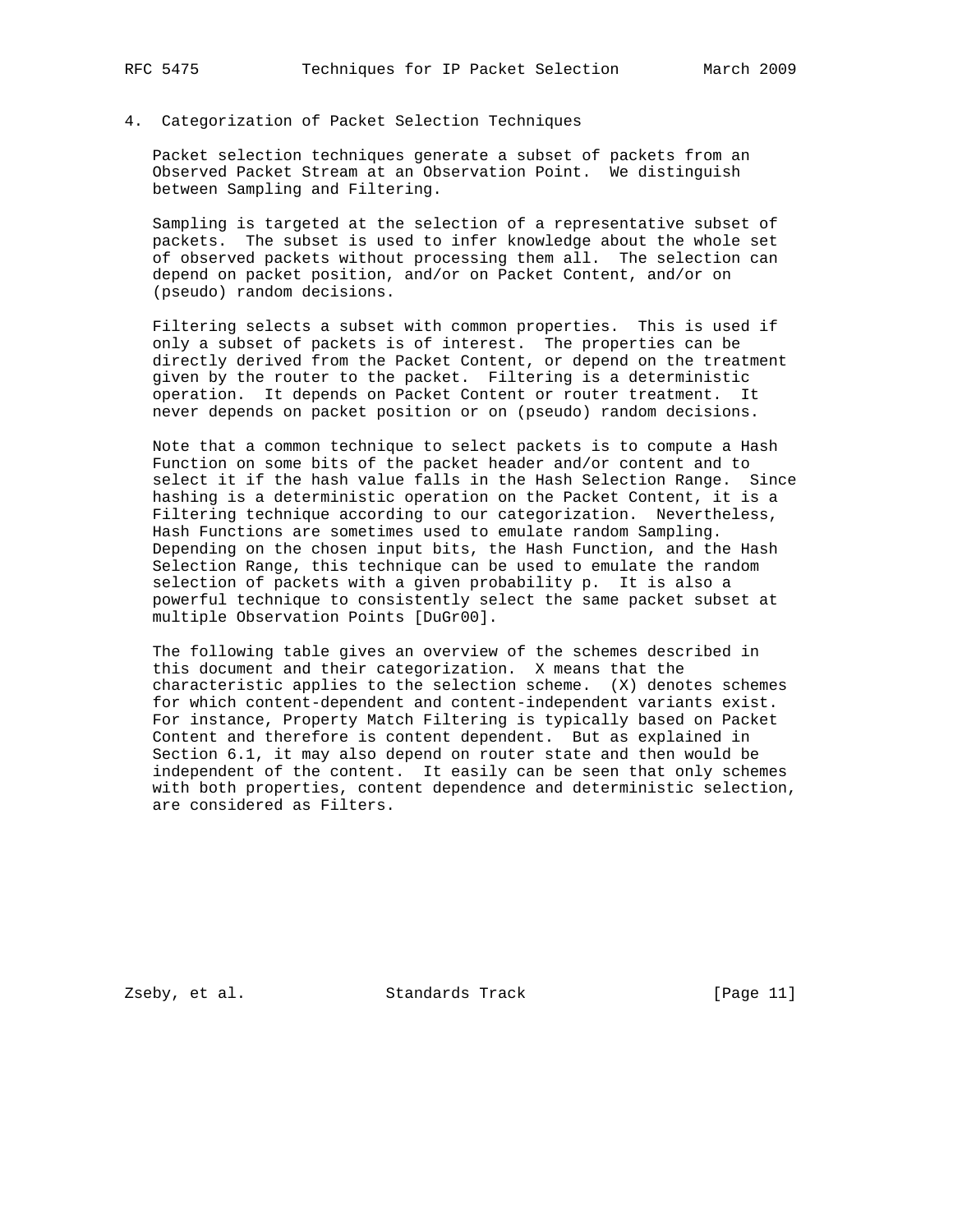| Selection Scheme                   | Deterministic<br>Selection | Content -<br>Dependent | Category  |
|------------------------------------|----------------------------|------------------------|-----------|
| Systematic<br>Count-based          | Χ                          |                        | Sampling  |
| Systematic<br>Time-based           | X                          |                        | Sampling  |
| Random<br>$n$ - $out$ - $of$ - $N$ |                            |                        | Sampling  |
| Random<br>uniform probabilistic    |                            |                        | Sampling  |
| Random<br>non-uniform probabil.    |                            | (X)                    | Sampling  |
| Random<br>non-uniform Flow-State   |                            | (X)                    | Sampling  |
| Property Match<br>Filtering        | X                          | (X)                    | Filtering |
| Hash function                      | X                          | X                      | Filtering |
|                                    |                            |                        |           |

 The categorization just introduced is mainly useful for the definition of an information model describing Primitive Selectors. More complex selection techniques can be described through the composition of cascaded Sampling and Filtering operations. For example, a packet selection that weights the selection probability on the basis of the packet length can be described as a cascade of a Filtering and a Sampling scheme. However, this descriptive approach is not intended to be rigid: if a common and consolidated selection practice turns out to be too complex to be described as a composition of the mentioned building blocks, an ad hoc description can be specified instead and added as a new scheme to the information model.

## 5. Sampling

 The deployment of Sampling techniques aims at the provisioning of information about a specific characteristic of the parent Population at a lower cost than a full census would demand. In order to plan a suitable Sampling strategy, it is therefore crucial to determine the needed type of information and the desired degree of accuracy in advance.

Zseby, et al. Standards Track [Page 12]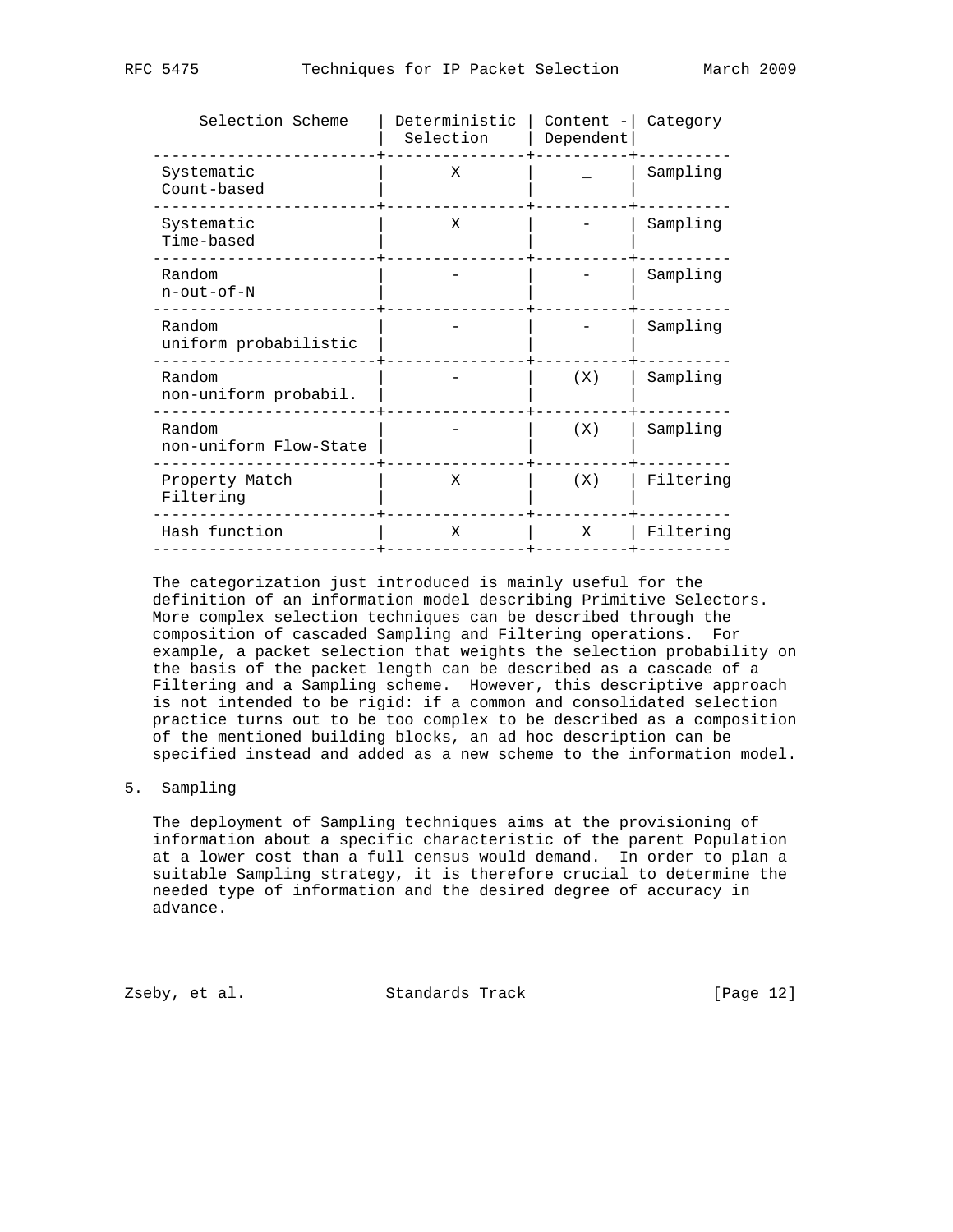First of all, it is important to know the type of metric that should be estimated. The metric of interest can range from simple packet counts [JePP92] up to the estimation of whole distributions of flow characteristics (e.g., packet sizes) [ClPB93].

 Second, the required accuracy of the information and with this, the confidence that is aimed at, should be known in advance. For instance, for usage-based accounting the required confidence for the estimation of packet counters can depend on the monetary value that corresponds to the transfer of one packet. That means that a higher confidence could be required for expensive packet flows (e.g., premium IP service) than for cheaper flows (e.g., best effort). The accuracy requirements for validating a previously agreed quality can also vary extremely with the customer demands. These requirements are usually determined by the service level agreement (SLA).

 The Sampling method and the parameters in use must be clearly communicated to all applications that use the measurement data. Only with this knowledge a correct interpretation of the measurement results can be ensured.

 Sampling methods can be characterized by the Sampling algorithm, the trigger type used for starting a Sampling interval, and the length of the Sampling interval. These parameters are described here in detail. The Sampling algorithm describes the basic process for selection of samples. In accordance to [AmCa89] and [ClPB93], we define the following basic Sampling processes.

### 5.1. Systematic Sampling

 Systematic Sampling describes the process of selecting the start points and the duration of the selection intervals according to a deterministic function. This can be for instance the periodic selection of every k-th element of a trace but also the selection of all packets that arrive at predefined points in time. Even if the selection process does not follow a periodic function (e.g., if the time between the Sampling intervals varies over time), we consider this as systematic Sampling as long as the selection is deterministic.

 The use of systematic Sampling always involves the risk of biasing the results. If the systematics in the Sampling process resemble systematics in the observed stochastic process (occurrence of the characteristic of interest in the network), there is a high probability that the estimation will be biased. Systematics in the observed process might not be known in advance.

Zseby, et al. Standards Track [Page 13]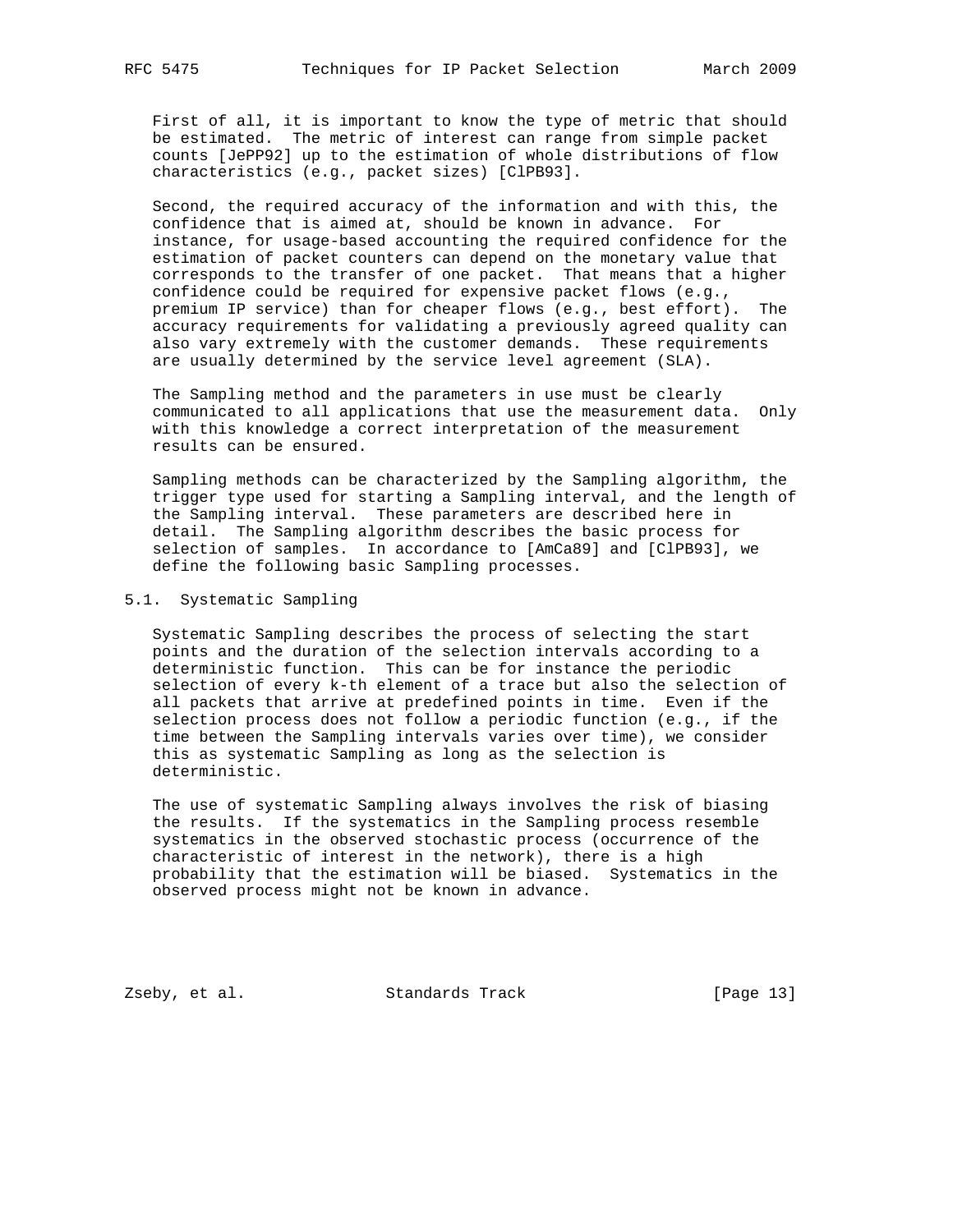Here only equally spaced schemes are considered, where triggers for Sampling are periodic, either in time or in packet count. All packets occurring in a selection interval (either in time or packet count) beyond the trigger are selected.

#### Systematic count-based

 In systematic count-based Sampling, the start and stop triggers for the Sampling interval are defined in accordance to the spatial packet position (packet count).

#### Systematic time-based

 In systematic time-based Sampling, time-based start and stop triggers are used to define the Sampling intervals. All packets are selected that arrive at the Observation Point within the time intervals defined by the start and stop triggers (i.e., arrival time of the packet is larger than the start time and smaller than the stop time).

 Both schemes are content-independent selection schemes. Content dependent deterministic Selectors are categorized as filters.

## 5.2. Random Sampling

 Random Sampling selects the starting points of the Sampling intervals in accordance to a random process. The selection of elements is an independent experiment. With this, unbiased estimations can be achieved. In contrast to systematic Sampling, random Sampling requires the generation of random numbers. One can differentiate two methods of random Sampling: n-out-of-N Sampling and probabilistic Sampling.

## 5.2.1. n-out-of-N Sampling

 In n-out-of-N Sampling, n elements are selected out of the parent Population that consists of N elements. One example would be to generate n different random numbers in the range [1,N] and select all packets that have a packet position equal to one of the random numbers. For this kind of Sampling, the Sample Size n is fixed.

## 5.2.2. Probabilistic Sampling

 In probabilistic Sampling, the decision whether or not an element is selected is made in accordance to a predefined selection probability. An example would be to flip a coin for each packet and select all packets for which the coin showed the head. For this kind of Sampling, the Sample Size can vary for different trials. The selection probability does not necessarily have to be the same for each packet. Therefore, we distinguish between uniform probabilistic Sampling (with the same selection probability for all packets) and

Zseby, et al. Standards Track [Page 14]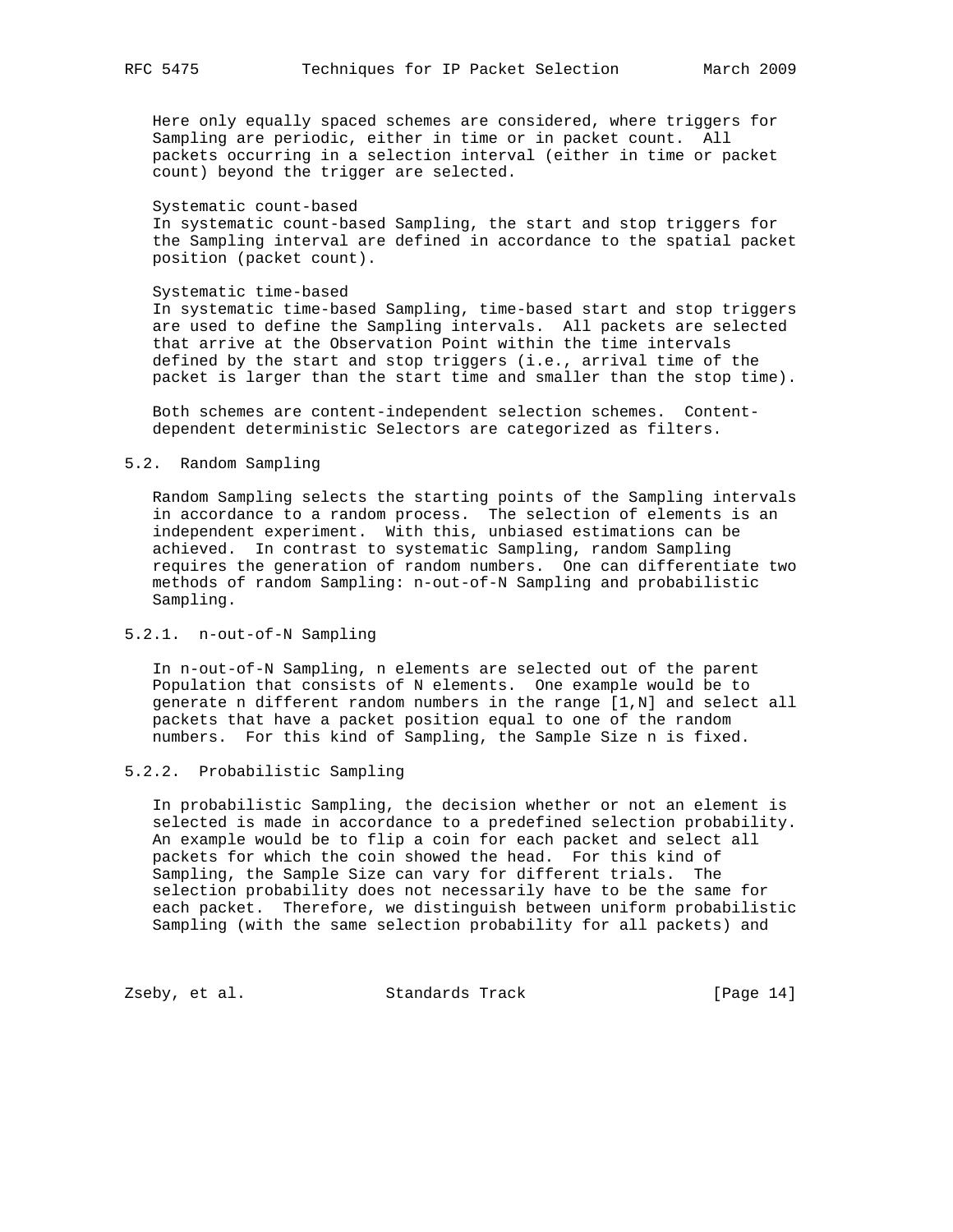non-uniform probabilistic Sampling (where the selection probability can vary for different packets).

5.2.2.1. Uniform Probabilistic Sampling

 For Uniform Probabilistic Sampling, packets are selected independently with a uniform probability p. This Sampling can be count-driven, and is sometimes referred to as geometric random Sampling, since the difference in count between successive selected packets is an independent random variable with a geometric distribution of mean 1/p. A time-driven analog, exponential random Sampling, has the time between triggers exponentially distributed.

 Both geometric and exponential random Sampling are examples of what is known as additive random Sampling, defined as Sampling where the intervals or counts between successive samples are independent identically distributed random variables.

5.2.2.2. Non-Uniform Probabilistic Sampling

 This is a variant of Probabilistic Sampling in which the Sampling probabilities can depend on the selection process input. This can be used to weight Sampling probabilities in order, e.g., to boost the chance of Sampling packets that are rare but are deemed important. Unbiased estimators for quantitative statistics are recovered by re-normalization of sample values; see [HT52].

5.2.2.3. Non-Uniform Flow State Dependent Sampling

 Another type of Sampling that can be classified as probabilistic Non-Uniform is closely related to the flow concept as defined in [RFC3917], and it is only used jointly with a flow monitoring function (IPFIX Metering Process). Packets are selected, dependent on a Selection State. The point, here, is that the Selection State is determined also by the state of the flow the packet belongs to and/or by the state of the other flows currently being monitored by the associated flow monitoring function. An example for such an algorithm is the "sample and hold" method described in [EsVa01]:

- If a packet accounts for a Flow Record that already exists in the IPFIX flow recording process, it is selected (i.e., the Flow Record is updated).
- If a packet doesn't account for any existing Flow Record, it is selected with probability p. If it has been selected, a new Flow Record has to be created.

Zseby, et al. Standards Track [Page 15]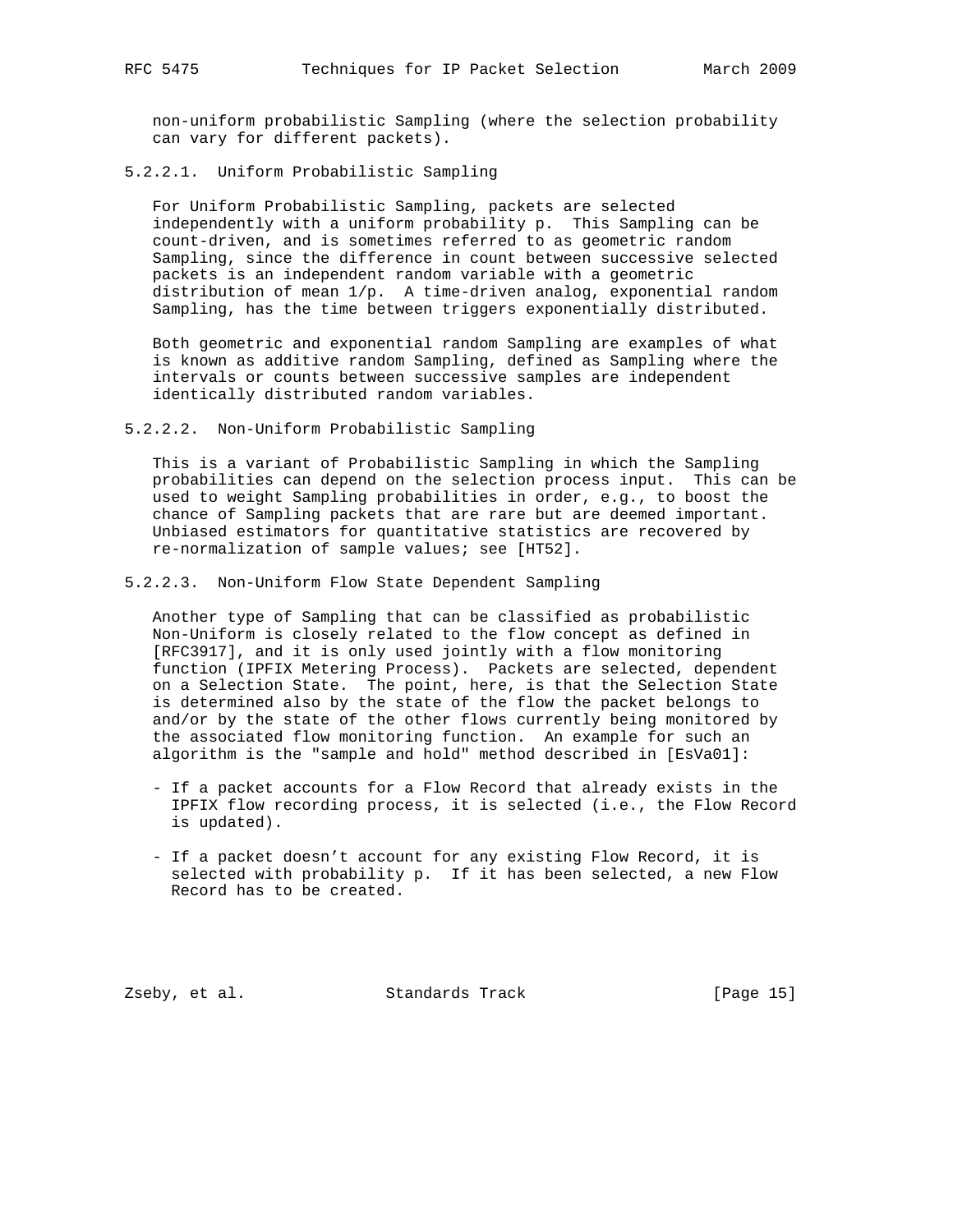A further algorithm that fits into the category of non-uniform flow state dependent Sampling is described in [Moli03].

 This type of Sampling is content dependent because the identification of the flow the packet belongs to requires analyzing part of the Packet Content. If the packet is selected, then it is passed as an input to the IPFIX monitoring function (this is called "Local Export" in [RFC5474]). Selecting the packet depending on the state of a flow cache is useful when memory resources of the flow monitoring function are scarce (i.e., there is no room to keep all the flows that have been scheduled for monitoring).

5.2.2.4. Configuration of Non-Uniform Probabilistic and Flow State Sampling

 Many different specific methods can be grouped under the terms non-uniform probabilistic and flow state Sampling. Dependent on the Sampling goal and the implemented scheme, a different number and type of input parameters are required to configure such a scheme.

 Some concrete proposals for such methods exist from the research community (e.g., [EsVa01], [DuLT01], [Moli03]). Some of these proposals are still in an early stage and need further investigations to prove their usefulness and applicability. It is not our aim to indicate preference among these methods. Instead, we only describe here the basic methods and leave the specification of explicit schemes and their parameters up to vendors (e.g., as an extension of the information model).

6. Filtering

 Filtering is the deterministic selection of packets based on the Packet Content, the treatment of the packet at the Observation Point, or deterministic functions of these occurring in the Selection State. The packet is selected if these quantities fall into a specified range. The role of Filtering, as the word itself suggest, is to separate all the packets having a certain property from those not having it. A distinguishing characteristic from Sampling is that the selection decision does not depend on the packet position in time or in space, or on a random process.

We identify and describe in the following two Filtering techniques.

6.1. Property Match Filtering

 With this Filtering method, a packet is selected if specific fields within the packet and/or properties of the router state equal a predefined value. Possible filter fields are all IPFIX flow

Zseby, et al. Standards Track [Page 16]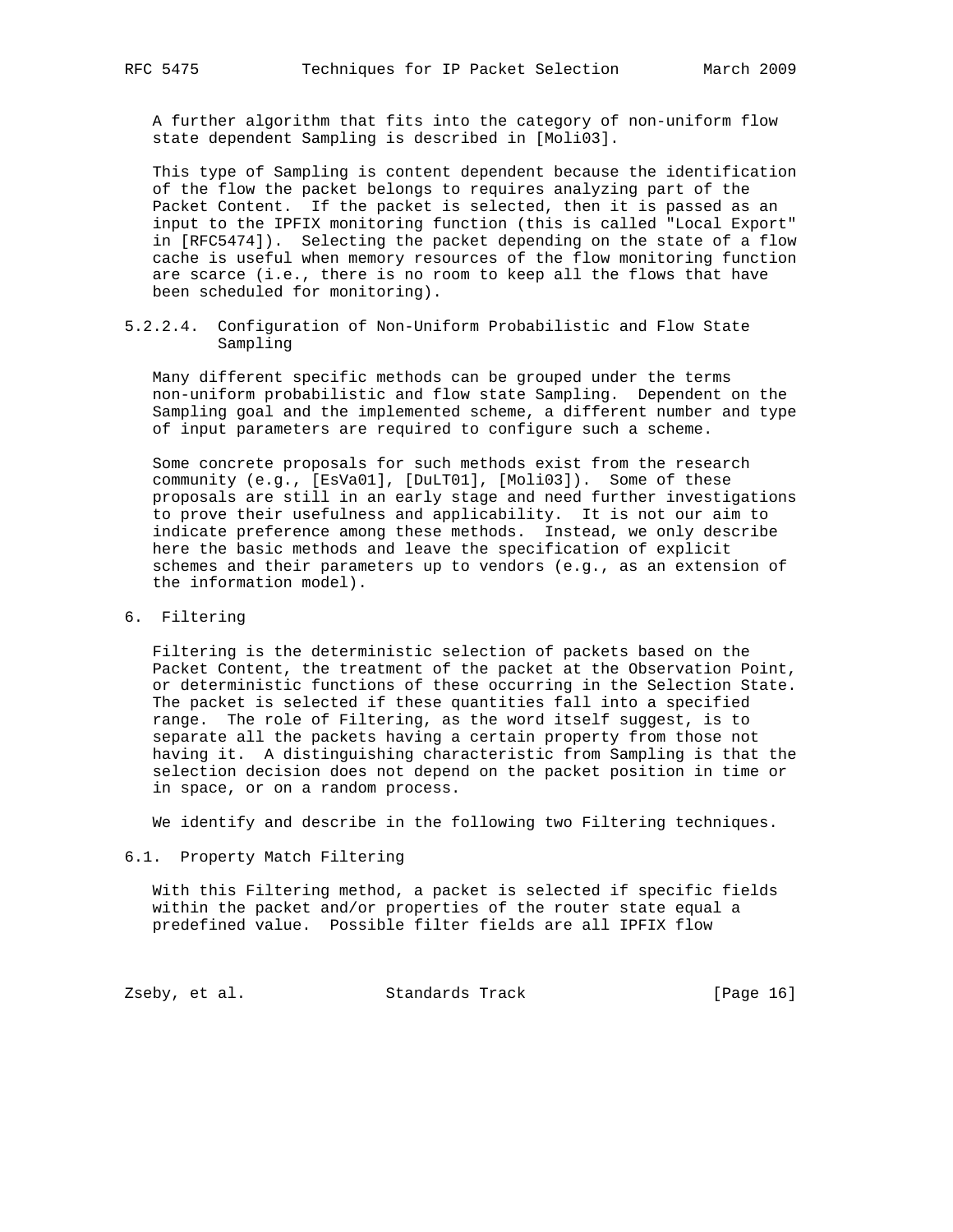attributes specified in [RFC5102]. Further fields can be defined by proposing new information elements or defining vendor-specific extensions.

 A packet is selected if Field=Value. Masks and ranges are only supported to the extent to which [RFC5102] allows them, e.g., by providing explicit fields like the netmasks for source and destination addresses.

 AND operations are possible by concatenating filters, thus producing a composite selection operation. In this case, the ordering in which the Filtering happens is implicitly defined (outer filters come after inner filters). However, as long as the concatenation is on filters only, the result of the cascaded filter is independent from the order, but the order may be important for implementation purposes, as the first filter will have to work at a higher rate. In any case, an implementation is not constrained to respect the filter ordering, as long as the result is the same, and it may even implement the composite Filtering in one single step.

 OR operations are not supported with this basic model. More sophisticated filters (e.g., supporting bitmasks, ranges, or OR operations) can be realized as vendor-specific schemes.

 All IPFIX flow attributes defined in [RFC5102] can be used for Property Match Filtering. Further information elements can be easily defined. Property match operations should be available for different protocol portions of the packet header:

- (i) IP header (excluding options in IPv4, stacked headers in IPv6)
- (ii) transport protocol header (e.g., TCP, UDP)
- (iii) encapsulation headers (e.g., the MPLS label stack, if present)

 When the PSAMP Device offers Property Match Filtering, and, in its usual capacity other than in performing PSAMP functions, identifies or processes information from IP, transport protocol or encapsulation protocols, then the information should be made available for Filtering. For example, when a PSAMP Device routes based on destination IP address, that field should be made available for Filtering. Conversely, a PSAMP Device that does not route is not expected to be able to locate an IP address within a packet, or make it available for Filtering, although it may do so.

Zseby, et al. Standards Track [Page 17]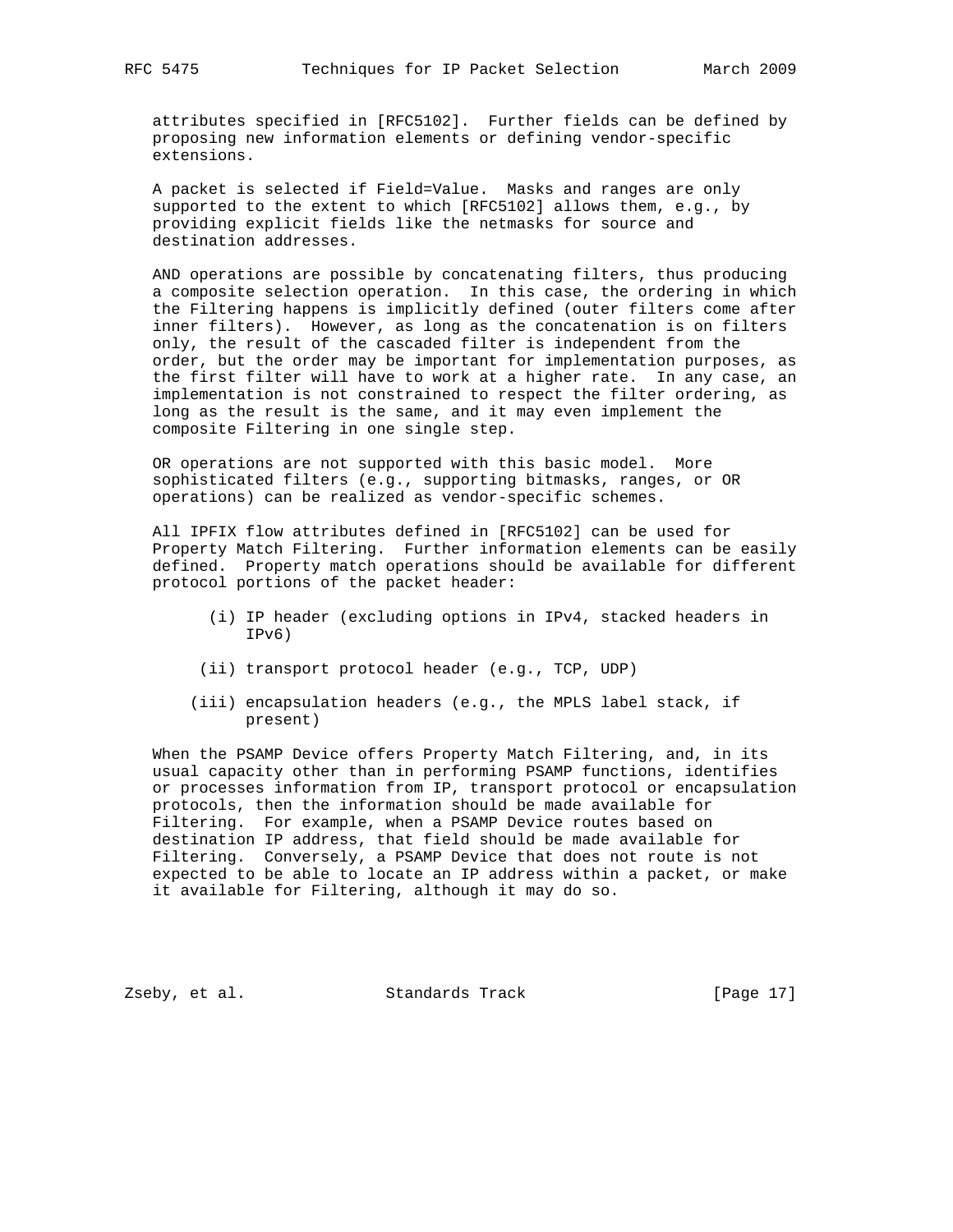Since packet encryption conceals the real values of encrypted fields, Property Match Filtering must be configurable to ignore encrypted packets, when detected.

 The Selection Process may support Filtering based on the properties of the router state:

- (i) Ingress interface at which a packet arrives equals a specified value
- (ii) Egress interface to which a packet is routed to equals a specified value
- (iii) Packet violated Access Control List (ACL) on the router
- (iv) Failed Reverse Path Forwarding (RPF)
- (v) Failed Resource Reservation Protocol (RSVP)
- (vi) No route found for the packet
- (vii) Origin Border Gateway Protocol (BGP) Autonomous System (AS) [RFC4271] equals a specified value or lies within a given range
- (viii) Destination BGP AS equals a specified value or lies within a given range

 Packets that match the failed Reverse Path Forwarding (RPF) condition are packets for which ingress Filtering failed as defined in [RFC3704].

 Packets that match the failed Resource Reservation Protocol (RSVP) condition are packets that do not fulfill the RSVP specification as defined in [RFC2205].

 Router architectural considerations may preclude some information concerning the packet treatment being available at line rate for selection of packets. For example, the Selection Process may not be implemented in the fast path that is able to access router state at line rate. However, when Filtering follows Sampling (or some other selection operation) in a Composite Selector, the rate of the Packet Stream output from the sampler and input to the filter may be sufficiently slow that the filter could select based on router state.

Zseby, et al. Standards Track [Page 18]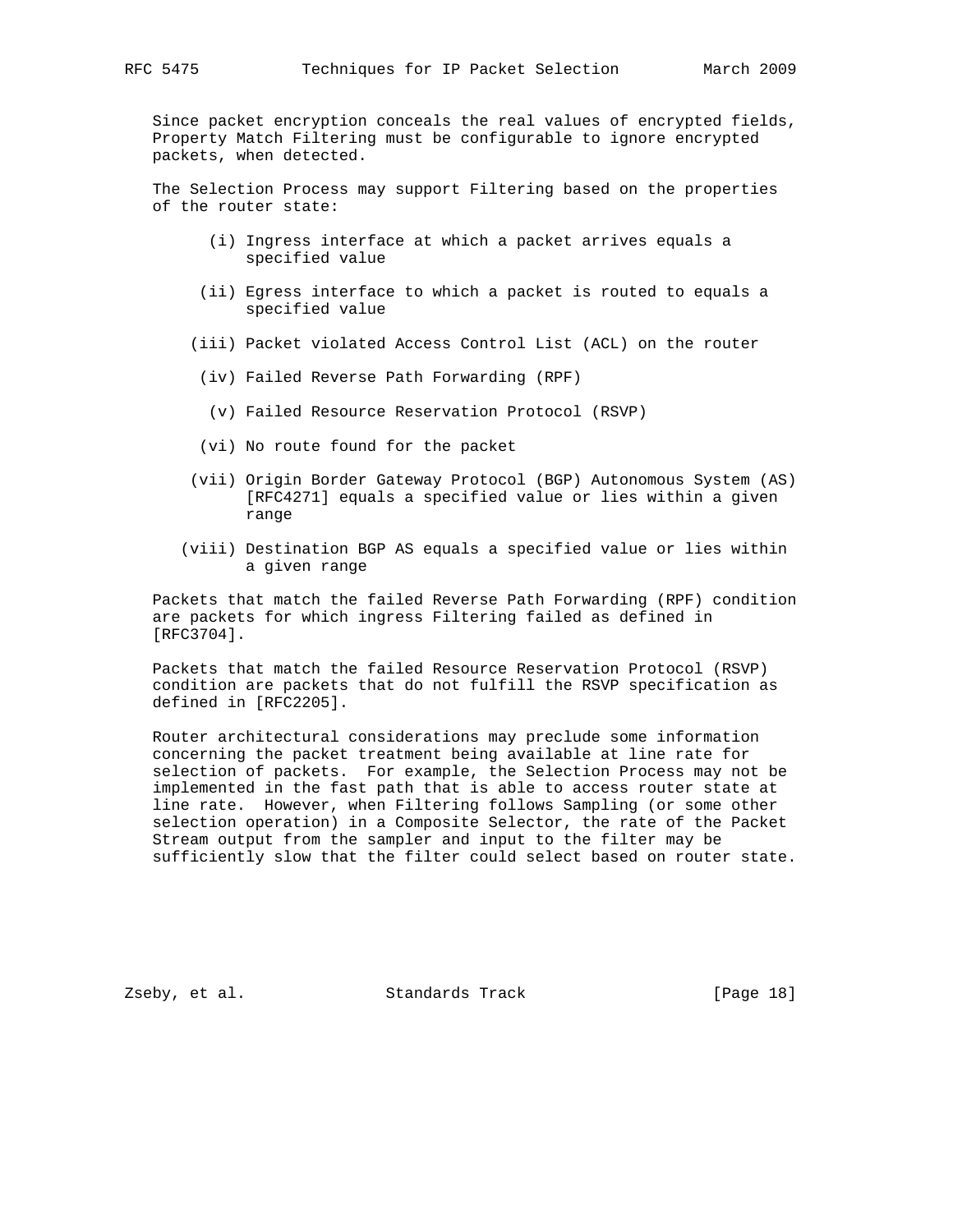## 6.2. Hash-Based Filtering

 A Hash Function h maps the Packet Content c, or some portion of it, onto a Hash Range R. The packet is selected if h(c) is an element of S, which is a subset of R called the Hash Selection Range. Thus, Hash-Based selection is a particular case of Filtering. The object is selected if c is in inv(h(S)). But for desirable Hash Functions, the inverse image  $inv(h(S))$  will be extremely complex, and hence h would not be expressible as, say, a Property Match Filter or a simple combination of these.

 Hash-based Selection is mainly used to realize a coordinated packet selection. That means that the same packets are selected at different Observation Points. This is useful for instance to observe the path (trajectory) that a packet took through the network or to apply packet selection to passive one-way measurements.

 A prerequisite for the method to work and to ensure interoperability is that the same Hash Function with the same parameters (e.g., input vector) is used at the Observation Points.

 A consistent packet selection is also possible with Property Match Filtering. Nevertheless, Hash-based Selection can be used to approximate a random selection. The desired statistical properties are discussed in Section 6.2.2.

 In the following subsections, we give some application examples for coordinated packet selection.

6.2.1. Application Examples for Coordinated Packet Selection

6.2.1.1. Trajectory Sampling

 Trajectory Sampling is the consistent selection of a subset of packets at either all of a set of Observation Points or none of them. Trajectory Sampling is realized by Hash-based Selection if all Observation Points in the set use a common Hash Function, Hash Domain, and Selection Range. The Hash Domain comprises all or part of the Packet Content that is invariant along the packet path. Fields such as Time-to-Live, which is decremented per hop, and header CRC [RFC1624], which is recalculated per hop, are thus excluded from the Hash Domain. The Hash Domain needs to be wider than just a flow key, if packets are to be selected quasi-randomly within flows.

 The trajectory (or path) followed by a packet is reconstructed from PSAMP reports on it that reach a Collector. Reports on a given packet originating from different Observation Points are associated by matching a label from the reports. The label may comprise that

Zseby, et al. Standards Track [Page 19]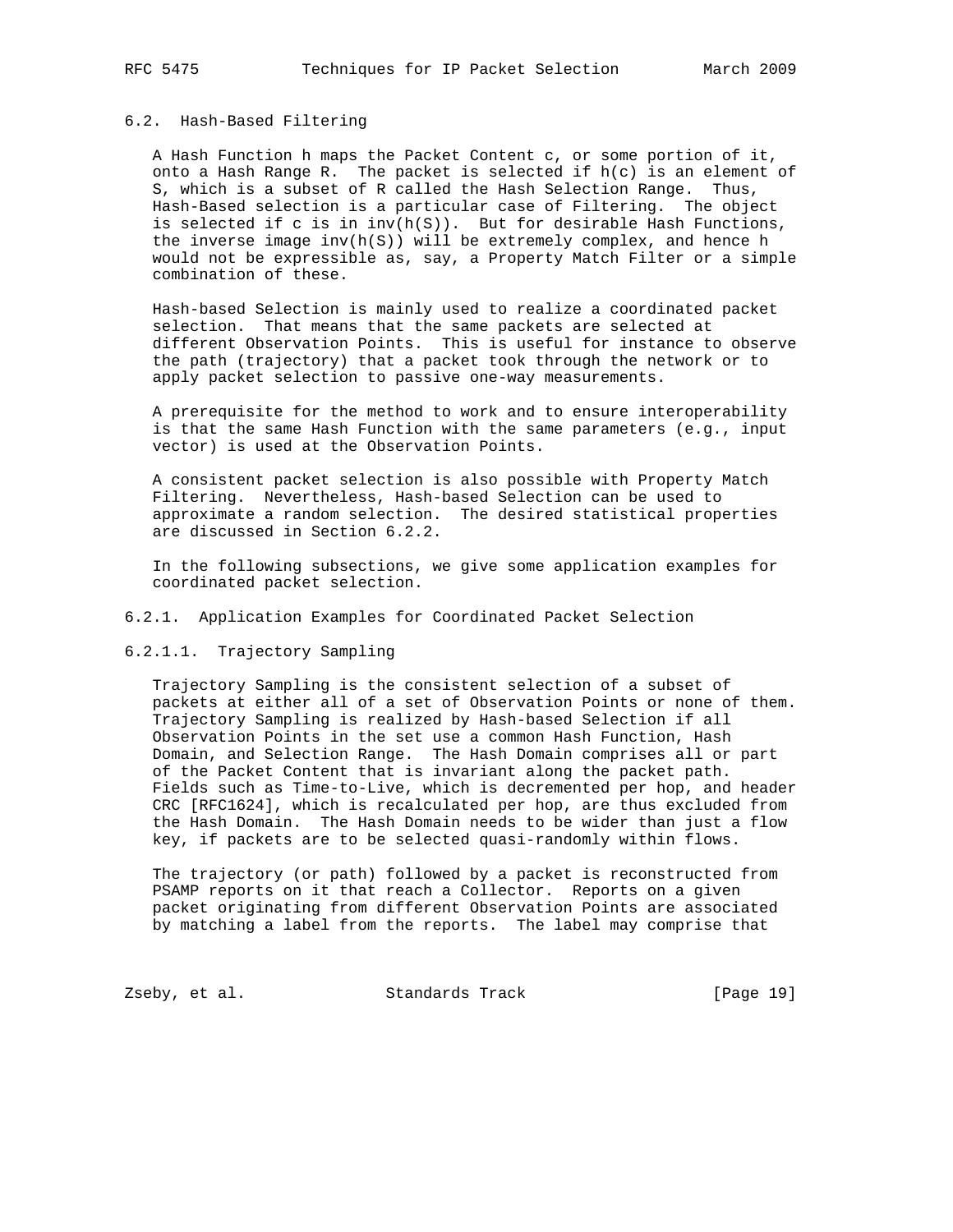portion of the invariant Packet Content that is reported, or possibly some digest of the invariant Packet Content that is inserted into the packet report at the Observation Point. Such a digest may be constructed by applying a second Hash Function to the invariant Packet Content. The reconstruction of trajectories and methods for dealing with possible ambiguities due to label collisions (identical labels reported for different packets) and potential loss of reports in transmission are dealt with in [DuGr00], [DuGG02], and [DuGr04].

 Applications of trajectory Sampling include (i) estimation of the network path matrix, i.e., the traffic intensities according to network path, broken down by flow key; (ii) detection of routing loops, as indicated by self-intersecting trajectories; (iii) passive performance measurement: prematurely terminating trajectories indicate packet loss, packet one-way delay can be determined if reports include (synchronized) timestamps of packet arrival at the Observation Point; and (iv) network attack tracing, of the actual paths taken by attack packets with spoofed source addresses.

#### 6.2.1.2. Passive One-Way Measurements

 Coordinated packet selection can be applied for instance to one-way delay measurements in order to reduce the required resources. In one-way delay measurements, packets are collected at different Observation Points in the network. A packet digest is generated for each packet that helps to identify the packet. The packet digest and the arrival time of the packet at the Observation Point are reported to a process that calculates the delay. The delay is calculated by subtracting the arrival time of the same packet at the Observation Points (e.g., [ZsZC01]). With high data rates, capturing all packets can require a lot of resources for storage, transfer, and processing. To reduce resource consumption, packet selection methods can be applied. But for such selection techniques, it has to be ensured that the same packets are collected at different Observation Points. Hash-based Selection provides this feature.

## 6.2.1.3. Generation of Pseudorandom Numbers

 Although pseudorandom number generators with well-understood properties have been developed, they may not be the method of choice in settings where computational resources are scarce. A convenient alternative is to use Hash Functions of Packet Content as a source of randomness. The hash (suitably re-normalized) is a pseudorandom variate in the interval [0,1]. Other schemes may use packet fields in iterators for pseudorandom numbers. However, the statistical properties of an ideal packet selection law (such as independent

Zseby, et al. Standards Track [Page 20]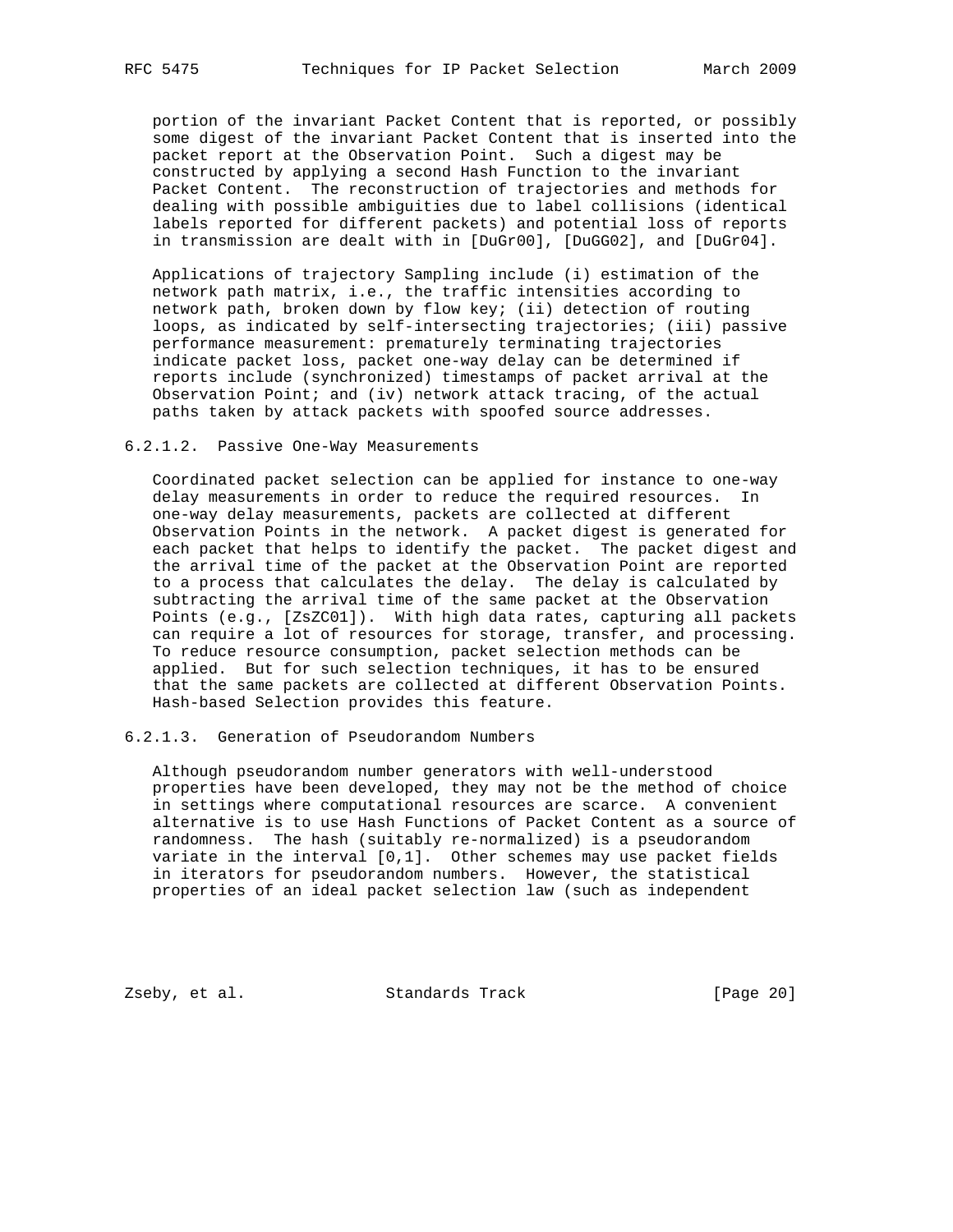Sampling for different packets, or independence on Packet Content) may not be exactly rendered by an implementation, but only approximately so.

 Use of Packet Content to generate pseudorandom variates shares with non-uniform probabilistic Sampling (see Section 5.2.2.2 above) the property that selection decisions depend on Packet Content. However, there is a fundamental difference between the two. In the former case, the content determines pseudorandom variates. In the latter case, the content only determines the selection probabilities: selection could then proceed, e.g., by use of random variates obtained by an independent pseudorandom number generator.

#### 6.2.2. Desired Properties of Hash Functions

 Here we formulate desired properties for Hash Functions. For this, we have to distinguish whether a Hash Function is used for packet selection or just as a packet digest. The main focus of this document is on packet selection. Nevertheless, we also provide some requirements for the use of Hash Functions as packet digest.

 First of all, we need to define suitable input fields from the packet. In accordance to [DuGr00], input field should be:

- invariant on the path
- variable among packets

 Only if the input fields are the same at different Observation Points is it possible to recognize the packet. The input fields should be variable among packets in order to distribute the hash results over the selection range.

6.2.2.1. Requirements for Packet Selection

 In accordance to considerations in [MoND05] and [Henk08], we define the following desired properties of Hash Functions used for packet selection:

 (i) Speed: The Hash Function has to be applied to each packet that traverses the Observation Point. Therefore, it has to be fast in order to cope with the high packet rates. In the ideal case, the hash operation should not influence the performance on the PSAMP Device.

Zseby, et al. Standards Track [Page 21]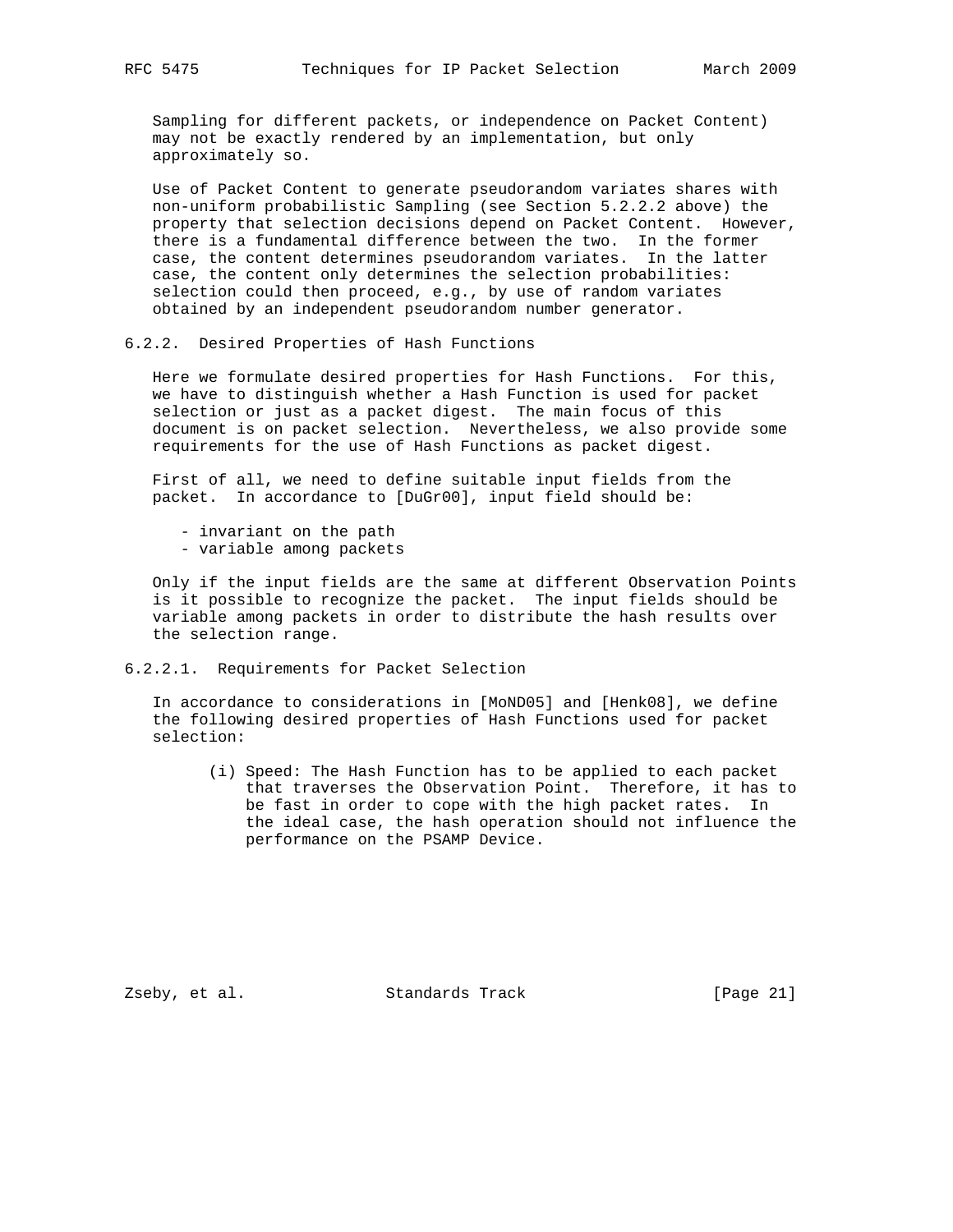- (ii) Uniformity: The Hash Function h should have good mixing properties, in the sense that small changes in the input (e.g., the flipping of a single bit) cause large changes in the output (many bits change). Then any local clump of values of c is spread widely over R by h, and so the distribution of h(c) is fairly uniform even if the distribution of c is not. Then the Attained Selection Fraction gets close to the Configured Selection Fraction (#S/#R), which can be tuned by choice of S.
- (iii) Unbiasedness: The selection decision should be as independent of packet attributes as possible. The set of selected packets should not be biased towards a specific type of packets.
- (iv) Representativeness of sample: The sample should be as representative as possible for the observed traffic.
- (v) Non-linearity: The function should not be linear. This increases the mixing properties (uniformity criterion). In addition to this, it decreases the predictability of the output and therefore the vulnerabilities against attacks.
- (vi) Robustness against vulnerabilities: The Hash Function should be robust against attacks. Potential vulnerabilities are described in Section 6.2.3.
- 6.2.2.2. Requirements for Packet Digesting

 For digesting Packet Content for inclusion in a reported label, the most important property is a low collision frequency. A secondary requirement is the ability to accept variable-length input, in order to allow inclusion of maximal amount of packet as input. Execution speed is of secondary importance, since the digest need only be formed from selected packets.

6.2.3. Security Considerations for Hash Functions

 A concern for Hash-based Selection is whether some large set of related packets could be disproportionately sampled, i.e., that the Attained Selection Fraction is significantly different from the Configured Selection Fraction. This can happen either

- (i) through unanticipated behavior in the Hash Function, or
- (ii) because the packets had been deliberately crafted to have this property.

Zseby, et al. Standards Track [Page 22]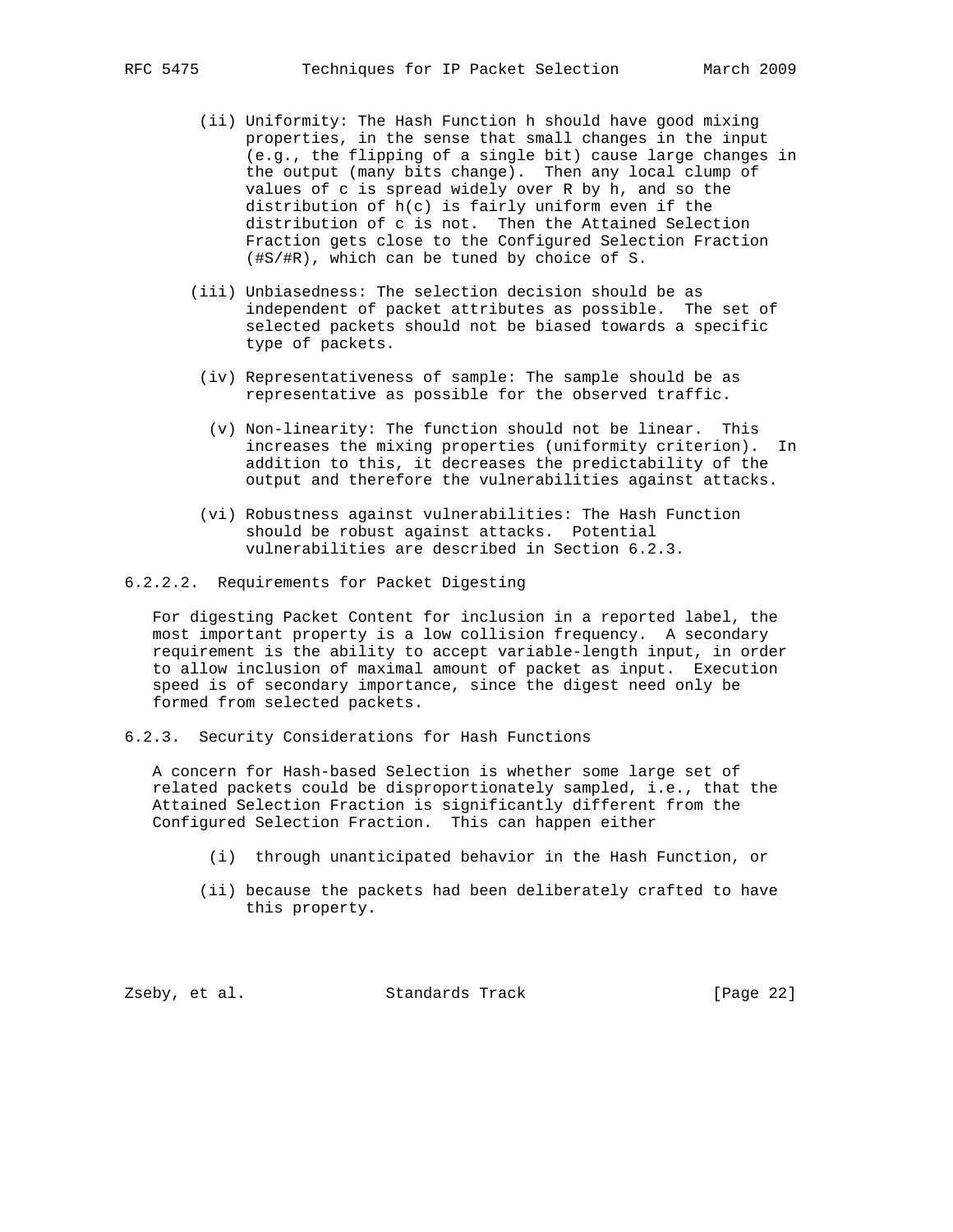The first point underlines the importance of using a Hash Function with good mixing properties. For this, the statistical properties of candidate Hash Functions need to be evaluated. Since the hash output depends on the traffic mix, the evaluation should be done preferably on up-to-date packet traces from the network in which the Hash-based Selection will be deployed.

 However, Hash Functions that perform well on typical traffic may not be sufficiently strong to withstand attacks specifically targeted against them. Such potential attacks have been described in [GoRe07].

 In the following subsections, we point out different potential attack scenarios. We encourage the use of standardized Hash Functions. Therefore, we assume that the Hash Function itself is public and hence known to an attacker.

 Nevertheless, we also assume the possibility of using a private input parameter for the Hash Function that is kept secret. Such an input parameter can for instance be attached to the hash input before the hash operation is applied. With this, at least parts of the hash operation remain secret.

 For the attack scenarios, we assume that an attacker uses its knowledge of the Hash Function to craft packets that are then dispatched, either as the attack itself or to elicit further information that can be used to refine the attack.

 Two scenarios are considered. In the first scenario, the attacker has no knowledge about whether or not the crafted packets are selected. In the second scenario, the attacker uses some knowledge of Sampling outcomes. The means by which this might be acquired is discussed below. Some additional attacks that involve tampering with Export Packets in transit, as opposed to attacking the PSAMP Device, are discussed in [GoRe07].

- 6.2.3.1. Vulnerabilities of Hash-Based Selection without Knowledge of Selection Outcomes
	- (i) The Hash Function does not use a private parameter.

 If no private input parameter is used, potential attackers can easily calculate which packets result in which hash values. If the selection range is public, an attacker can craft packets whose selection properties are known in advance. If the selection range is private, an attacker cannot determine whether a crafted packet is selected. However, by computing the hash on different trial crafted packets, and selecting those yielding a given hash value, the

Zseby, et al. Standards Track [Page 23]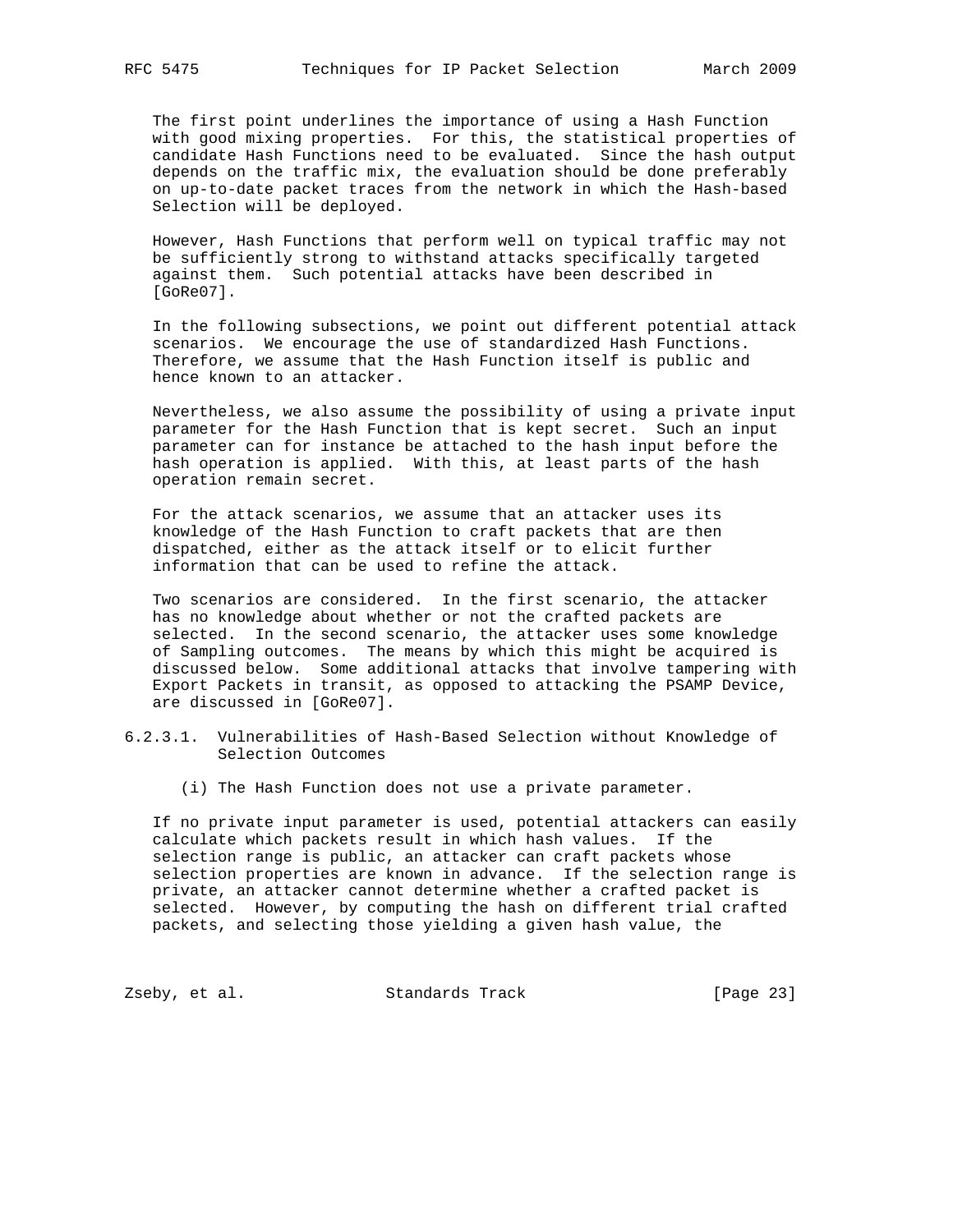attacker can construct an arbitrarily large set of distinct packets with a common selection properties, i.e., packets that will be either all selected or all not selected. This can be done whatever the strength of the Hash Function.

(ii) The Hash Function is not cryptographically strong.

 If the Hash Function is not cryptographically strong, it may be possible to construct sequences of distinct packets with the common selection property even if a private parameter is used.

 An example is the standard CRC-32 Hash Function used with a private modulus (but without a private string post-pended to the input). It has weak mixing properties for low-order bits. Consequently, simply by incrementing the hash input, one obtains distinct packets whose hashes mostly fall in a narrow range, and hence are likely commonly selected; see [GoRe07].

 Suitable parameterization of the Hash Function can make such attacks more difficult. For example, post-pending a private string to the input before hashing with CRC-32 will give stronger mixing properties over all bits of the input. However, with a Hash Function, such as CRC-32, that is not cryptographically strong, the possibility of discovering a method to construct packet sets with the common selected property cannot be ruled out, even when a private modulus or post-pended string is used.

6.2.3.2. Vulnerabilities of Hash-Based Selection Using Knowledge of Selection Outcomes

 Knowledge of the selection outcomes of crafted packets can be used by an attacker to more easily construct sets of packets that are disproportionately sampled and/or are commonly selected. For this, the attacker does not need any a priori knowledge about the Hash Function or selection range.

 There are several ways an attacker might acquire this knowledge about the selection outcome:

 (i) Billing Reports: If samples are used for billing purposes, then the selection outcomes of packets may be able to be inferred by correlating a crafted Packet Stream with the billing reports that it generates. However, the rate at which knowledge of selection outcomes can be acquired depends on the temporal and spatial granularity of the billing reports; being slower the more aggregated the reports are.

Zseby, et al. Standards Track [Page 24]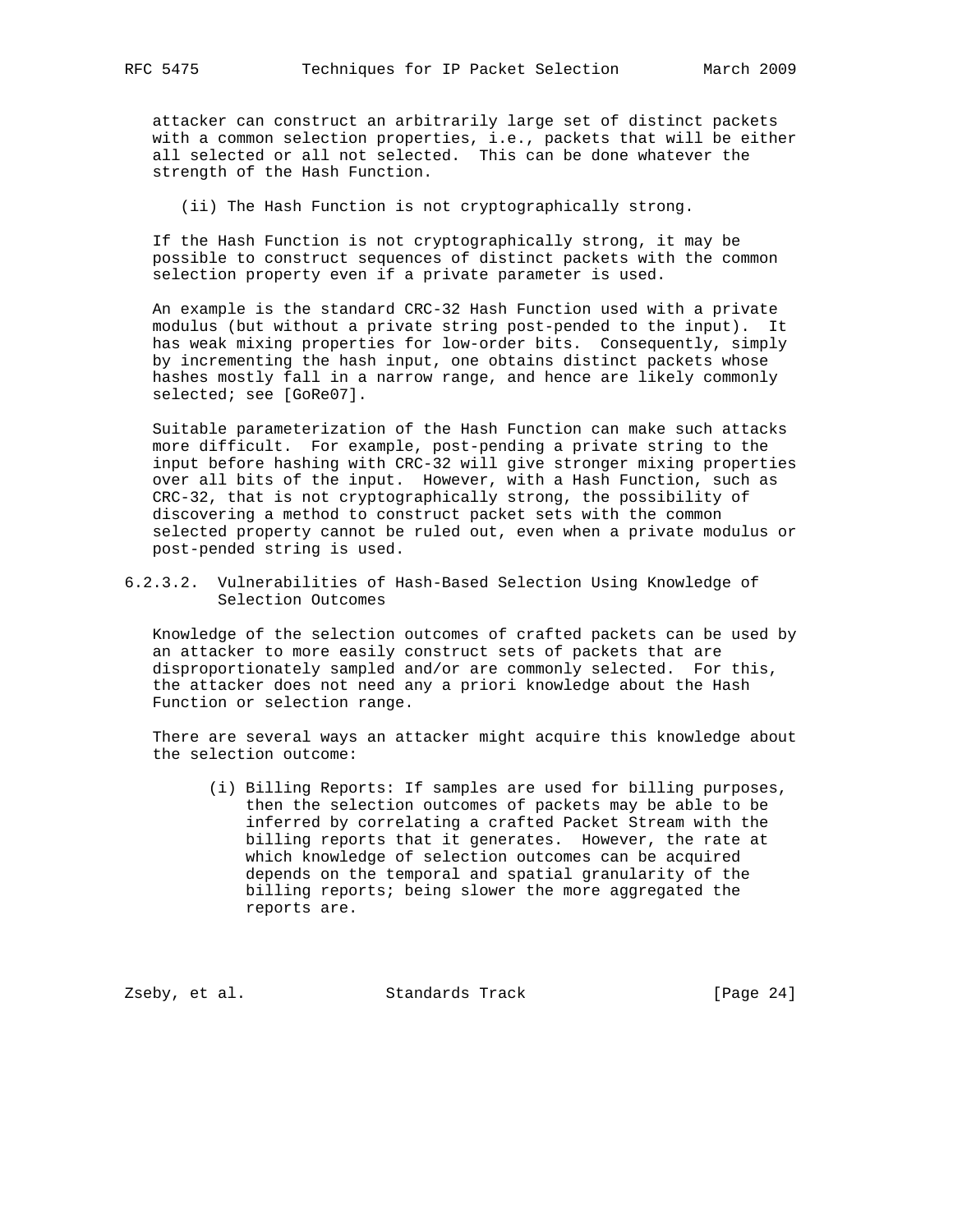- - (ii) Feedback from an Intrusion Detection System: e.g., a botmaster adversary learns if his packets were detected by the intrusion detection system by seeing if one of his bots is blocked by the network.
	- (iii) Observation of the Report Stream: Export Packets sent across a public network may be eavesdropped on by an adversary. Encryption of the Export Packets provides only a partial defense, since it may be possible to infer the selection outcomes of packets by correlating a crafted Packet Stream with the occurrence (not the content) of packets in the export stream that it generates. The rate at which such knowledge could be acquired is limited by the temporal resolution at which reports can be associated with packets, e.g., due to processing and propagation variability, and difficulty in distinguishing report on attack packets from those of background traffic, if present. The association between packets and their reports on which this depends could be removed by padding Export Packets to a constant length and sending them at a constant rate.

 We now turn to attacks that can exploit knowledge of selection outcomes. First, with a non-cryptographic Hash Function, knowledge of selection outcomes for a trial stream may be used to further craft a packet set with the common selection property. This has been demonstrated for the modular hash  $f(x) = a x + b \mod k$ , for private parameters a, b, and k. With Sampling rate p, knowledge of the Sampling outcomes of roughly 2/p is sufficient for the attack to succeed, independent of the values of a, b, and k. With knowledge of the selection outcomes of a larger number of packets, the parameters a, b, and k can be determined; see [GoRe07].

 A cryptographic Hash Function employing a private parameter and operating in one of the pseudorandom function modes specified above is not vulnerable to these attacks, even if the selection range is known.

6.2.3.3. Vulnerabilities to Replay Attacks

 Since Hash-based Selection is deterministic, any packet or set of packets with known selection properties can be replayed into a network and experience the same selection outcomes provide the Hash Function and its parameters are not changed. Repetition of a single packet may be noticeable to other measurement methods if employed (e.g., collection of flow statistics), whereas a set of distinct packets that appears statistically similar to regular traffic may be less noticeable.

Zseby, et al. Standards Track [Page 25]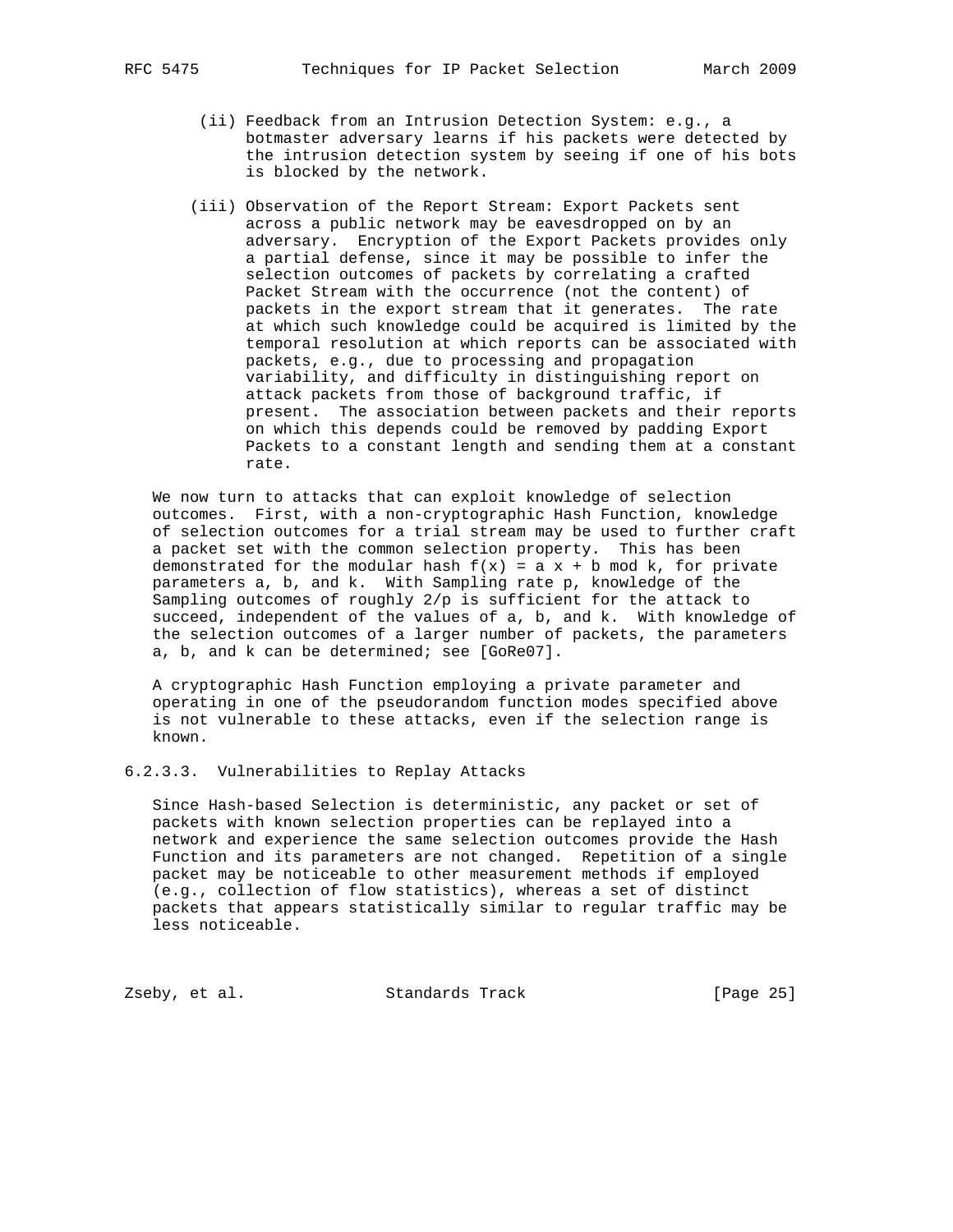Replay attacks may be mitigated by repeated changing of Hash Function parameters. This also prevents attacks that exploit knowledge of Sampling outcomes, at least if the parameters are changed at least as fast as the knowledge can be acquired by an attacker. In order to preserve the ability to perform trajectory Sampling, parameter change would have to be simultaneous (or approximately so) across all Observation Points.

## 6.2.4. Choice of Hash Function

 The specific choice of Hash Function represents a trade-off between complexity and ease of implementation. Ideally, a cryptographically strong Hash Function employing a private parameter and operating in pseudorandom function mode as specified above would be used, yielding a good emulation of a random packet selection at a target Sampling rate, and giving maximal robustness against the attacks described in the previous section. Unfortunately, there is currently no single Hash Function that fulfills all the requirements.

 As detailed in Section 6.2.3, only cryptographic Hash Functions employing a private parameter operating in pseudorandom function mode are sufficiently strong to withstand the range of conceivable attacks. For example, fixed- or variable-length inputs could be hashed using a block cipher (like Advanced Encryption Standard (AES)) in cipher-block-chaining mode. Fixed-length inputs could also be hashed using an iterated cryptographic Hash Function (like MD5 or SHA1), with a private initial vector. For variable-length inputs, an iterated cryptographic Hash Function (like MD5 or SHA1) should employ private string post-pended to the data in addition to a private initial vector. For more details, see the "append-cascade" construction of [BeCK96]. We encourage the use of such cryptographically strong Hash Functions wherever possible.

 However, a problem with using such functions is the low performance. As shown for instance in [Henk08], the computation times for MD5 and SHA are about 7-10 times higher compared to non-cryptographic functions. The difference increases for small hash input lengths.

 Therefore, it is not assumed that all PSAMP Devices will be capable of applying a cryptographically strong Hash Function to every packet at line rate. For this reason, the Hash Functions listed in this section will be of a weaker variety. Future protocol extensions that employ stronger Hash Functions are highly welcome.

 Comparisons of Hash Functions for packet selection and packet digesting with regard to various criteria can be found in [MoND05] and [Henk08].

Zseby, et al. Standards Track [Page 26]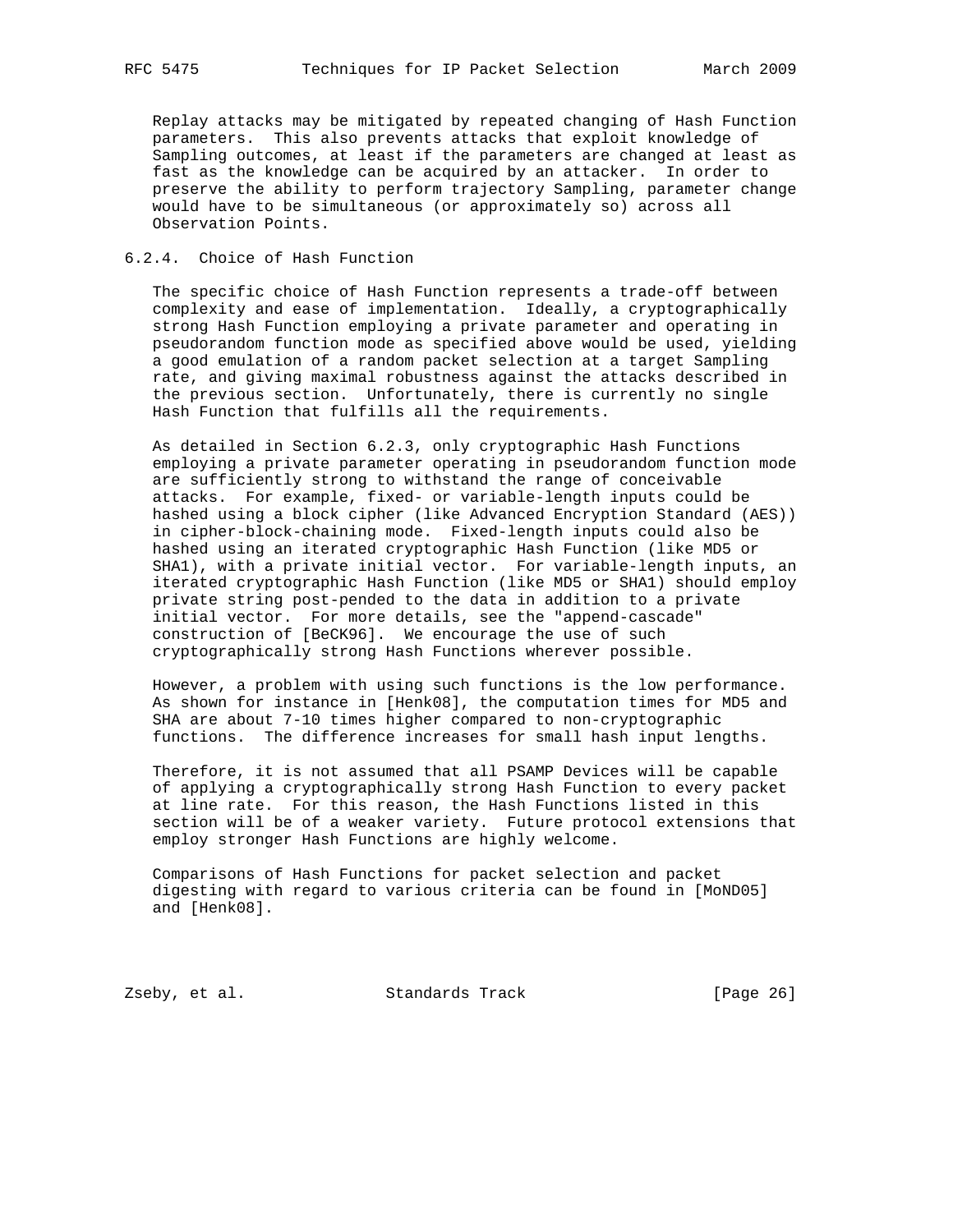## 6.2.4.1. Hash Functions for Packet Selection

 If Hash-based packet Selection is applied, the BOB function MUST be used for packet selection operations in order to be compliant with PSAMP. The specification of BOB is given in the appendix. Both the parameter (the init value) and the selection range should be kept private. The initial vector of the Hash Function MUST be configurable out of band to prevent security breaches like exposure of the initial vector content.

 Other functions, such as CRC-32 and IPSX, MAY be used. The IPSX function is described in the appendix, and the CRC-32 function is described in [RFC1141]. If CRC-32 is used, the input should first be post-pended with a private string that acts as a parameter, and the modulus of the CRC should also be kept private.

 IPSX is simple to implement and was correspondingly about an order of magnitude faster to execute per packet than BOB or CRC-32 [MoND05].

 All three Hash Functions evaluated showed relatively poor uniformity with 16-byte input that was drawn from only invariant fields in the IP and TCP/UDP headers (i.e., header fields that do not change from hop to hop). IPSX is inherently limited to 16 bytes.

 BOB and CRC-32 exhibit noticeably better uniformity when 4 or more bytes from the payload are also included in the input [MoND05]. Also with other criteria BOB performed quite well [Henk08].

 Although the characteristics have been checked for different traffic traces, results cannot be generalized to arbitrary traffic. Since Hash-based Selection is a deterministic function on the Packet Content, it can always be biased towards packets with specific attributes. Furthermore, it should be noted that all Hash Functions were evaluated only for IPv4.

 None of these Hash Functions is recommended for cryptographic purposes. Please also note that the use of a private parameter only slightly reduces the vulnerabilities against attacks. As shown in Section 6.2.3, functions that are not cryptographically strong (e.g., BOB and CRC) cannot prevent attackers from crafting packets that are disproportionally selected even if a private parameter is used and the selection range is kept secret.

 As described in Section 6.2.2, the input bytes for the Hash Function need to be invariant along the path the packet is traveling. Only with this it is ensured that the same packets are selected at

Zseby, et al. Standards Track [Page 27]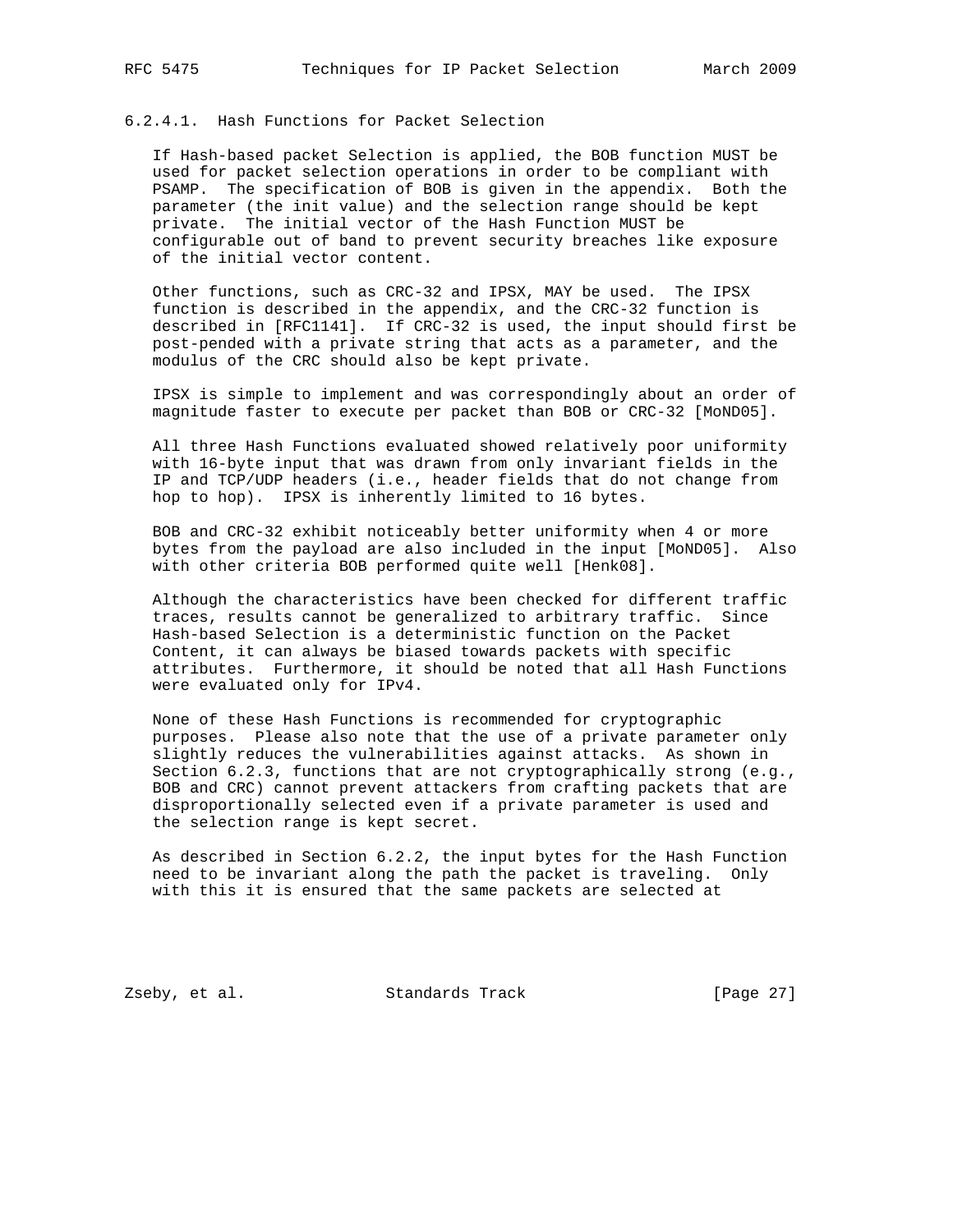different Observation Points. Furthermore, they should have a high variability between different packets to generate a high variation in the Hash Range. An evaluation of the variability of different packet header fields can be found in [DuGr00], [HeSZ08], and [Henk08].

 If a Hash-based Selection with the BOB function is used with IPv4 traffic, the following input bytes MUST be used.

- IP identification field
- Flags field
- Fragment offset
- Source IP address
- Destination IP address
- A configurable number of bytes from the IP payload, starting at a configurable offset

 Due to the lack of suitable IPv6 packet traces, all candidate Hash Functions in [DuGr00], [MoND05], and [Henk08] were evaluated only for IPv4. Due to the IPv6 header fields and address structure, it is expected that there is less randomness in IPv6 packet headers than in IPv4 headers. Nevertheless, the randomness of IPv6 traffic has not yet been evaluated sufficiently to get any evidence. In addition to this, IPv6 traffic profiles may change significantly in the future when IPv6 is used by a broader community.

 If a Hash-based Selection with the BOB function is used with IPv6 traffic, the following input bytes MUST be used.

- Payload length (2 bytes)
- Byte number 10,11,14,15,16 of the IPv6 source address
- Byte number 10,11,14,15,16 of the IPv6 destination address
- A configurable number of bytes from the IP payload, starting at a configurable offset. It is recommended to use at least 4 bytes from the IP payload.

 The payload itself is not changing during the path. Even if some routers process some extension headers, they are not going to strip them from the packet. Therefore, the payload length is invariant along the path. Furthermore, it usually differs for different packets. The IPv6 address has 16 bytes. The first part is the

Zseby, et al. Standards Track [Page 28]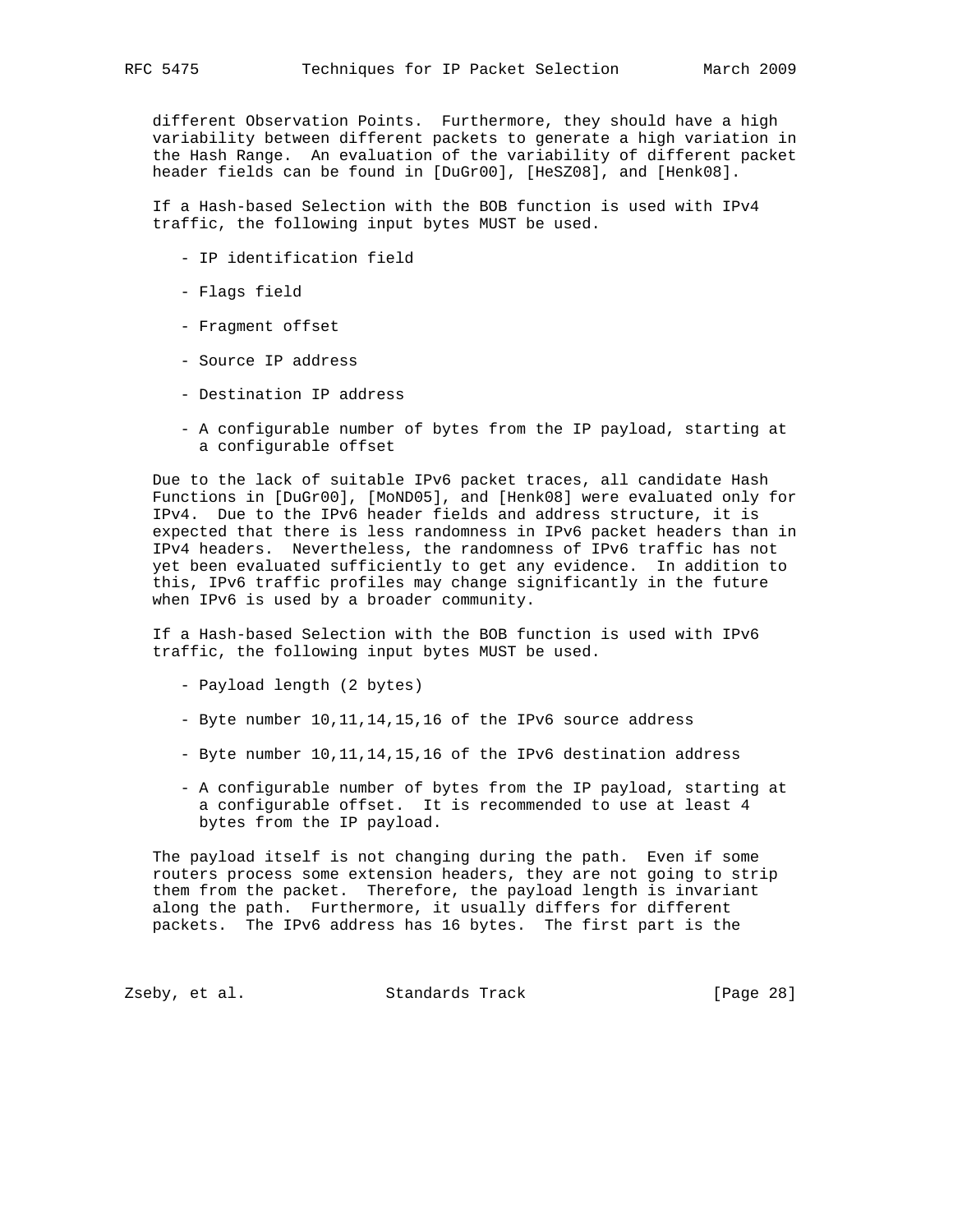network part and contains low variation. The second part is the host part and contains higher variation. Therefore, the second part of the address is used. Nevertheless, the uniformity has not been checked for IPv6 traffic.

6.2.4.2. Hash Functions Suitable for Packet Digesting

 For this purpose also the BOB function SHOULD be used. Other functions (such as CRC-32) MAY be used. Among the functions capable of operating with variable-length input, BOB and CRC-32 have the fastest execution, BOB being slightly faster. IPSX is not recommended for digesting because it has a significantly higher collision rate and takes only a fixed-length input.

7. Parameters for the Description of Selection Techniques

 This section gives an overview of different alternative selection schemes and their required parameters. In order to be compliant with PSAMP, at least one of proposed schemes MUST be implemented.

 The decision whether or not to select a packet is based on a function that is performed when the packet arrives at the selection process. Packet selection schemes differ in the input parameters for the selection process and the functions they require to do the packet selection. The following table gives an overview.

Zseby, et al. Standards Track [Page 29]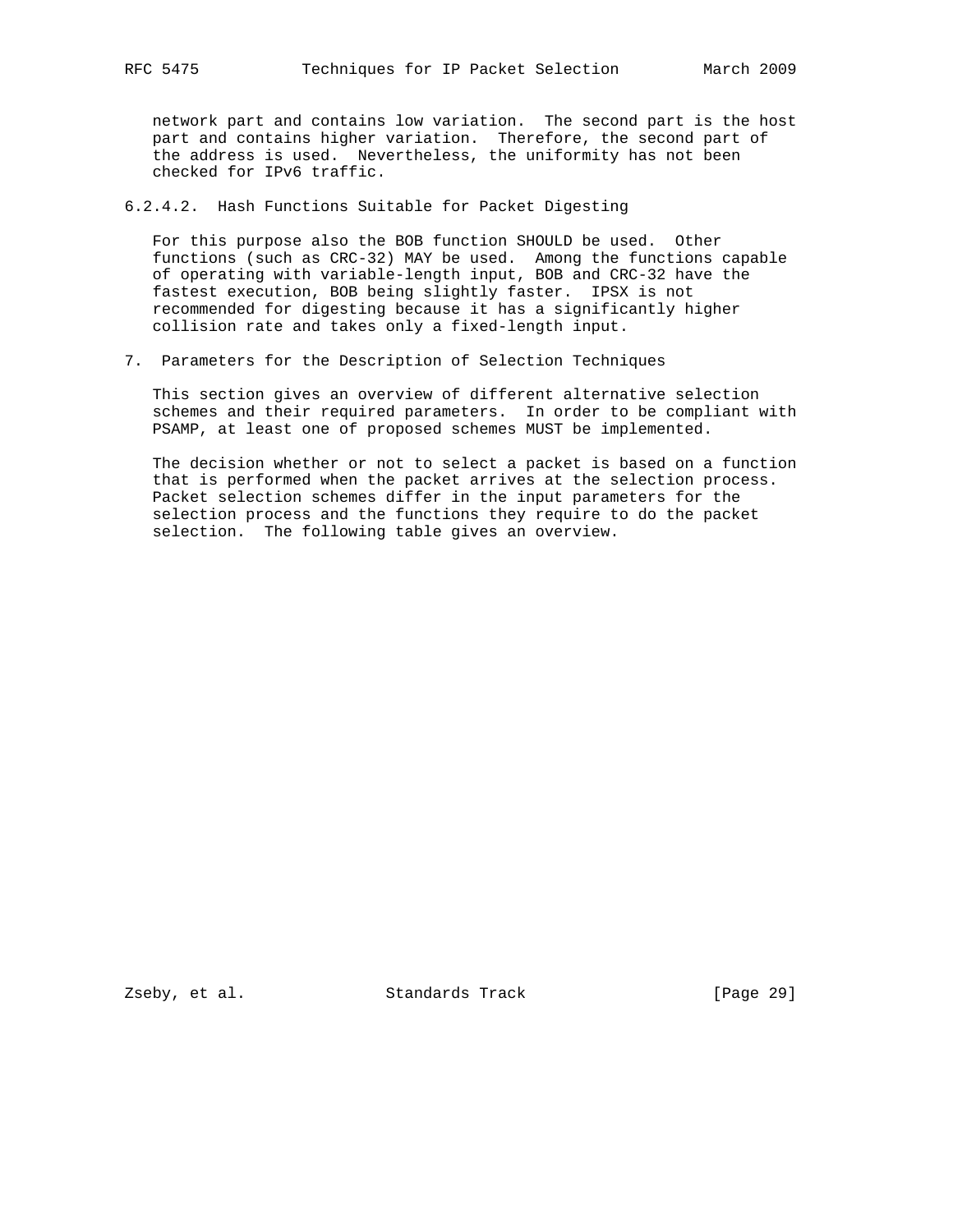|  | Scheme                             | Input parameters                                            | Functions                                |  |
|--|------------------------------------|-------------------------------------------------------------|------------------------------------------|--|
|  | systematic<br>count-based          | packet position<br>Sampling pattern                         | packet counter                           |  |
|  | systematic<br>time-based           | arrival time<br>Sampling pattern                            | clock or timer                           |  |
|  | random<br>$n$ - $out$ - $of$ - $N$ | packet position<br>Sampling pattern<br>(random number list) | packet counter,<br>random numbers        |  |
|  | uniform<br>probabilistic           | Sampling<br>probability                                     | random function                          |  |
|  | non-uniform<br>probabilistic       | e.g., packet position,<br>Packet Content (parts)            | selection function,<br>probability calc. |  |
|  | non-uniform<br>flow-state          | e.g., flow state,<br>Packet Content (parts)                 | selection function,<br>probability calc. |  |
|  | property<br>match                  | Packet Content(parts)<br>or router state                    | filter function or<br>state discovery    |  |
|  | hash-based                         | Packet Content (parts)                                      | Hash Function                            |  |
|  |                                    |                                                             |                                          |  |

## 7.1. Description of Sampling Techniques

 In this section, we define what elements are needed to describe the most common Sampling techniques. Here the selection function is predefined and given by the Selector ID.

 Sampler Description: SELECTOR\_ID SELECTOR\_TYPE SELECTOR\_PARAMETERS

Where:

 SELECTOR\_ID: Unique ID for the packet sampler.

Zseby, et al. Standards Track [Page 30]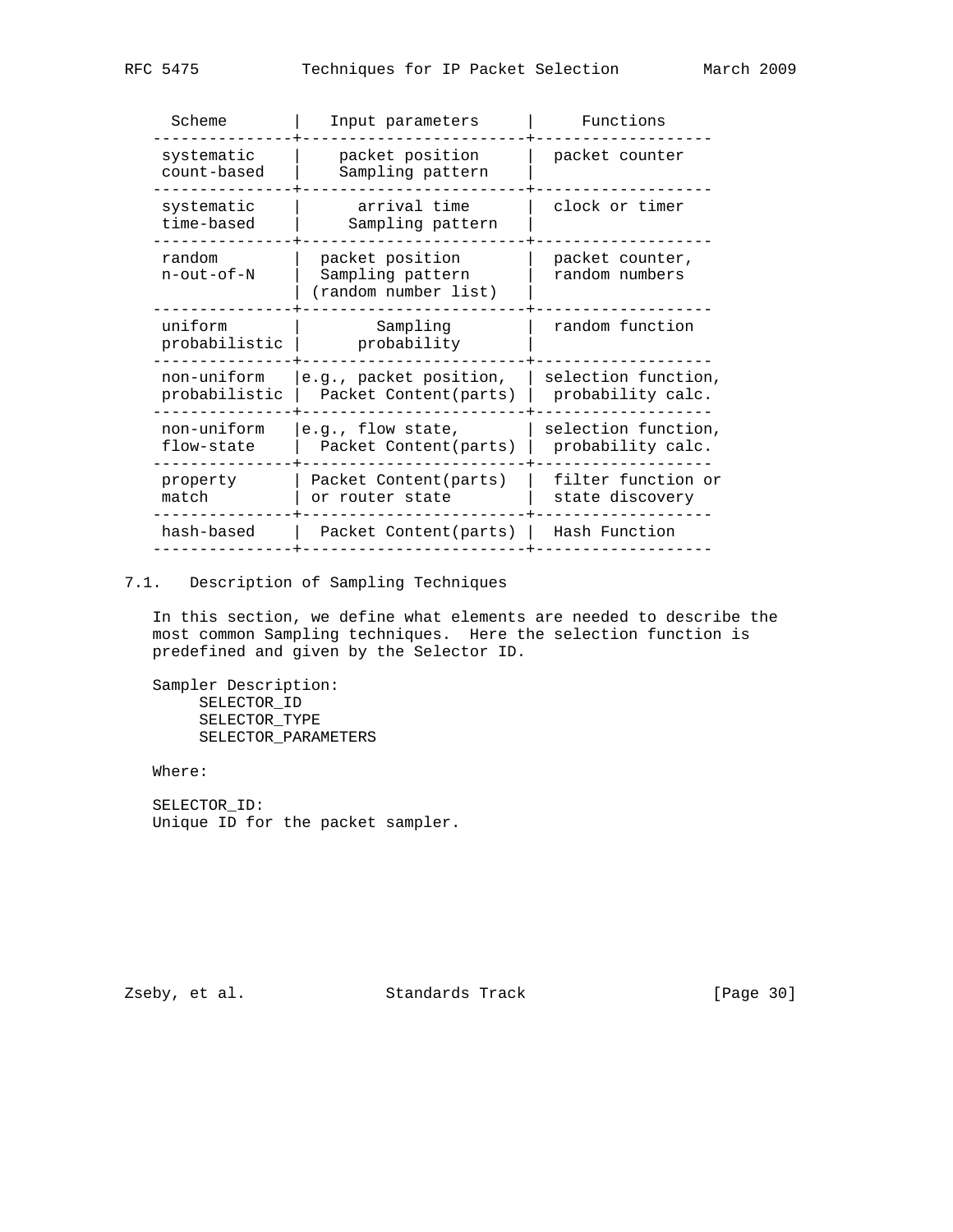```
 SELECTOR_TYPE:
    For Sampling processes, the SELECTOR TYPE defines what Sampling
    algorithm is used.
   Values: Systematic count-based | Systematic time-based | Random
    |n-out-of-N | uniform probabilistic | Non-uniform probabilistic |
   Non-uniform flow state
   SELECTOR_PARAMETERS:
   For Sampling processes, the SELECTOR PARAMETERS define the input
   parameters for the process. Interval length in systematic Sampling
   means that all packets that arrive in this interval are selected.
   The spacing parameter defines the spacing in time or number of
   packets between the end of one Sampling interval and the start of the
   next succeeding interval.
   Case n-out-of-N:
      - Population Size N, Sample size n
   Case systematic time-based:
      - Interval length (in usec), Spacing (in usec)
   Case systematic count-based:
       - Interval length (in packets), Spacing (in packets)
    Case uniform probabilistic (with equal probability per packet):
       - Sampling probability p
    Case non-uniform probabilistic:
       - Calculation function for Sampling probability p (see also
         Section 5.2.2.4)
    Case flow state:
       - Information reported for flow state Sampling is not defined in
        this document (see also Section 5.2.2.4)
7.2. Description of Filtering Techniques
```
 In this section, we define what elements are needed to describe the most common Filtering techniques. The structure closely parallels the one presented for the Sampling techniques.

 Filter Description: SELECTOR\_ID SELECTOR\_TYPE SELECTOR\_PARAMETERS

Zseby, et al. Standards Track [Page 31]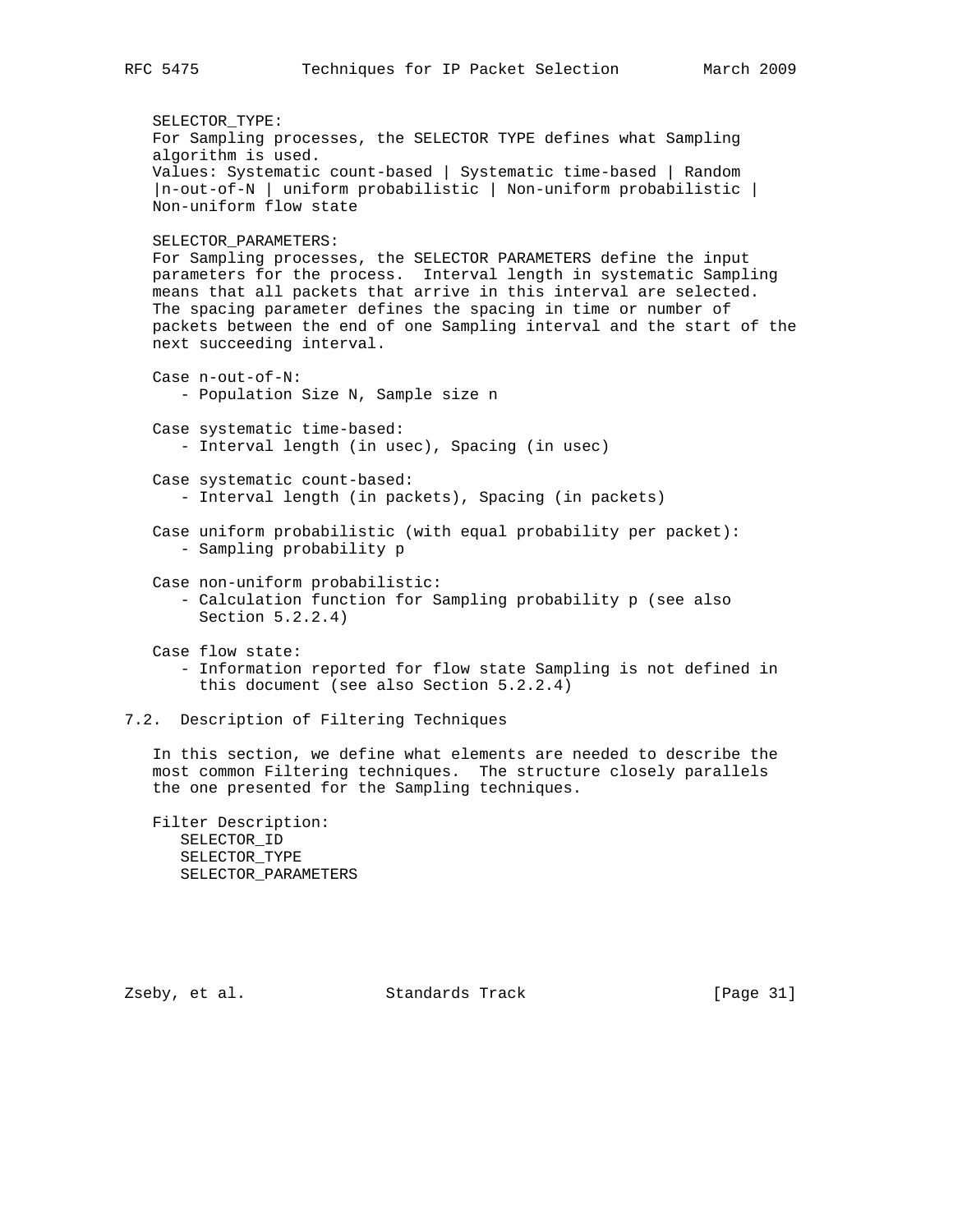Where:

```
 SELECTOR_ID:
 Unique ID for the packet filter. The ID can be calculated under
 consideration of the SELECTION SEQUENCE and a local ID.
 SELECTOR_TYPE:
 For Filtering processes, the SELECTOR TYPE defines what Filtering
 type is used.
 Values: Matching | Hashing | Router_state
 SELECTOR_PARAMETERS:
 For Filtering processes, the SELECTOR PARAMETERS define formally the
 common property of the packet being filtered. For the filters of
 type matching and hashing, the definitions have a lot of points in
 common.
 Values:
 Case matching:
    - Information Element (from [RFC5102])
    - Value (type in accordance to [RFC5102])
 In case of multiple match criteria, multiple "case matching" has to
 be bound by a logical AND.
 Case hashing:
    - Hash Domain (input bits from packet)
         - <Header type = IPv4>
         - <Input bit specification, header part>
         - <Header type = IPv6>
         - <Input bit specification, header part>
        - <payload byte number N>
         - <Input bit specification, payload part>
    - Hash Function
         - Hash Function name
         - Length of input key (eliminate 0x bytes)
         - Output value (length M and bitmask)
         - Hash Selection Range, as a list of non-overlapping
           intervals [start value, end value] where value is in
          [0,2^M-1] - Additional parameters are dependent on specific Hash
           Function (e.g., hash input bits (seed))
 Notes to input bits for case hashing:
 - Input bits can be from header part only, from the payload part
  only, or from both.
```
Zseby, et al. Standards Track [Page 32]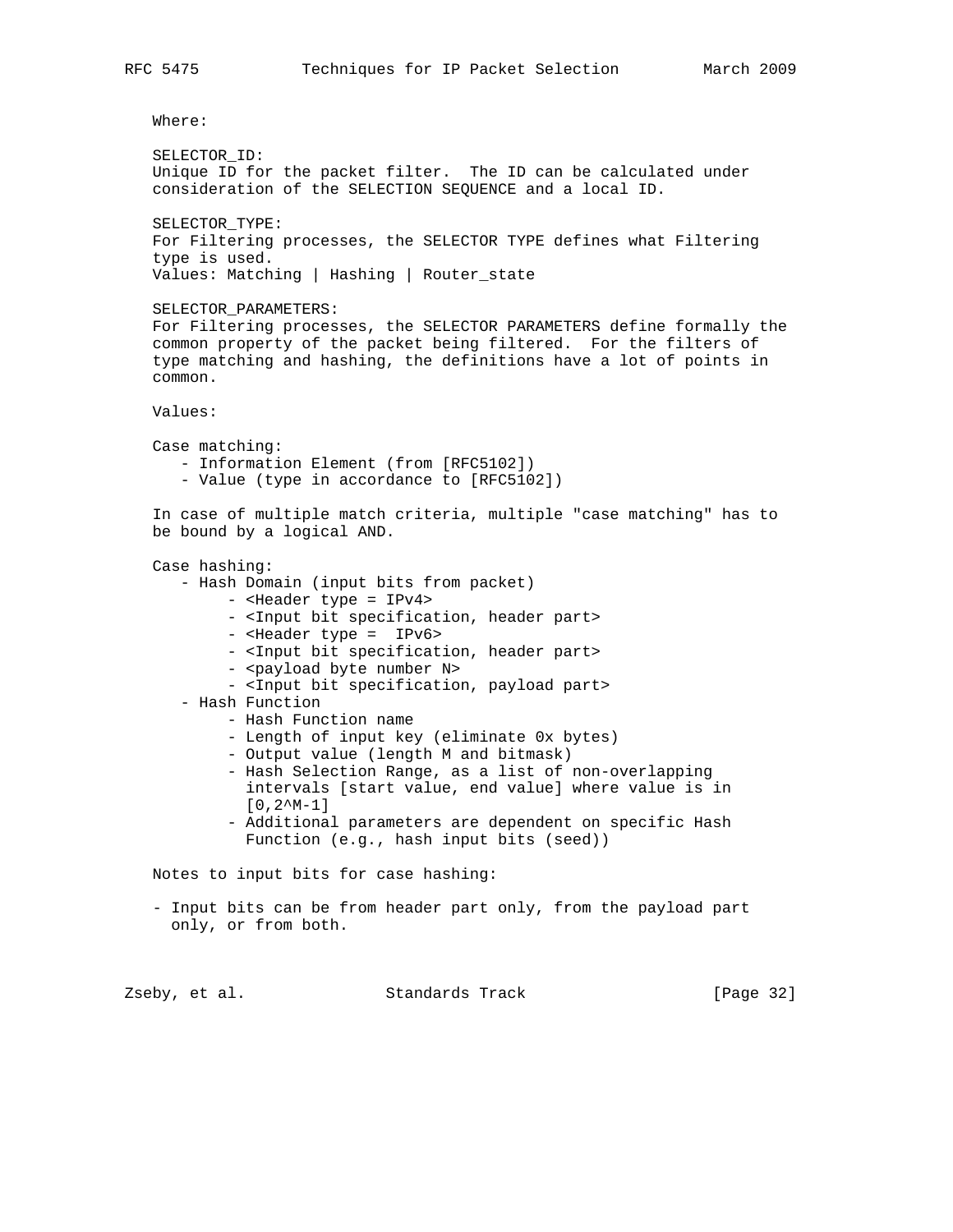- The bit specification, for the header part, can be specified for IPv4 or IPv6 only, or both.
- In case of IPv4, the bit specification is a sequence of 20 hexadecimal numbers [00,FF] specifying a 20-byte bitmask to be applied to the header.
- In case of IPv6, it is a sequence of 40 hexadecimal numbers [00,FF] specifying a 40-byte bitmask to be applied to the header.
- The bit specification, for the payload part, is a sequence of hexadecimal numbers [00,FF] specifying the bitmask to be applied to the first N bytes of the payload, as specified by the previous field. In case the hexadecimal number sequence is longer than N, only the first N numbers are considered.
- In case the payload is shorter than N, the Hash Function cannot be applied. Other options, like padding with zeros, may be considered in the future.
- A Hash Function cannot be defined on the options field of the IPv4 header, neither on stacked headers of IPv6.
- The Hash Selection Range defines a range of hash values (out of all possible results of the hash operation). If the hash result for a specific packet falls in this range, the packet is selected. If the value is outside the range, the packet is not selected. For example, if the selection interval specification is [1:3], [6:9] all packets are selected for which the hash result is  $1, 2, 3, 6, 7, 8$ , or 9. In all other cases, the packet is not selected.

Case router state:

- Ingress interface at which the packet arrives equals a specified value
- Egress interface to which the packet is routed equals a specified value
- Packet violated Access Control List (ACL) on the router
- Reverse Path Forwarding (RPF) failed for the packet
- Resource Reservation is insufficient for the packet
- No route is found for the packet
- Origin AS equals a specified value or lies within a given range

Zseby, et al. Standards Track [Page 33]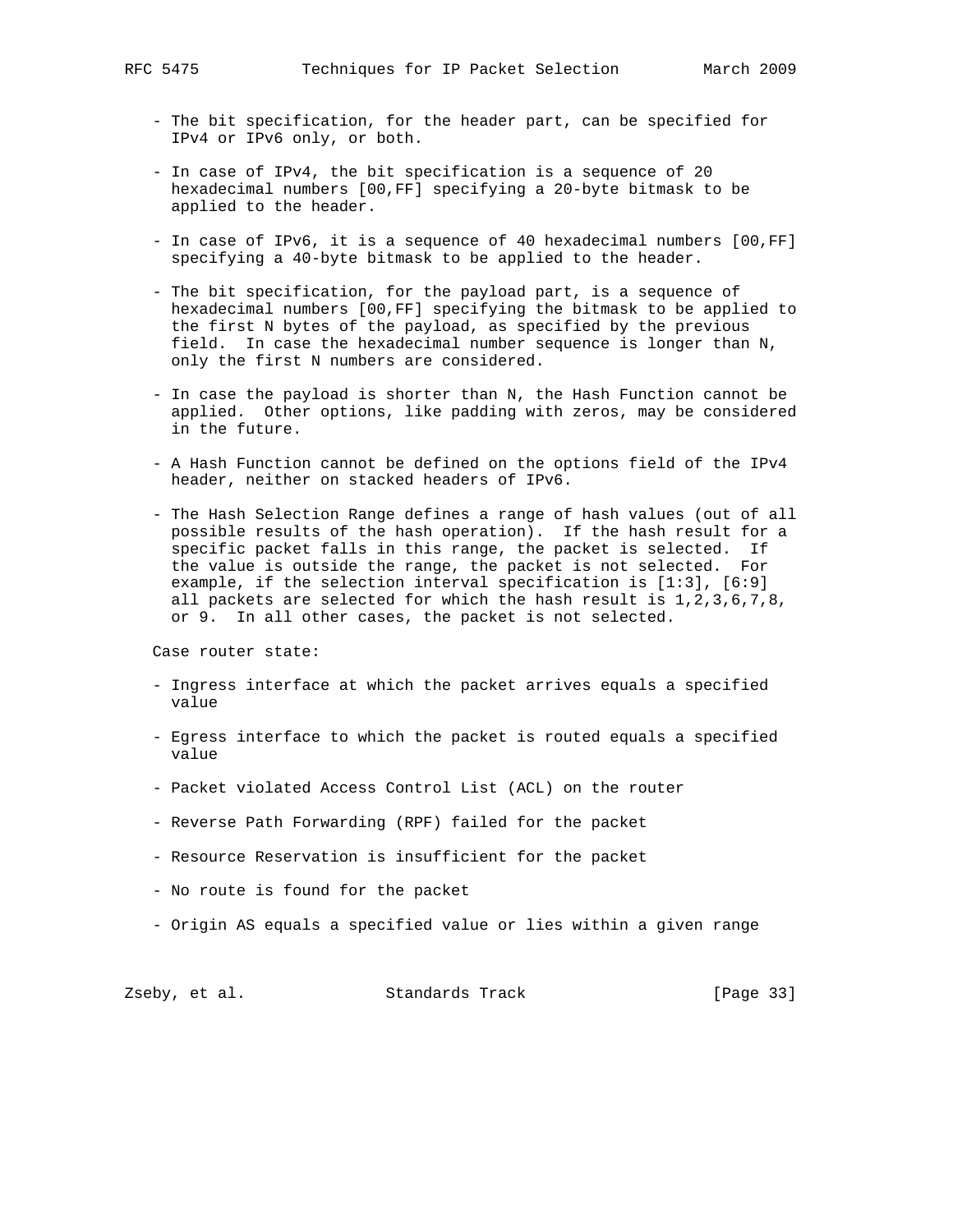- Destination AS equals a specified value or lies within a given range

Note to case router state:

- All router state entries can be linked by AND operators
- 8. Composite Techniques

 Composite schemes are realized by combining the Selector IDs into a Selection Sequence. The Selection Sequence contains all Selector IDs that are applied to the Packet Stream subsequently. Some examples of composite schemes are reported below.

### 8.1. Cascaded Filtering->Sampling or Sampling->Filtering

 If a filter precedes a Sampling process, the role of Filtering is to create a set of "parent populations" from a single stream that can then be fed independently to different Sampling functions, with different parameters tuned for the Population itself (e.g., if streams of different intensity result from Filtering, it may be good to have different Sampling rates). If Filtering follows a Sampling process, the same Selection Fraction and type are applied to the whole stream, independently of the relative size of the streams resulting from the Filtering function. Moreover, also packets not destined to be selected in the Filtering operation will "load" the Sampling function. So, in principle, Filtering before Sampling allows a more accurate tuning of the Sampling procedure, but if filters are too complex to work at full line rate (e.g., because they have to access router state information), Sampling before Filtering may be a need.

## 8.2. Stratified Sampling

 Stratified Sampling is one example for using a composite technique. The basic idea behind stratified Sampling is to increase the estimation accuracy by using a priori information about correlations of the investigated characteristic with some other characteristic that is easier to obtain. The a priori information is used to perform an intelligent grouping of the elements of the parent Population. In this manner, a higher estimation accuracy can be achieved with the same sample size or the sample size can be reduced without reducing the estimation accuracy.

 Stratified Sampling divides the Sampling process into multiple steps. First, the elements of the parent Population are grouped into subsets in accordance to a given characteristic. This grouping can be done in multiple steps. Then samples are taken from each subset.

Zseby, et al. Standards Track [Page 34]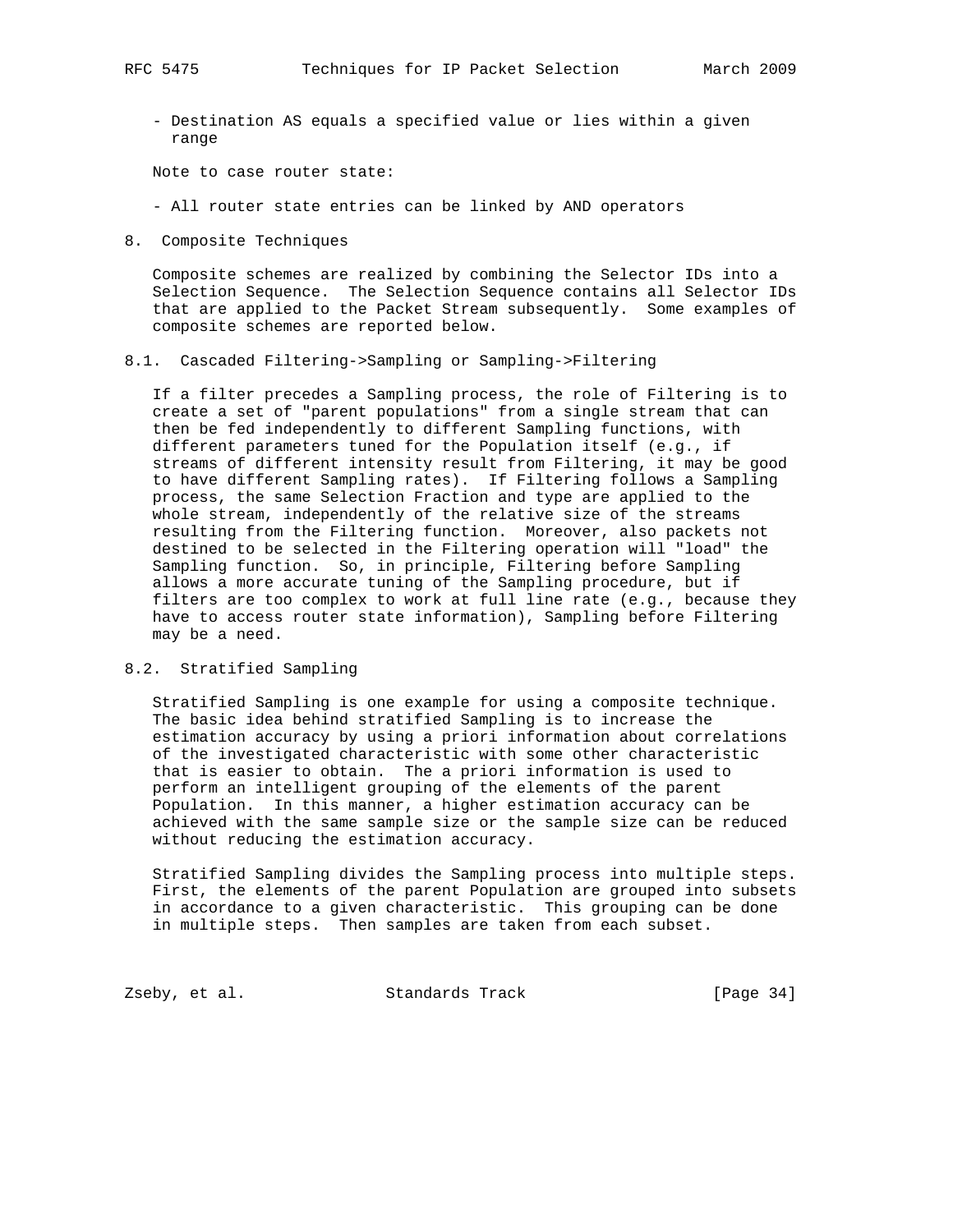The stronger the correlation between the characteristic used to divide the parent Population (stratification variable) and the characteristic of interest (for which an estimate is sought after), the easier is the consecutive Sampling process and the higher is the stratification gain. For instance, if the dividing characteristic were equal to the investigated characteristic, each element of the subgroup would be a perfect representative of that characteristic. In this case, it would be sufficient to take one arbitrary element out of each subgroup to get the actual distribution of the characteristic in the parent Population. Therefore, stratified Sampling can reduce the costs for the Sampling process (i.e., the number of samples needed to achieve a given level of confidence).

 For stratified Sampling, one has to specify classification rules for grouping the elements into subgroups and the Sampling scheme that is used within the subgroups. The classification rules can be expressed by multiple filters. For the Sampling scheme within the subgroups, the parameters have to be specified as described above. The use of stratified Sampling methods for measurement purposes is described for instance in [ClPB93] and [Zseb03].

## 9. Security Considerations

 Security considerations concerning the choice of a Hash Function for Hash-based Selection have been discussed in Section 6.2.3. That section discussed a number of potential attacks to craft Packet Streams that are disproportionately detected and/or discover the Hash Function parameters, the vulnerabilities of different Hash Functions to these attacks, and practices to minimize these vulnerabilities.

 In addition to this, a user can gain knowledge about the start and stop triggers in time-based systematic Sampling, e.g., by sending test packets. This knowledge might allow users to modify their send schedule in a way that their packets are disproportionately selected or not selected [GoRe07].

 For random Sampling, a cryptographically strong random number generator should be used in order to prevent that an advisory can predict the selection decision [GoRe07].

 Further security threats can occur when Sampling parameters are configured or communicated to other entities. The configuration and reporting of Sampling parameters are out of scope of this document. Therefore, the security threats that originate from this kind of communication cannot be assessed with the information given in this document.

Zseby, et al. Standards Track [Page 35]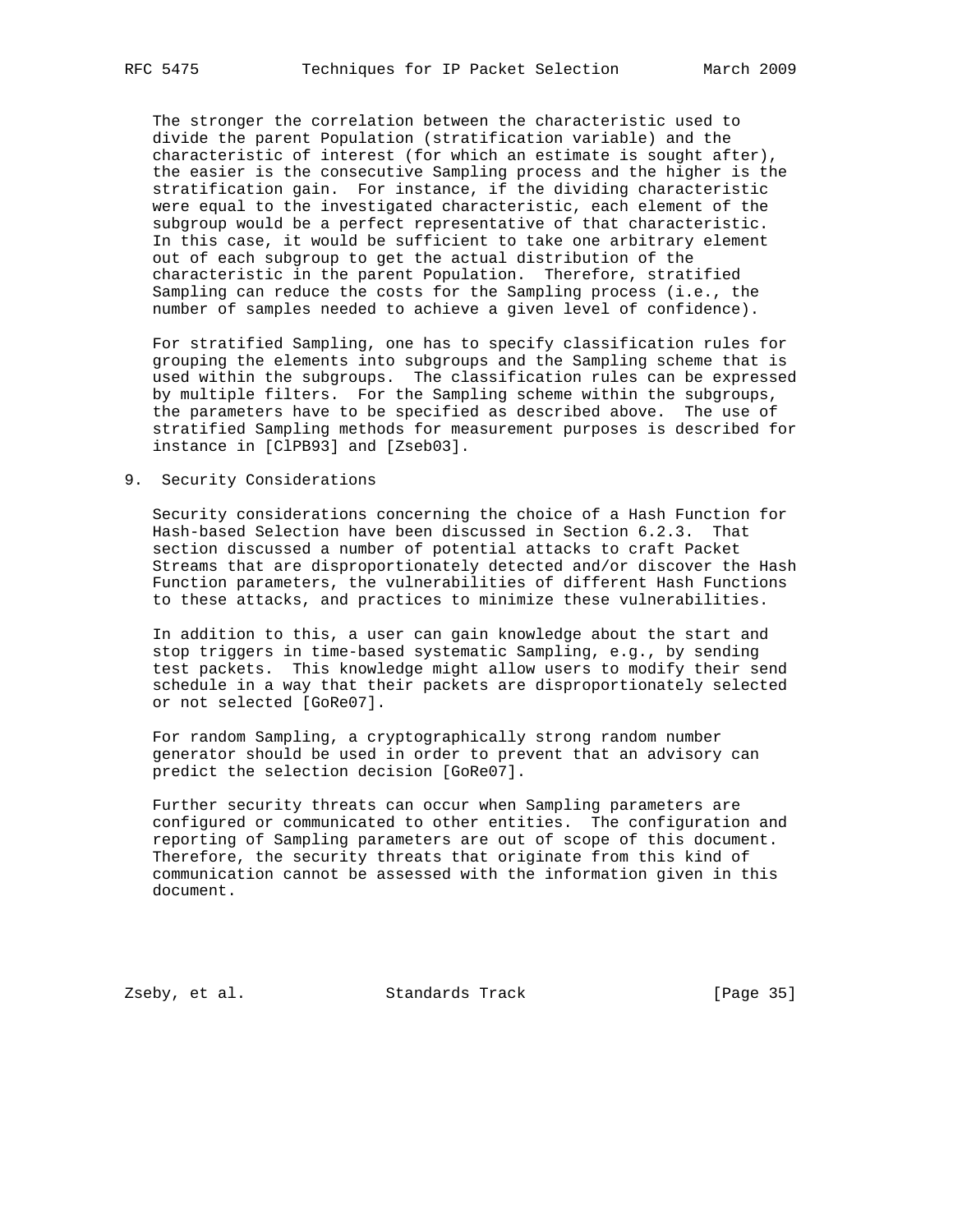Some of these threats can probably be addressed by keeping configuration information confidential and by authenticating entities that configure Sampling. Nevertheless, a full analysis and assessment of threats for configuration and reporting has to be done if configuration or reporting methods are proposed.

#### 10. Contributors

 Sharon Goldberg contributed to the security considerations for Hash based Selection.

 Sharon Goldberg Department of Electrical Engineering Princeton University F210-K EQuad Princeton, NJ 08544, USA EMail: goldbe@princeton.edu

11. Acknowledgments

 We would like to thank the PSAMP group, especially Benoit Claise and Stewart Bryant, for fruitful discussions and for proofreading the document. We thank Sharon Goldberg for her input on security issues concerning Hash-based Selection.

- 12. References
- 12.1. Normative References
	- [RFC2119] Bradner, S., "Key words for use in RFCs to Indicate Requirement Levels", BCP 14, RFC 2119, March 1997.
- 12.2. Informative References
	- [AmCa89] Paul D. Amer, Lillian N. Cassel, "Management of Sampled Real-Time Network Measurements", 14th Conference on Local Computer Networks, October 1989, Minneapolis, pages 62-68, IEEE, 1989.
	- [BeCK96] M. Bellare, R. Canetti and H. Krawczyk, "Pseudorandom Functions Revisited: The Cascade Construction and its Concrete Security", Symposium on Foundations of Computer Science, 1996.

Zseby, et al. Standards Track [Page 36]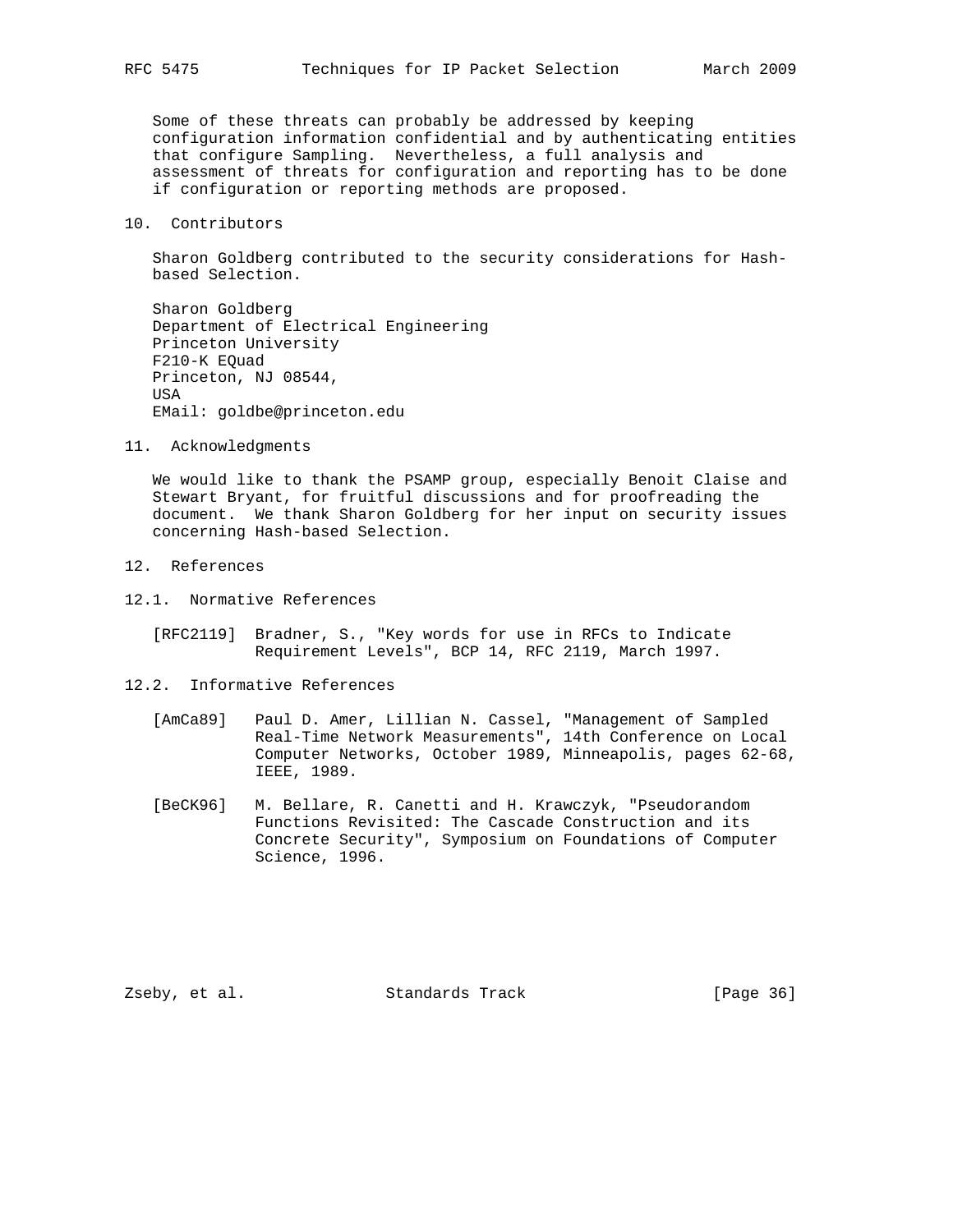- [ClPB93] K.C. Claffy, George C. Polyzos, Hans-Werner Braun, "Application of Sampling Methodologies to Network Traffic Characterization", Proceedings of ACM SIGCOMM'93, San Francisco, CA, USA, September 13 - 17, 1993.
- [DuGG02] N.G. Duffield, A. Gerber, M. Grossglauser, "Trajectory Engine: A Backend for Trajectory Sampling", IEEE Network Operations and Management Symposium 2002, Florence, Italy, April 15-19, 2002.
- [DuGr00] N.G. Duffield, M. Grossglauser, "Trajectory Sampling for Direct Traffic Observation", Proceedings of ACM SIGCOMM 2000, Stockholm, Sweden, August 28 - September 1, 2000.
- [DuGr04] N.G. Duffield and M. Grossglauser "Trajectory Sampling with Unreliable Reporting", Proc IEEE Infocom 2004, Hong Kong, March 2004.
- [DuLT01] N.G. Duffield, C. Lund, and M. Thorup, "Charging from Sampled Network Usage", ACM Internet Measurement Workshop IMW 2001, San Francisco, USA, November 1-2, 2001.
- [EsVa01] C. Estan and G. Varghese, "New Directions in Traffic Measurement and Accounting", ACM SIGCOMM Internet Measurement Workshop 2001, San Francisco (CA) Nov. 2001.
- [GoRe07] S. Goldberg, J. Rexford, "Security Vulnerabilities and Solutions for Packet Sampling", IEEE Sarnoff Symposium, Princeton, NJ, May 2007.
- [HT52] D.G. Horvitz and D.J. Thompson, "A Generalization of Sampling without replacement from a Finite Universe" J. Amer. Statist. Assoc. Vol. 47, pp. 663-685, 1952.
- [Henk08] Christian Henke, Evaluation of Hash Functions for Multipoint Sampling in IP Networks, Diploma Thesis, TU Berlin, April 2008.
- [HeSZ08] Christian Henke, Carsten Schmoll, Tanja Zseby, Evaluation of Header Field Entropy for Hash-Based Packet Selection, Proceedings of Passive and Active Measurement Conference PAM 2008, Cleveland, Ohio, USA, April 2008.
- [Jenk97] B. Jenkins, "Algorithm Alley", Dr. Dobb's Journal, September 1997. http://burtleburtle.net/bob/hash/doobs.html.

Zseby, et al. Standards Track [Page 37]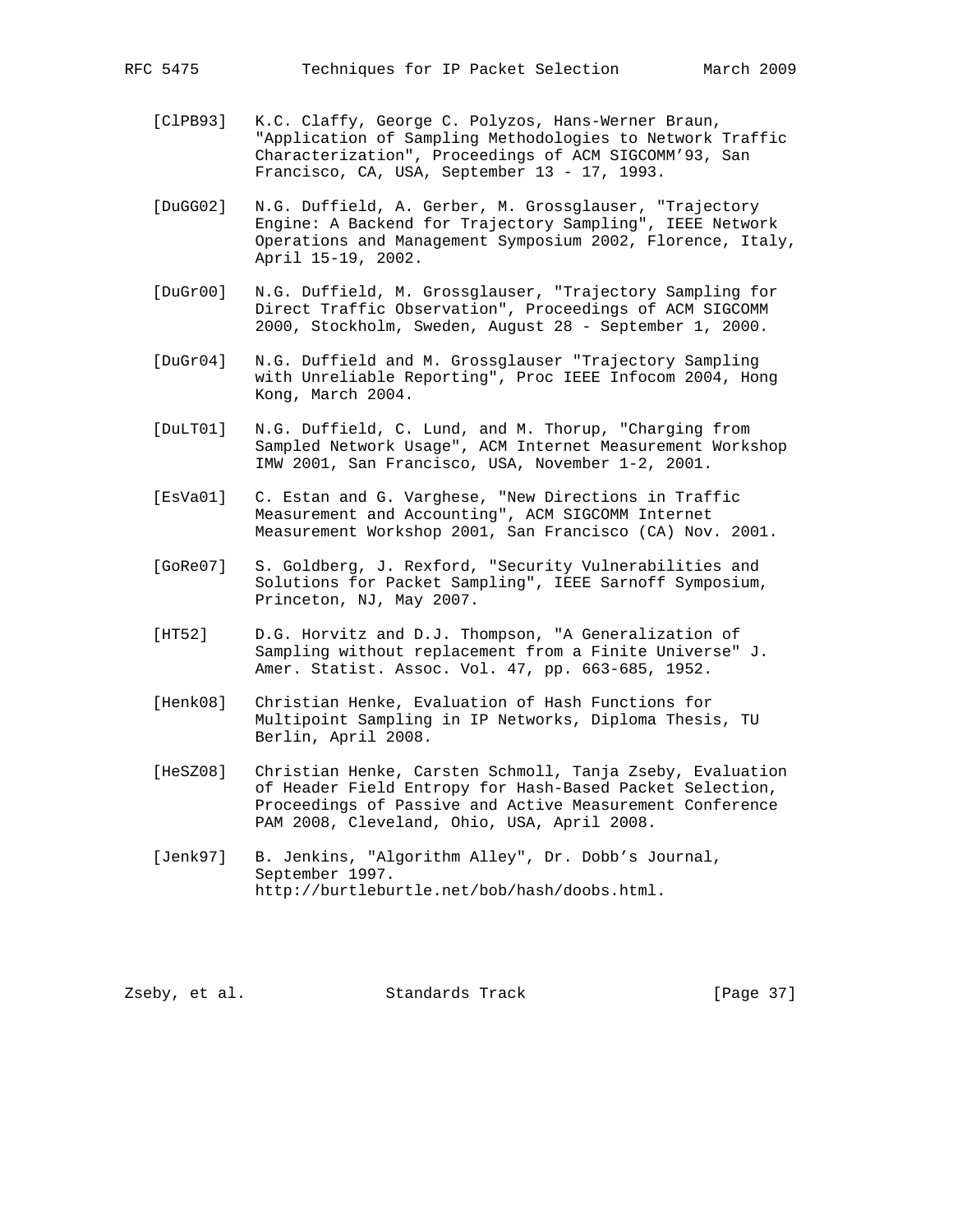- [JePP92] Jonathan Jedwab, Peter Phaal, Bob Pinna, "Traffic Estimation for the Largest Sources on a Network, Using Packet Sampling with Limited Storage", HP technical report, Managemenr, Mathematics and Security Department, HP Laboratories, Bristol, March 1992, http://www.hpl.hp.com/techreports/92/HPL-92-35.html.
- [Moli03] M. Molina, "A scalable and efficient methodology for flow monitoring in the Internet", International Teletraffic Congress (ITC-18), Berlin, Sep. 2003.
- [MoND05] M. Molina, S. Niccolini, N.G. Duffield, "A Comparative Experimental Study of Hash Functions Applied to Packet Sampling", International Teletraffic Congress (ITC-19), Beijing, August 2005.
- [RFC1141] Mallory, T. and A. Kullberg, "Incremental updating of the Internet checksum", RFC 1141, January 1990.
- [RFC1624] Rijsinghani, A., Ed., "Computation of the Internet Checksum via Incremental Update", RFC 1624, May 1994.
- [RFC2205] Braden, R., Ed., Zhang, L., Berson, S., Herzog, S., and S. Jamin, "Resource ReSerVation Protocol (RSVP) -- Version 1 Functional Specification", RFC 2205, September 1997.
- [RFC3704] Baker, F. and P. Savola, "Ingress Filtering for Multihomed Networks", BCP 84, RFC 3704, March 2004.
- [RFC3917] Quittek, J., Zseby, T., Claise, B., and S. Zander, "Requirements for IP Flow Information Export (IPFIX)", RFC 3917, October 2004.
- [RFC4271] Rekhter, Y., Ed., Li, T., Ed., and S. Hares, Ed., "A Border Gateway Protocol 4 (BGP-4)", RFC 4271, January 2006.
- [RFC5101] Claise, B., Ed., "Specification of the IP Flow Information Export (IPFIX) Protocol for the Exchange of IP Traffic Flow Information", RFC 5101, January 2008.
- [RFC5102] Quittek, J., Bryant, S., Claise, B., Aitken, P., and J. Meyer, "Information Model for IP Flow Information Export", RFC 5102, January 2008.
- [RFC5474] Duffield, N., Ed., "A Framework for Packet Selection and Reporting", RFC 5474, March 2009.

Zseby, et al. Standards Track [Page 38]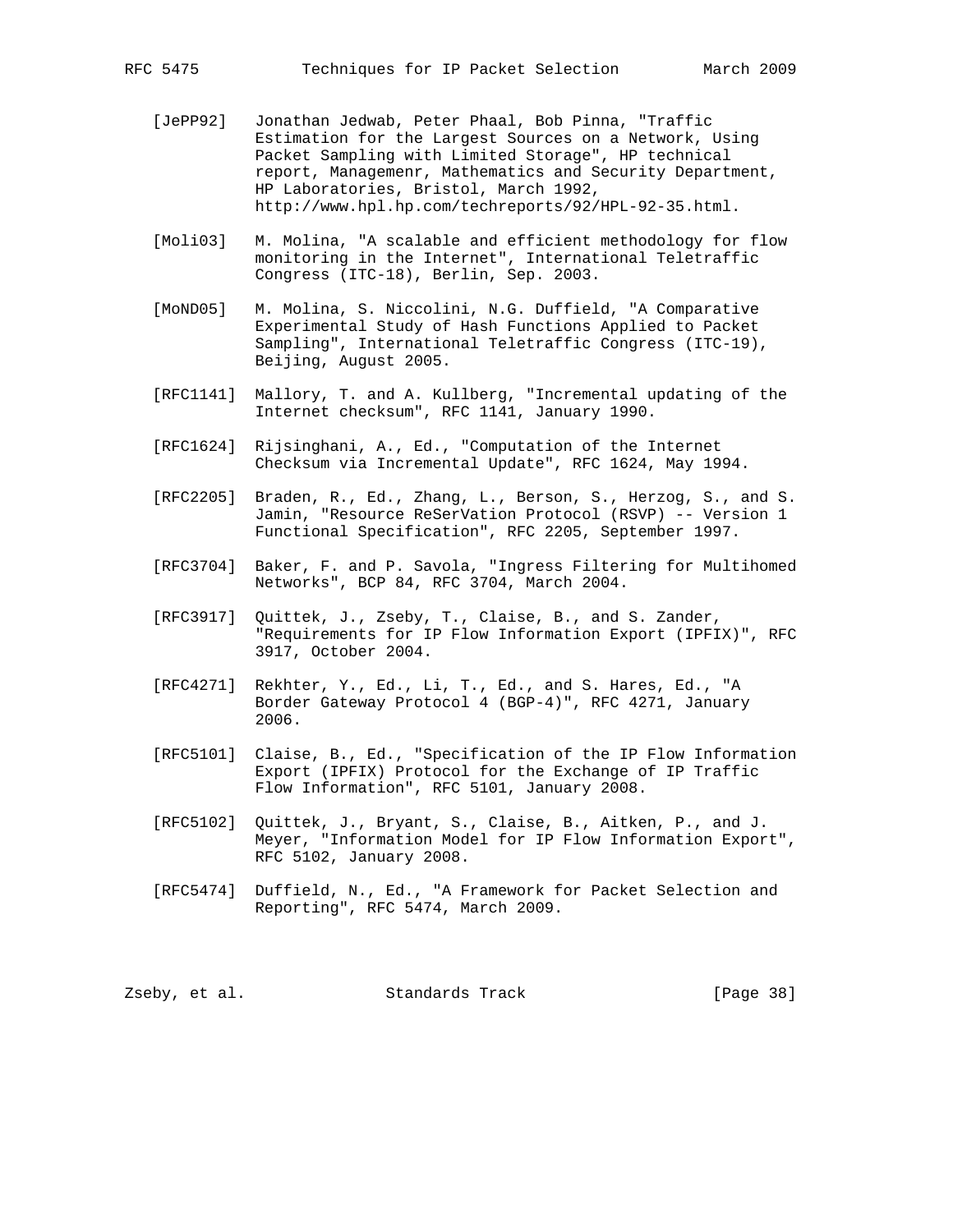- [RFC5476] Claise, B., Ed., "Packet Sampling (PSAMP) Protocol Specifications", RFC 5476, March 2009.
- [RFC5477] Dietz, T., Claise, B., Aitken, P., Dressler, F., and G. Carle, "Information Model for Packet Sampling Exports", RFC 5477, March 2009.
- [Zseb03] T. Zseby, "Stratification Strategies for Sampling-based Non-intrusive Measurement of One-way Delay", Proceedings of Passive and Active Measurement Workshop (PAM 2003), La Jolla, CA, USA, pp. 171-179, April 2003.
- [ZsZC01] Tanja Zseby, Sebastian Zander, Georg Carle. Evaluation of Building Blocks for Passive One-way-delay Measurements. Proceedings of Passive and Active Measurement Workshop (PAM 2001), Amsterdam, The Netherlands, April 23-24, 2001.

Zseby, et al. Standards Track [Page 39]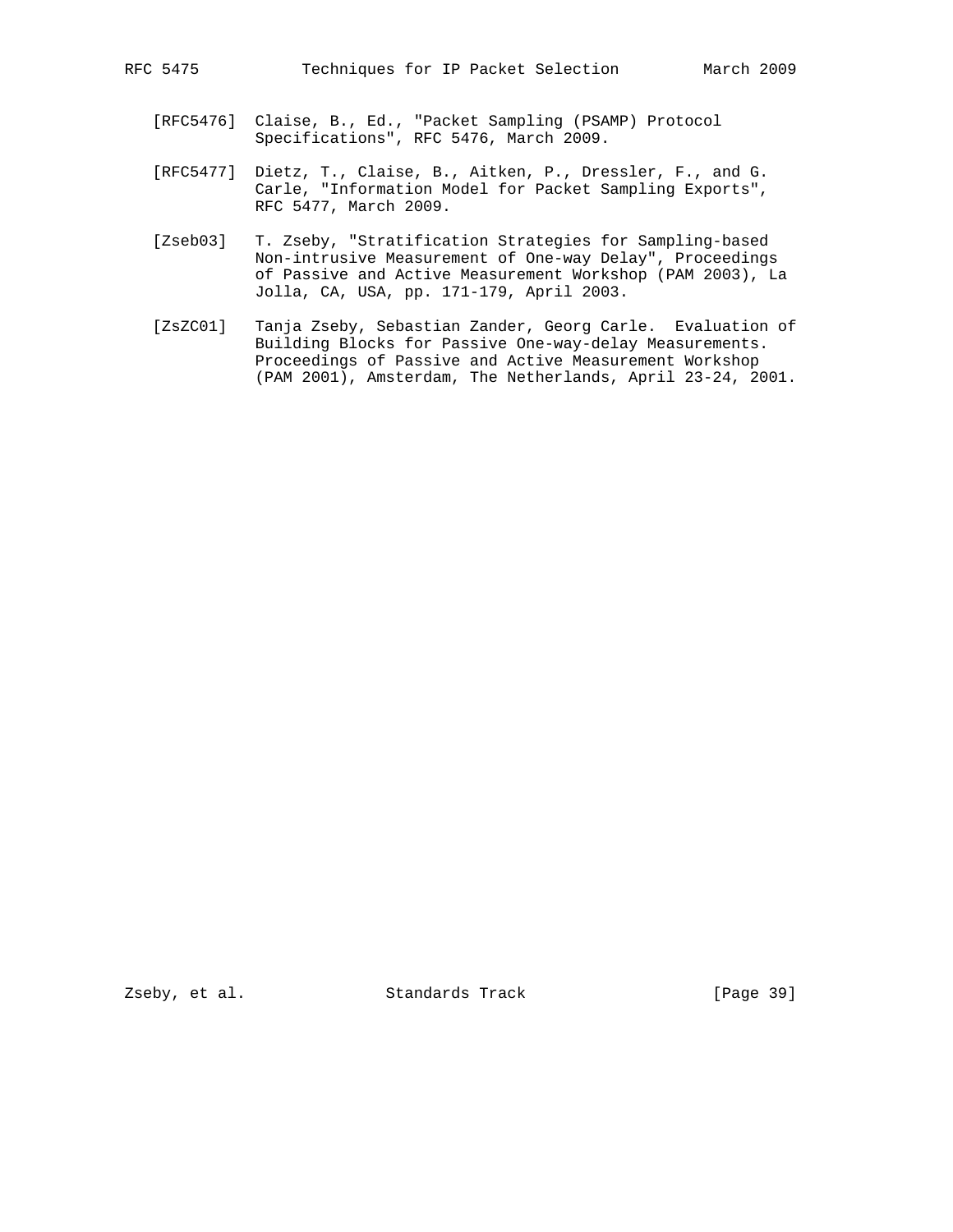Appendix A. Hash Functions

A.1. IP Shift-XOR (IPSX) Hash Function

 The IPSX Hash Function is tailored for acting on IP version 4 packets. It exploits the structure of IP packets and in particular the variability expected to be exhibited within different fields of the IP packet in order to furnish a hash value with little apparent correlation with individual packet fields. Fields from the IPv4 and TCP/UDP headers are used as input. The IPSX Hash Function uses a small number of simple instructions.

Input parameters: None

Built-in parameters: None

Output: The output of the IPSX is a 16-bit number

Functioning:

 The functioning can be divided into two parts: input selection, whose forms are composite input from various portions of the IP packet, followed by computation of the hash on the composite.

Input Selection:

 The raw input is drawn from the first 20 bytes of the IP packet header and the first 8 bytes of the IP payload. If IP options are not used, the IP header has 20 bytes, and hence the two portions adjoin and comprise the first 28 bytes of the IP packet. We now use the raw input as four 32-bit subportions of these 28 bytes. We specify the input by bit offsets from the start of IP header or payload.

- f1 = bits 32 to 63 of the IP header, comprising the IP identification field, flags, and fragment offset.
- f2 = bits 96 to 127 of the IP header, the source IP address.
- f3 = bits 128 to 159 of the IP header, the destination IP address.
- f4 = bits 32 to 63 of the IP payload. For a TCP packet, f4 comprises the TCP sequence number followed by the message length. For a UDP packet, f4 comprises the UDP checksum.

Zseby, et al. Standards Track [Page 40]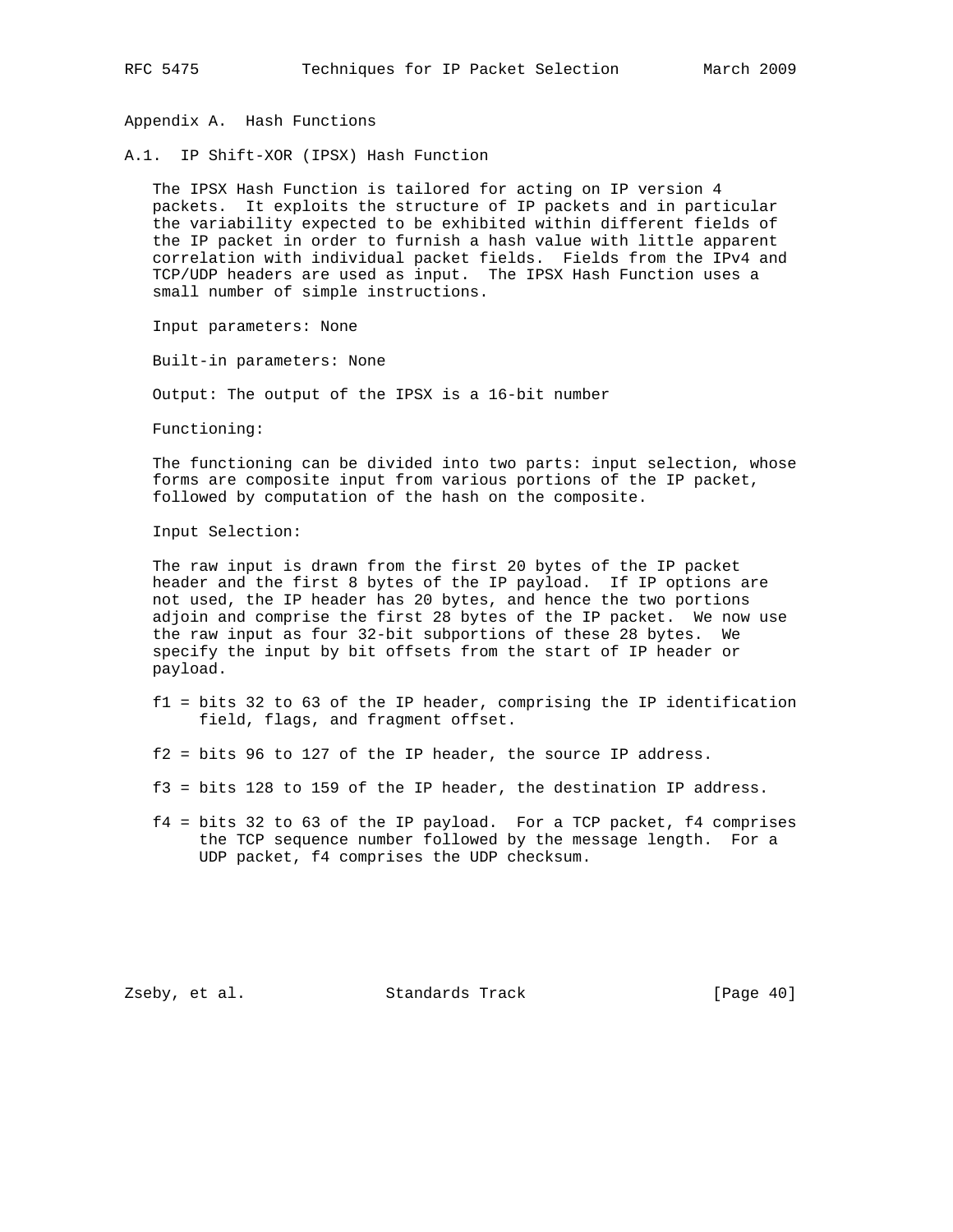Hash Computation:

 The hash is computed from f1, f2, f3, and f4 by a combination of XOR (^), right shift (>>), and left shift (<<) operations. The intermediate quantities h1, v1, and v2 are 32-bit numbers.

1.  $v1 = f1 \uparrow f2;$ 2.  $v2 = f3$  ^ f4; 3.  $h1 = v1 \leq 8;$ 4. h1  $\uparrow$  = v1 >> 4; 5.  $h1 \sim = v1 \gg 12$ ; 6. h1  $\text{^{\sim}}$  v1 >> 16; 7. h1  $^{\sim}$  = v2 << 6; 8. h1  $\sim$  v2 << 10; 9. h1  $\text{^{\sim}} = v2 \le 14$ ; 10. h1  $\sim$  v2 >> 7;

The output of the hash is the least significant 16 bits of h1.

A.2. BOB Hash Function

 The BOB Hash Function is a Hash Function designed for having each bit of the input affecting every bit of the return value and using both 1-bit and 2-bit deltas to achieve the so-called avalanche effect [Jenk97]. This function was originally built for hash table lookup with fast software implementation.

Input parameters:

The input parameters of such a function are:

- the length of the input string (key) to be hashed, in bytes. The elementary input blocks of BOB hash are the single bytes; therefore, no padding is needed.
- an init value (an arbitrary 32-bit number).

Built-in parameters:

The BOB hash uses the following built-in parameter:

 - the golden ratio (an arbitrary 32-bit number used in the Hash Function computation: its purpose is to avoid mapping all zeros to all zeros).

Zseby, et al. Standards Track [Page 41]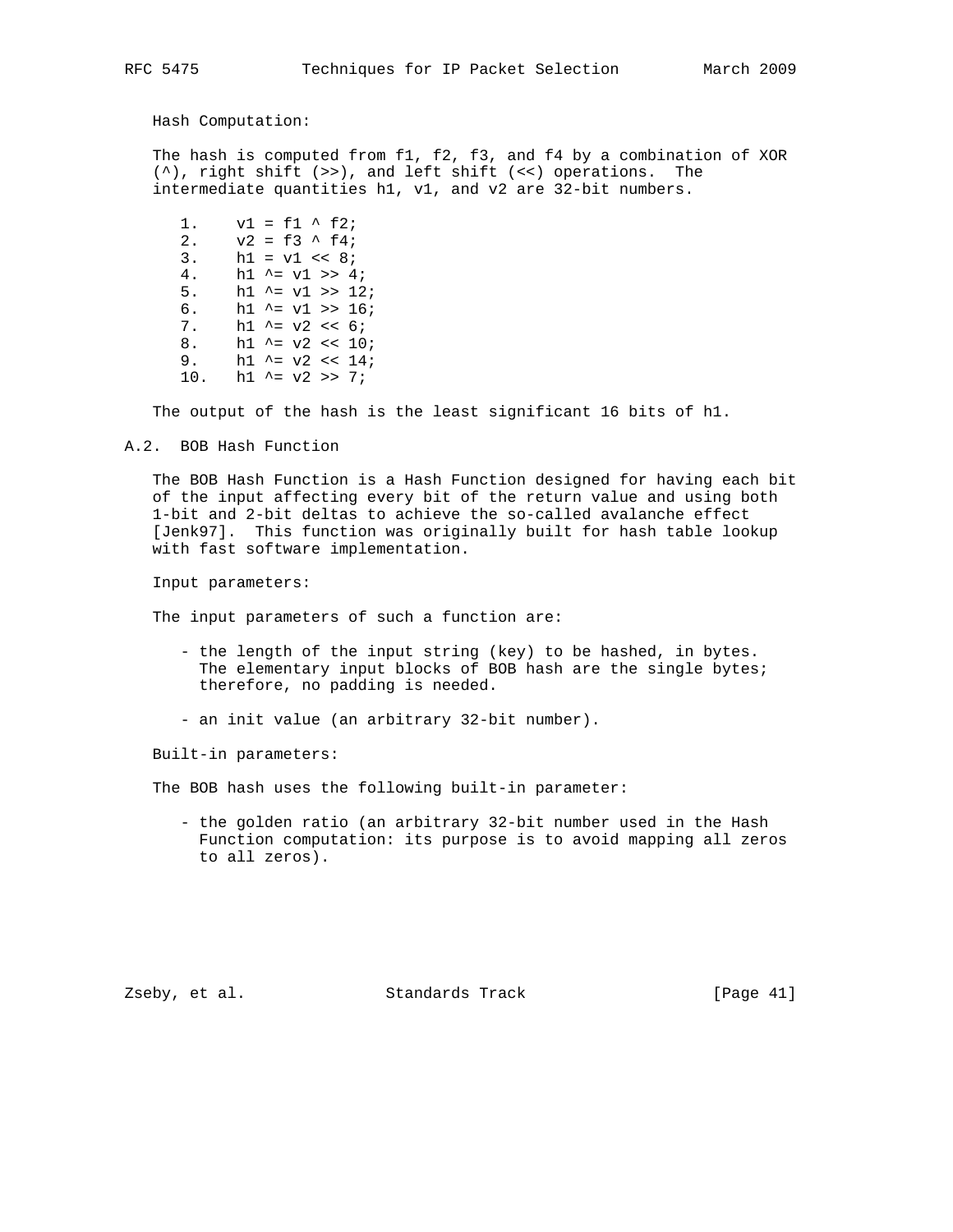Note: The mix sub-function (see mix  $(a,b,c)$  macro in the reference code below) has a number of parameters governing the shifts in the registers. The one presented is not the only possible choice.

 It is an open point whether these may be considered additional built-in parameters to specify at function configuration.

Output:

 The output of the BOB function is a 32-bit number. It should be specified:

- A 32-bit mask to apply to the output
- The Selection Range as a list of non-overlapping intervals [start value, end value] where value is in [0,2^32]

Functioning:

 The hash value is obtained computing first an initialization of an internal state (composed of three 32-bit numbers, called a, b, c in the reference code below), then, for each input byte of the key the internal state is combined by addition and mixed using the mix sub function. Finally, the internal state mixed one last time and the third number of the state (c) is chosen as the return value.

 typedef unsigned long int ub4; /\* unsigned 4-byte quantities \*/ typedef unsigned char ub1; /\* unsigned 1-byte quantities \*/ #define hashsize(n) ((ub4)1<<(n)) #define hashmask(n) (hashsize(n)-1)

 /\* ----------------------------------------------------- mix -- mix three 32-bit values reversibly.

 For every delta with one or two bits set, and the deltas of all three high bits or all three low bits, whether the original value of a,b,c is almost all zero or is uniformly distributed, \* If mix() is run forward or backward, at least 32 bits in

a,b,c have at least 1/4 probability of changing.

 \* If mix() is run forward, every bit of c will change between 1/3 and 2/3 of the time (well, 22/100 and 78/100 for some 2 bit deltas) mix() was built out of 36 single-cycle latency instructions in a structure that could support 2x parallelism, like so:

Zseby, et al. Standards Track [Page 42]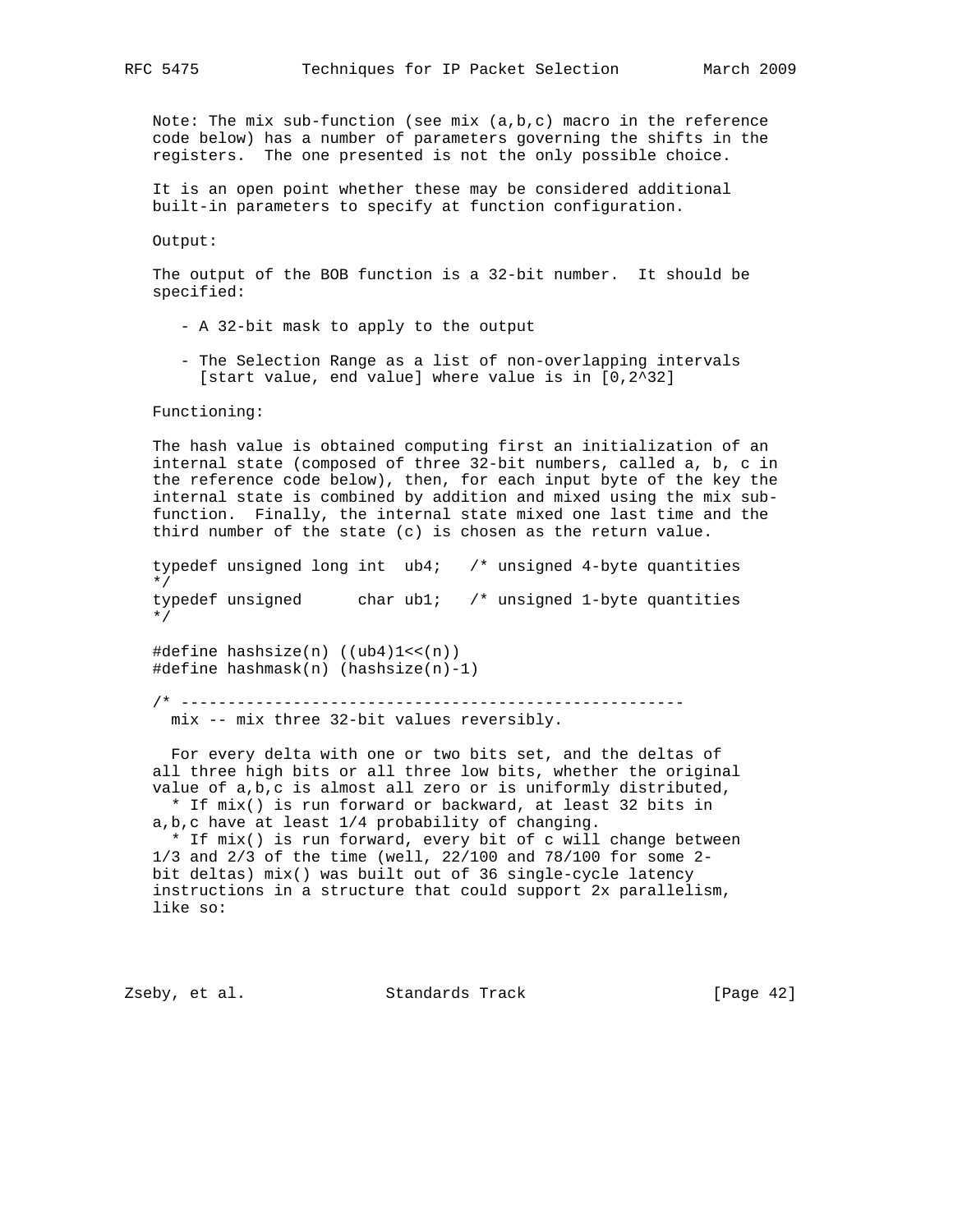```
a -= b;
          a - = c; x = (c>>13);
          b -= c; a \uparrow = x;
          b - = a; x = (a < 8);c - a; b \uparrow = x;
          c - b; x = (b \rightarrow 13); ...
   Unfortunately, superscalar Pentiums and Sparcs can't take
   advantage of that parallelism. They've also turned some of
   those single-cycle latency instructions into multi-cycle latency
   instructions
   ------------------------------------------------------------*/
    #define mix(a,b,c)\{ \ \ \seta -= b; a -= c; a ^= (c>>13); \
      b -= c; b -= a; b ^= (a<<8); \
      c -= a; c -= b; c ^= (b>>13); \
      a -= b; a -= c; a ^= (c>>12; \
      b -= c; b -= a; b ^= (a<<16); \
      c - = a; c - = b; c \uparrow = (b>>5); \
      a -= b; a -= c; a ^= (c \gg 3); \
      b -= c; b -= a; b ^= (a<<10); \
      c -= a; c -= b; c ^= (b>>15); \
      }
     /* -----------------------------------------------------------
   hash() -- hash a variable-length key into a 32-bit value
 k : the key (the unaligned variable-length array of bytes)
 len : the length of the key, counting by bytes
   initval : can be any 4-byte value
   Returns a 32-bit value. Every bit of the key affects every bit
   of the return value. Every 1-bit and 2-bit delta achieves
   avalanche. About 6*len+35 instructions.
   The best hash table sizes are powers of 2. There is no need to do
   mod a prime (mod is so slow!). If you need less than 32 bits, use a
   bitmask. For example, if you need only 10 bits, do h = (h &
   hashmask(10)), in which case, the hash table should have hashsize(10)
   elements.
  If you are hashing n strings (ubl **)k, do it like this: for (i=0,h=0; i <n; +i) h = hash( k[i], len[i], h);
```
Zseby, et al. Standards Track [Page 43]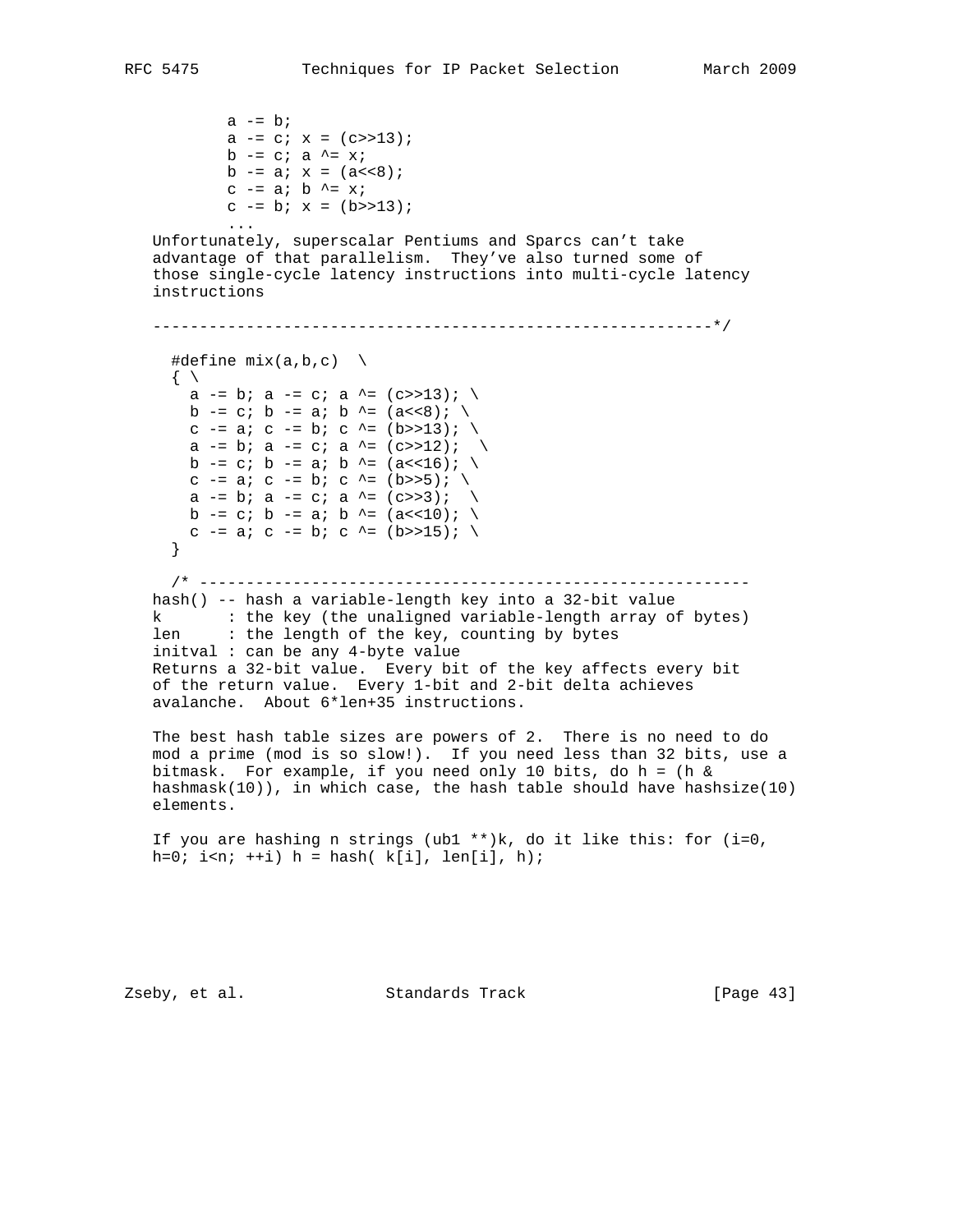```
 By Bob Jenkins, 1996. bob_jenkins@burtleburtle.net. You may use
   this code any way you wish, private, educational, or commercial.
   It's free. See http://burtleburtle.net/bob/hash/evahash.html.
   Use for hash table lookup, or anything where one collision in 2^^32
   is acceptable. Do NOT use for cryptographic purposes.
    ----------------------------------------------------------- */
     ub4 bob_hash(k, length, initval)
 register ub1 *k; /* the key */
 register ub4 length; /* the length of the key */
     register ub4 initval; /* an arbitrary value */
    \left\{ \right. register ub4 a,b,c,len;
         /* Set up the internal state */
        len = length;
       a = b = 0x9e3779b9; /*the golden ratio; an arbitrary value
   */
       c = initval; \qquad /* another arbitrary value */
   /*------------------------------------ handle most of the key */
       while (len >= 12)\{a += (k[0] + ((ub4)k[1] < 8) + ((ub4)k[2] < 16)+((ub4)k[3]<24);
          b += (k[4] + ((ub4)k[5] < 8) + ((ub4)k[6] < 16)+((ub4)k[7]<24);
          c += (k[8] + ((ub4)k[9]<8)+((ub4)k[10]<16)+((ub4)k[11]<24);
          mix(a,b,c); k += 12; len -= 12;
         }
         /*---------------------------- handle the last 11 bytes */
        c += length;
        switch(len) /* all the case statements fall through*/
\left\{ \begin{array}{c} \end{array} \right.case 11: c+=((ub4)k[10]<24;case 10: c+=((ub4)k[9]<16);case 9 : c += ((ub4)k[8] << 8);\frac{1}{\pi} the first byte of c is reserved for the length \frac{1}{\pi}case 8 : b+=((ub4)k[7]<24;case 7 : b+=((\text{ub4})k[6]\ll16);case 6 : b+=((ub4)k[5]<0; 8);case 5 : b+=k[4];case 4 : a+=((ub4)k[3]<24;case 3 : a+=((ub4)k[2]<16);
```
Zseby, et al. Standards Track [Page 44]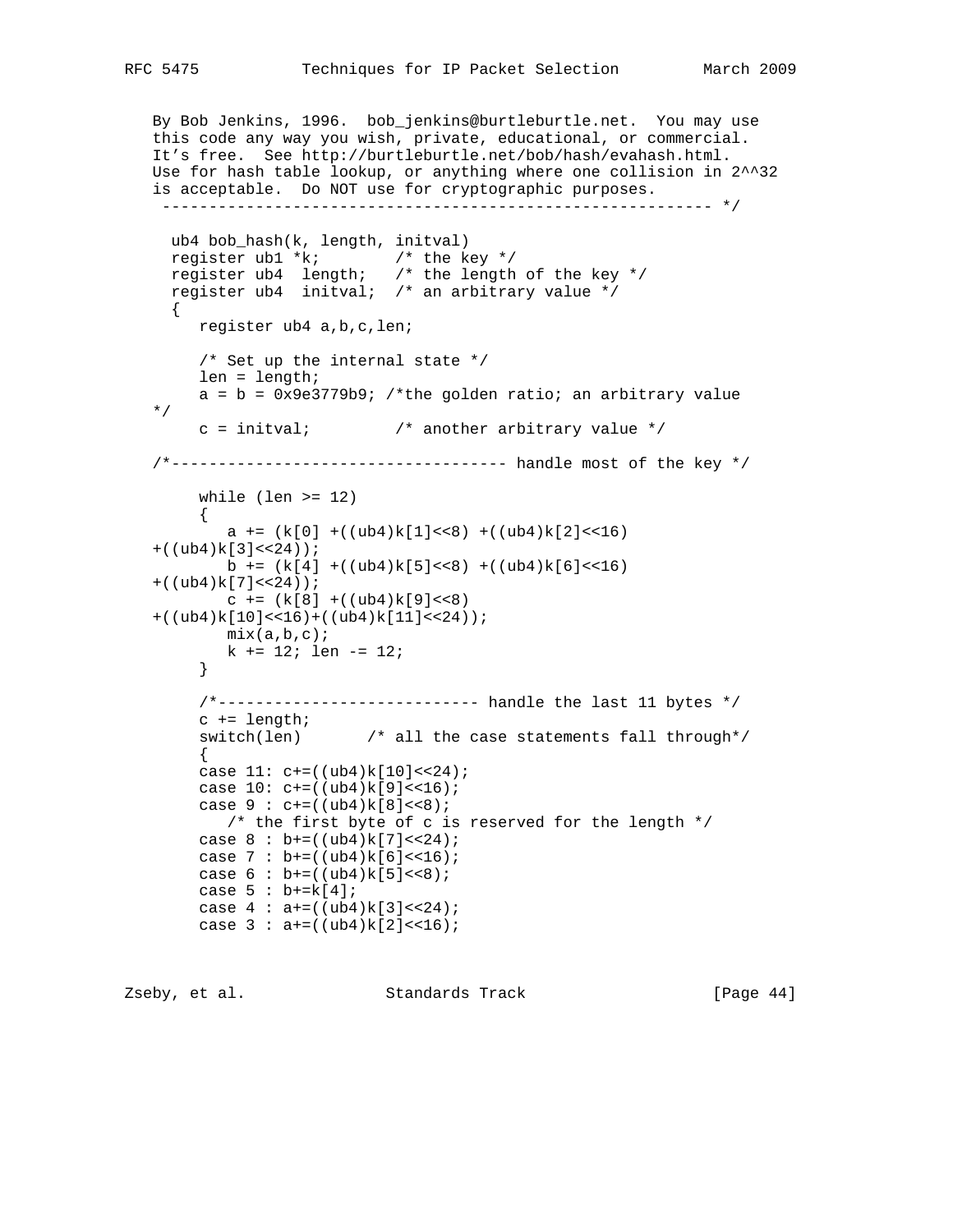```
case 2 : a+=((ub4)k[1]<0;
  case 1 : a+=k[0]; /* case 0: nothing left to add */
   }
  mix(a,b,c);
   /*-------------------------------- report the result */
   return c;
 }
```
Zseby, et al. Standards Track [Page 45]